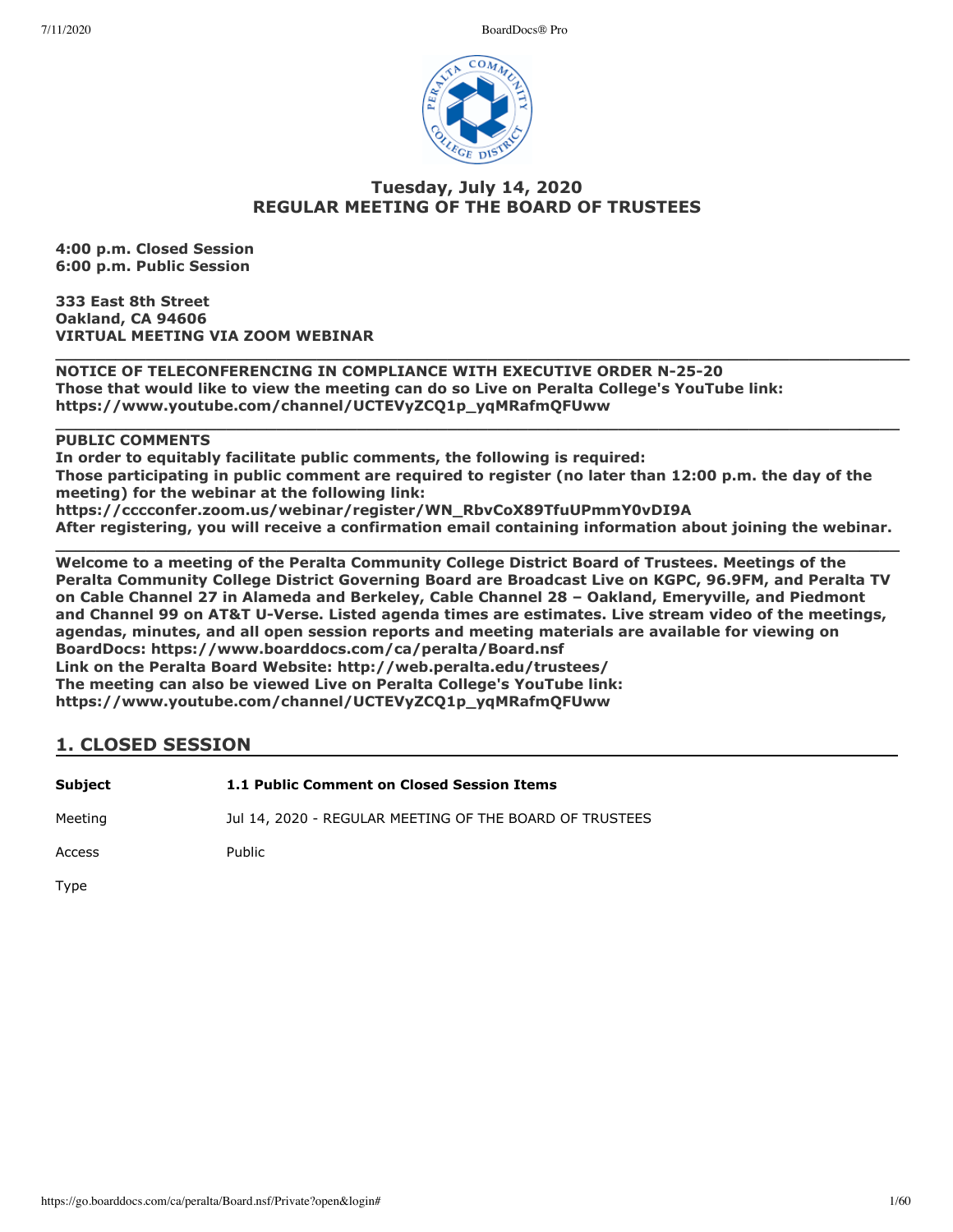| <b>1. CLOSED SESSION</b> |                                                                                                                                        |
|--------------------------|----------------------------------------------------------------------------------------------------------------------------------------|
| <b>Subject</b>           | 1.2 Conference with Labor Negotiator Whittaker, Peralta Federation of Teachers, Local<br>39, and SEIU 1021 (Government Code § 54957.6) |
| Meeting                  | Jul 14, 2020 - REGULAR MEETING OF THE BOARD OF TRUSTEES                                                                                |
| Access                   | Public                                                                                                                                 |
| Type                     | Information                                                                                                                            |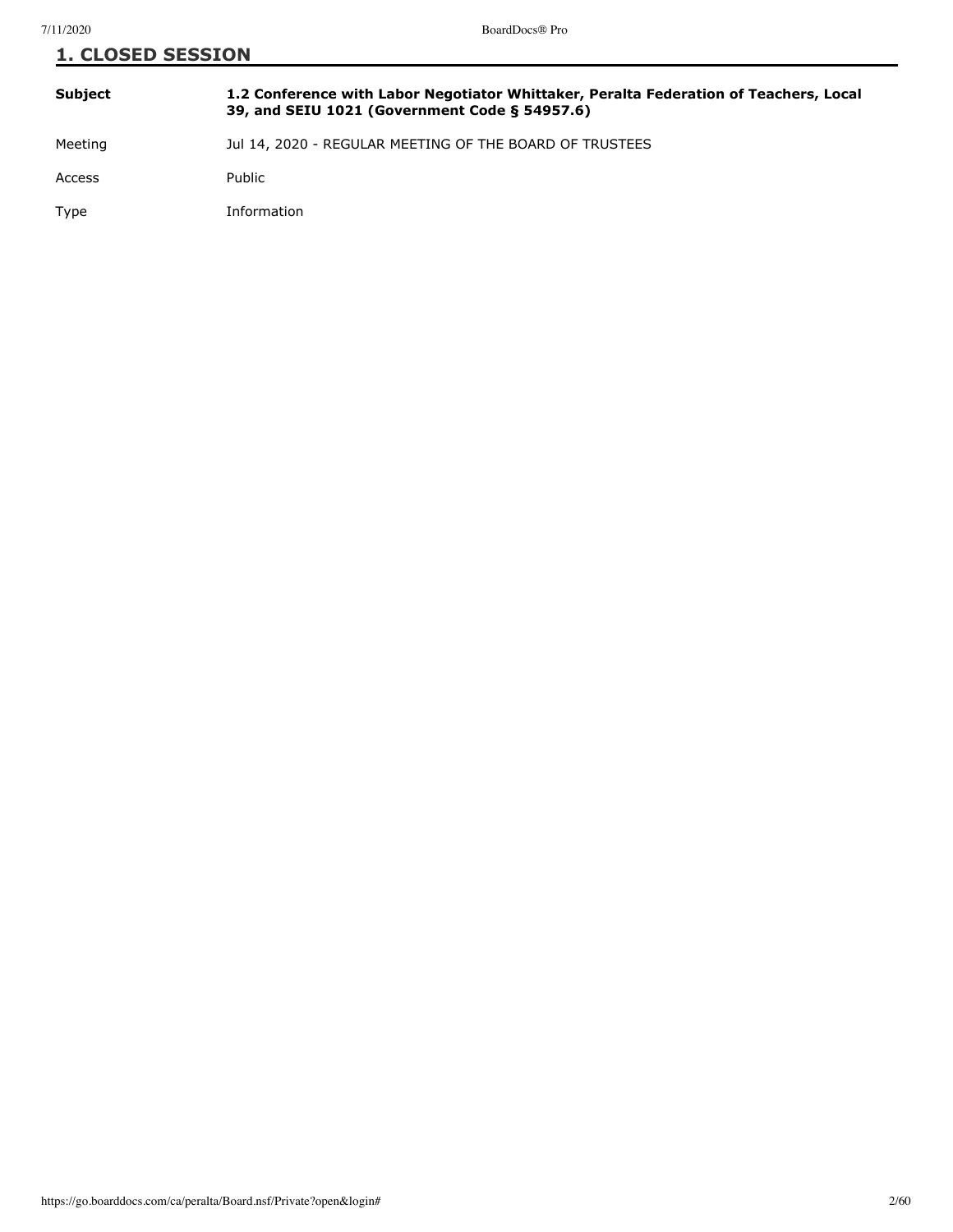| <b>1. CLOSED SESSION</b> |                                                                 |
|--------------------------|-----------------------------------------------------------------|
| <b>Subject</b>           | 1.3 Public Employee Appointment (Government Code Section 54957) |
| Meeting                  | Jul 14, 2020 - REGULAR MEETING OF THE BOARD OF TRUSTEES         |
| Access                   | Public                                                          |
| Type                     | Information                                                     |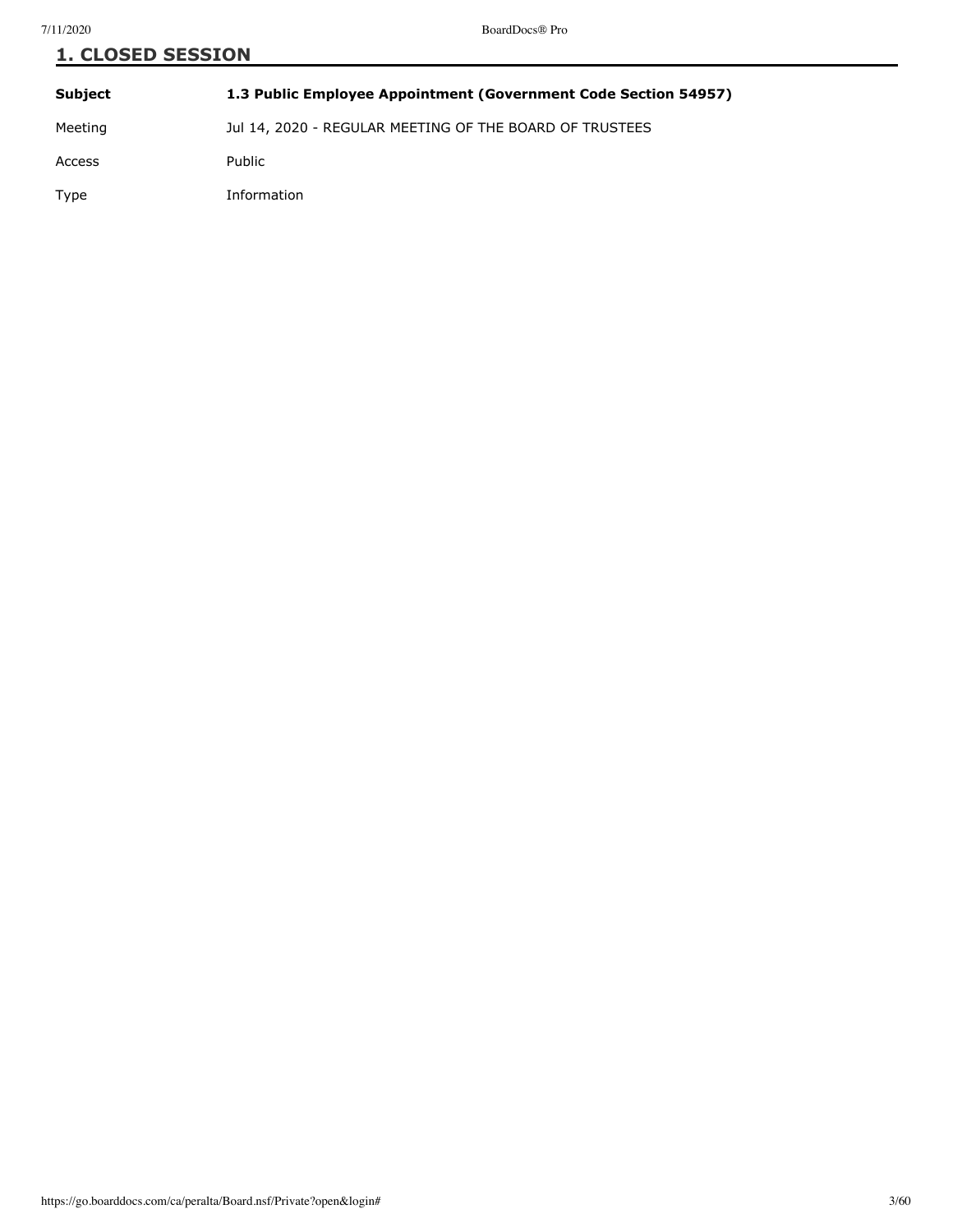| <b>1. CLOSED SESSION</b> |                                                         |  |
|--------------------------|---------------------------------------------------------|--|
| <b>Subject</b>           | 1.4 Public Employee Discipline/Dismissal/Release        |  |
| Meeting                  | Jul 14, 2020 - REGULAR MEETING OF THE BOARD OF TRUSTEES |  |
| Access                   | <b>Public</b>                                           |  |
| $T_{11}$                 |                                                         |  |

Type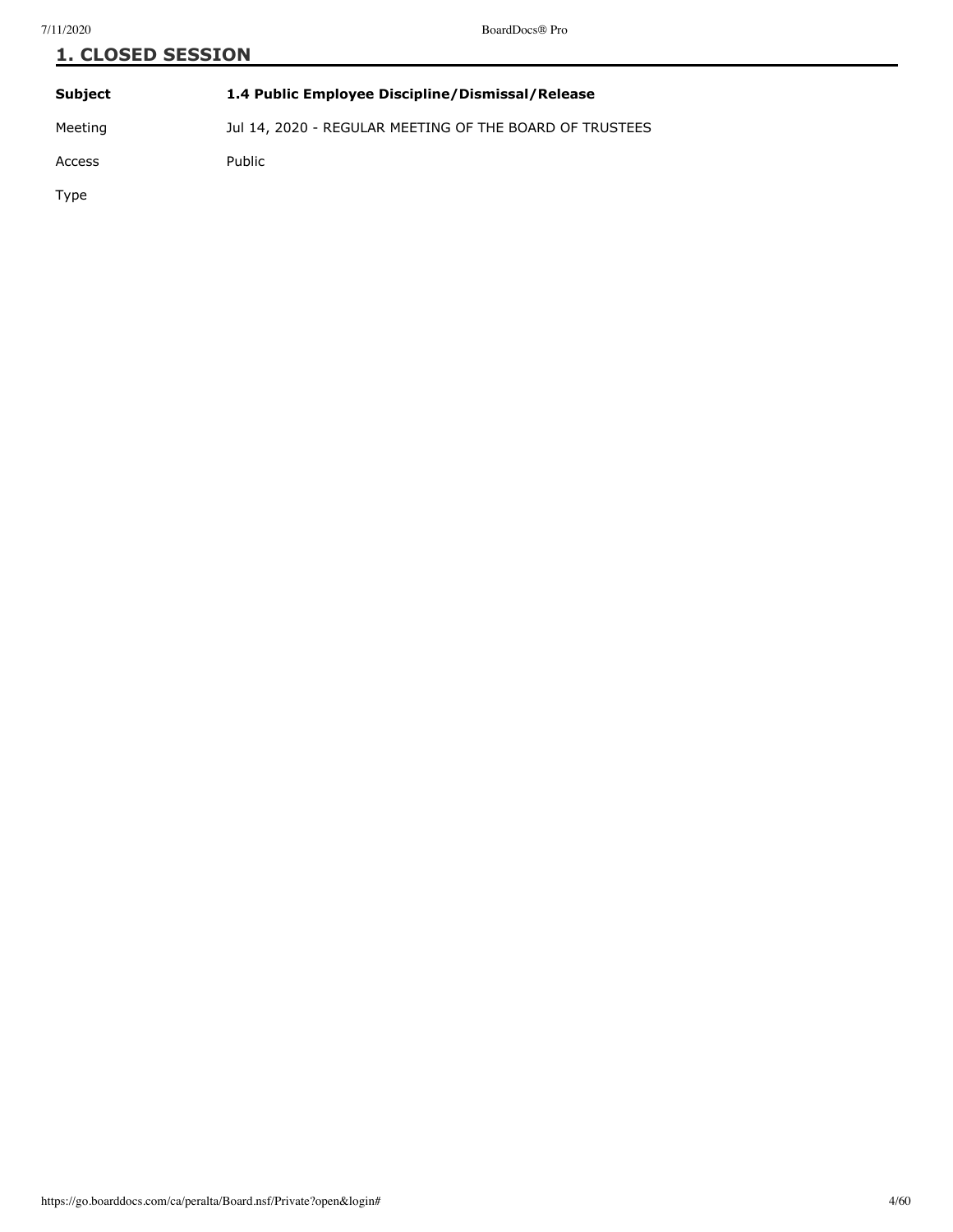# **1. CLOSED SESSION**

| <b>Subject</b> | 1.5 Public Employee Evaluation                          |
|----------------|---------------------------------------------------------|
| Meeting        | Jul 14, 2020 - REGULAR MEETING OF THE BOARD OF TRUSTEES |
| Access         | Public                                                  |
| Type           |                                                         |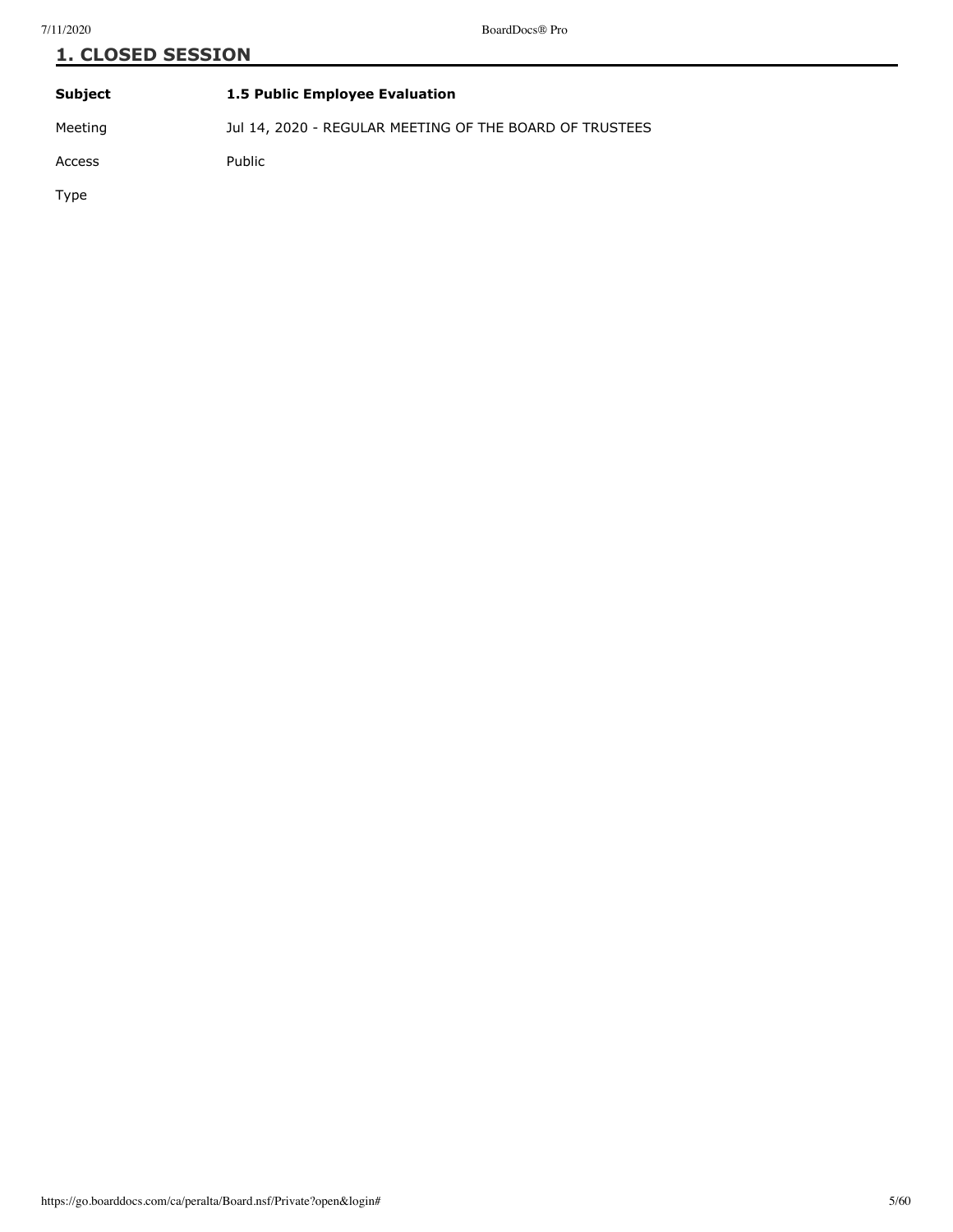| <b>1. CLOSED SESSION</b> |                                                                                |
|--------------------------|--------------------------------------------------------------------------------|
| Subject                  | 1.6 Conference with Legal Counsel, Multiple Cases: (Government Code § 54956.9) |
| Meeting                  | Jul 14, 2020 - REGULAR MEETING OF THE BOARD OF TRUSTEES                        |
| Access                   | <b>Public</b>                                                                  |

Type **Action**, Information

Preferred Date Jul 14, 2020

Absolute Date Jul 14, 2020

Fiscal Impact No

Recommended Action The Board of Trustees approves legal counsel entering into the DFEH voluntary mediation process

- Payne v. Peralta Community College District, U.S. District Court, Northern District of CA, Case No. 3:16-cv-04390-MMC.
- Herrera v. Peralta Community College District et.al, Alameda Superior Court case no. RG18932402.
- Hussain v. Peralta Community College District, Alameda Superior Court case no. RG20057885.
- Janine Fujioka v. Peralta Community College District, The Office of Administrative Hearings, case number OAH No. 2019120932.
- Conference with Legal Counsel (54956.9(a)), Conference with Legal Counsel, Anticipated/Potential Litigation (54956.9(b)-(c)) (2 cases).
- Update the Trustees on an action before the California Department of Fair Employment and Housing ("DFEH"), and for the Trustees to consider approval of, and vote upon, entering into the DFEH voluntary mediation process.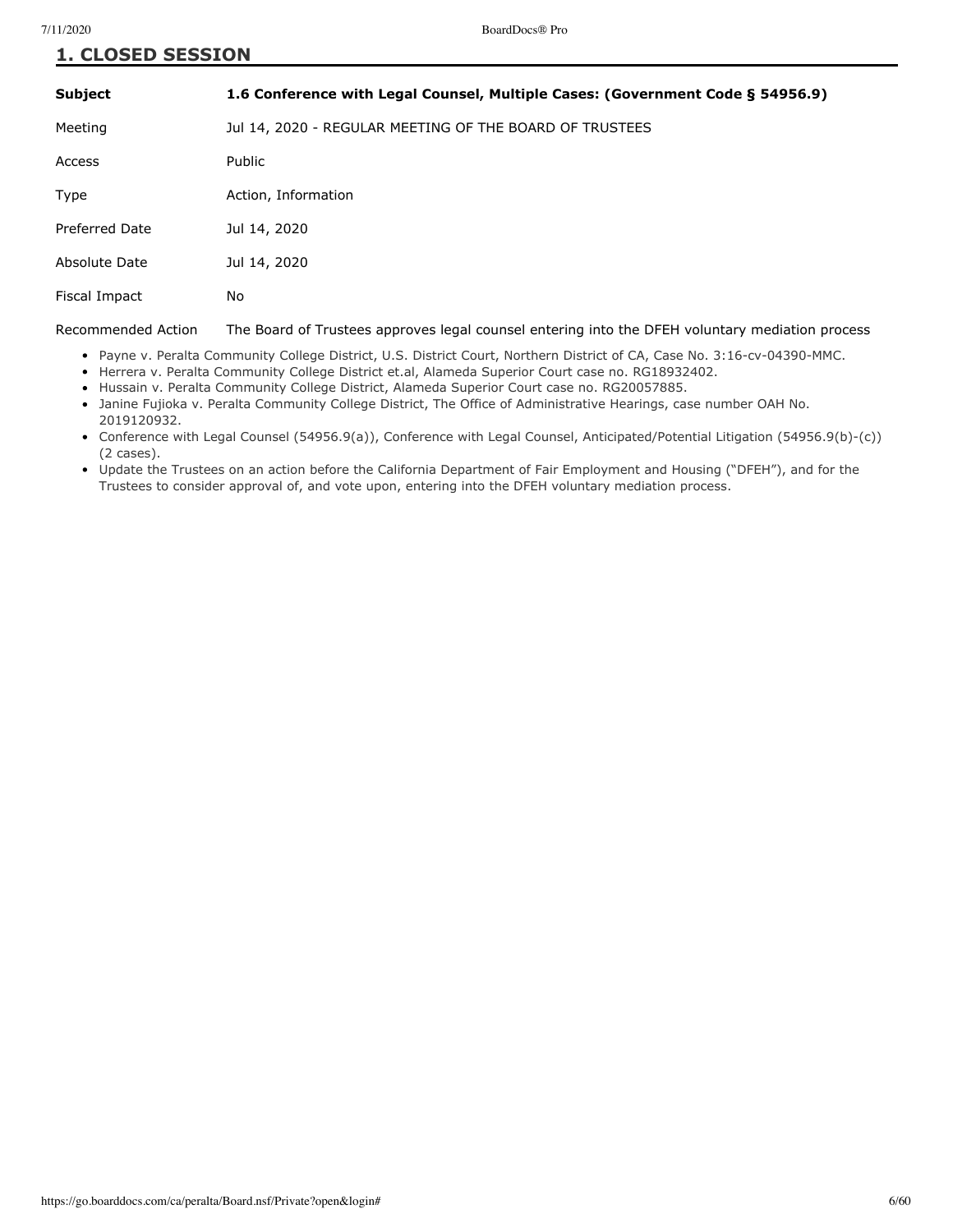Type Procedural

| <b>2. OPEN SESSION</b> |                                                         |
|------------------------|---------------------------------------------------------|
| <b>Subject</b>         | 2.1 Call to Order                                       |
| Meeting                | Jul 14, 2020 - REGULAR MEETING OF THE BOARD OF TRUSTEES |
| Access                 | <b>Public</b>                                           |
|                        |                                                         |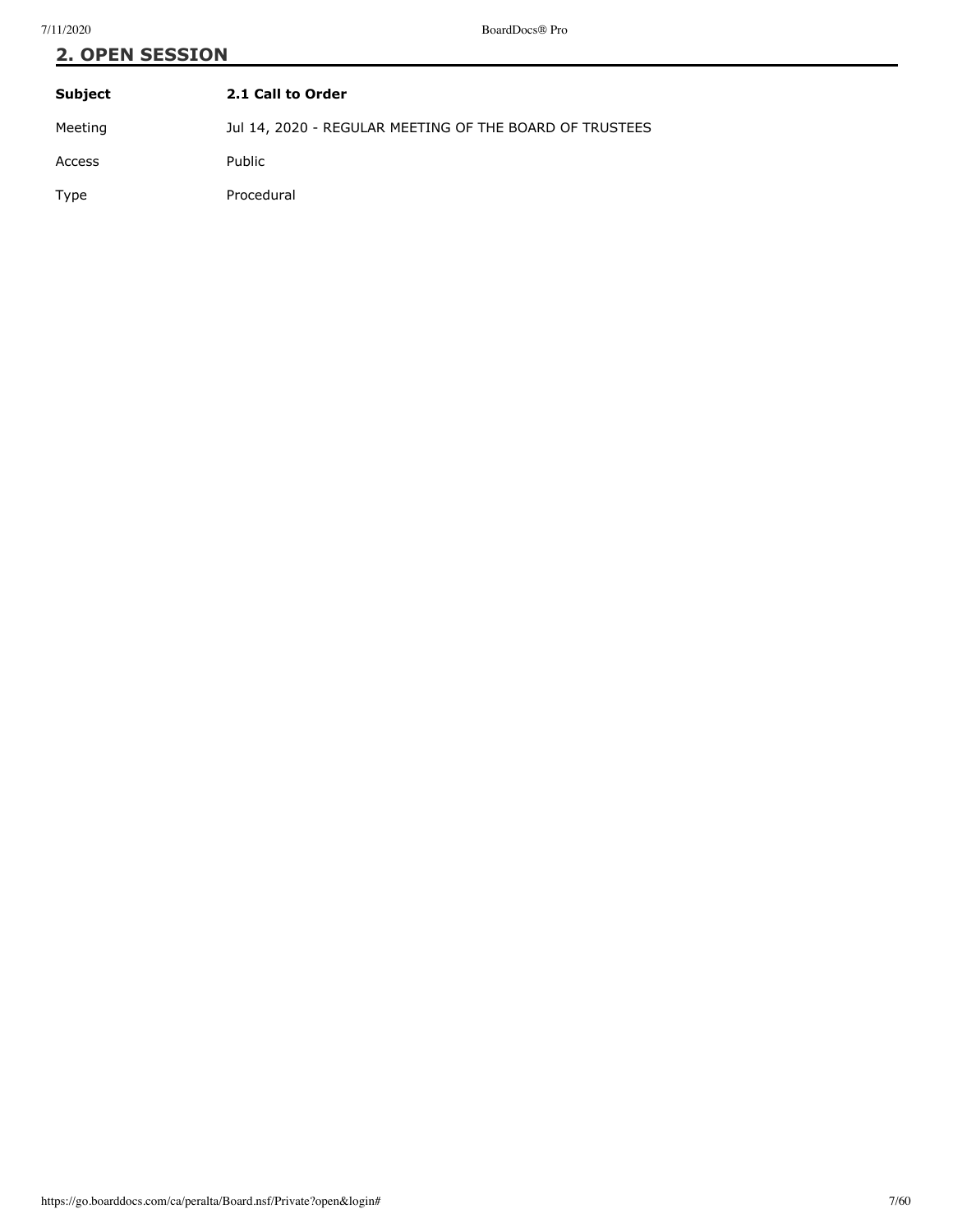| <b>2. OPEN SESSION</b> |                                                         |
|------------------------|---------------------------------------------------------|
| Subject                | 2.2 Pledge of Allegiance                                |
| Meeting                | Jul 14, 2020 - REGULAR MEETING OF THE BOARD OF TRUSTEES |

Access Public

Type Procedural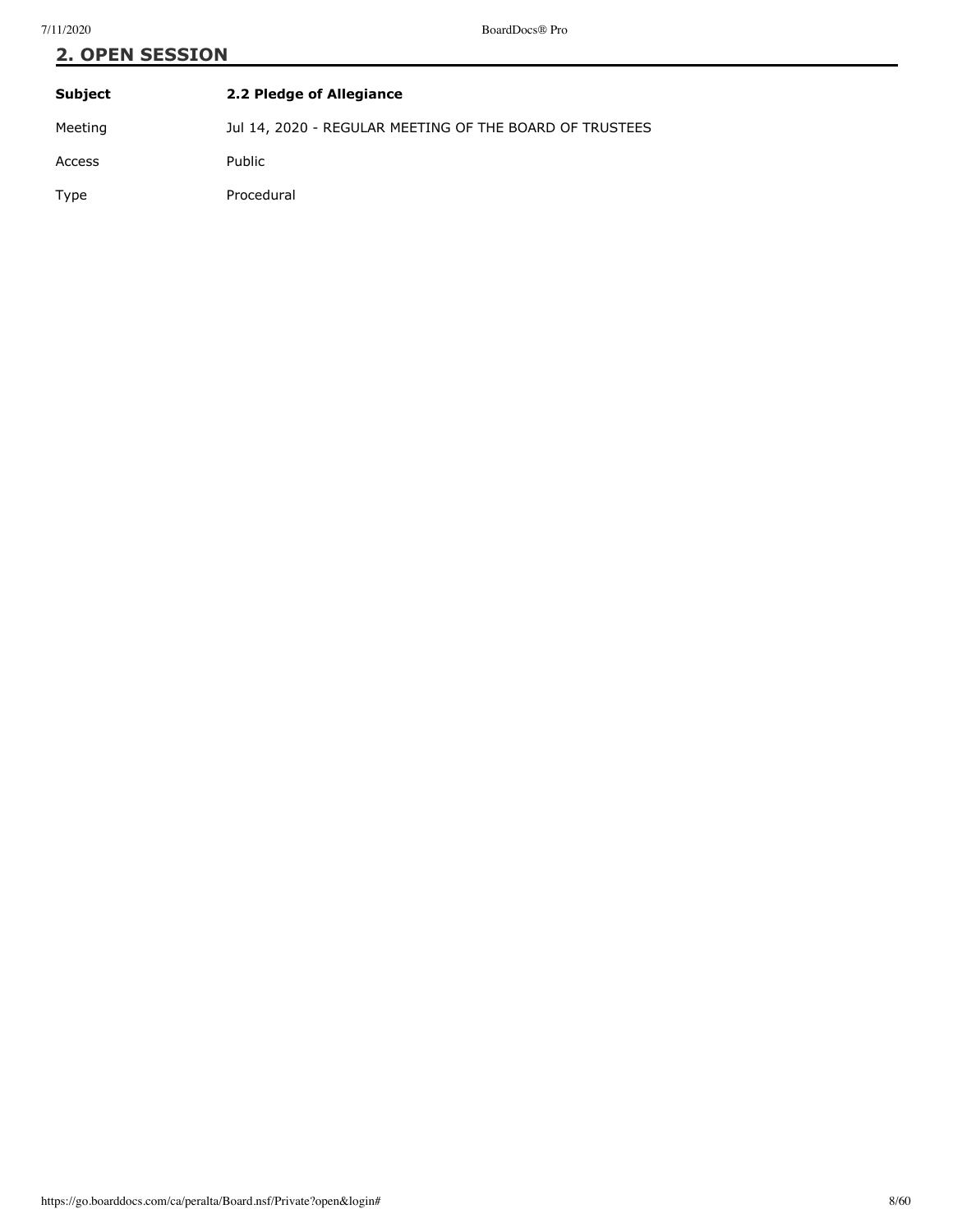# **2. OPEN SESSION**

| Subject | 2.3 Roll Call                                           |
|---------|---------------------------------------------------------|
| Meeting | Jul 14, 2020 - REGULAR MEETING OF THE BOARD OF TRUSTEES |
| Access  | Public                                                  |
| Type    | Procedural                                              |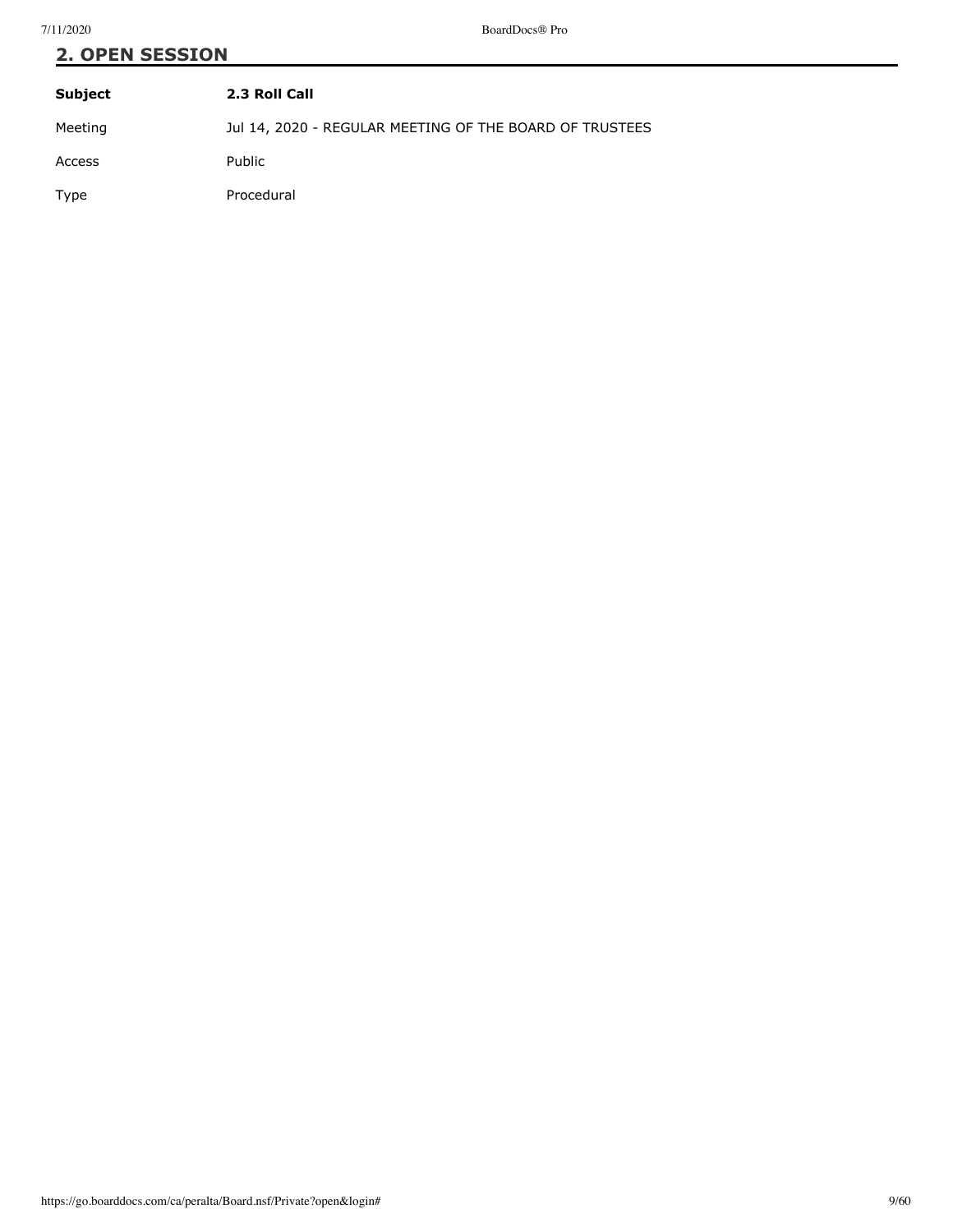| <b>2. OPEN SESSION</b> |                                                         |  |
|------------------------|---------------------------------------------------------|--|
| Subject                | 2.4 Report of Action Taken in Closed Session            |  |
| Meeting                | Jul 14, 2020 - REGULAR MEETING OF THE BOARD OF TRUSTEES |  |
| Access                 | <b>Public</b>                                           |  |

Type Information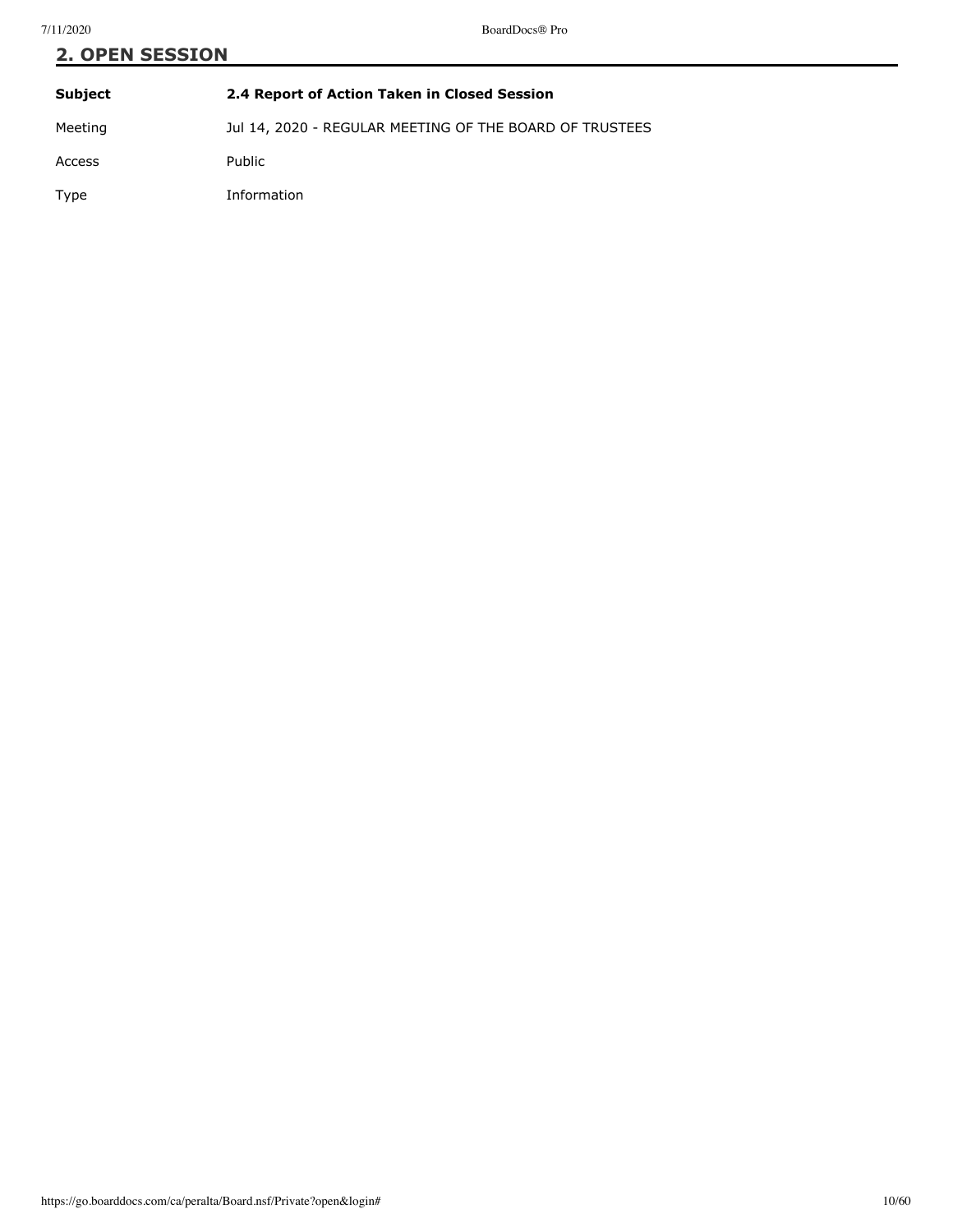# **2. OPEN SESSION**

| <b>Subject</b>     | 2.5 Approval of the Agenda                              |
|--------------------|---------------------------------------------------------|
| Meeting            | Jul 14, 2020 - REGULAR MEETING OF THE BOARD OF TRUSTEES |
| Access             | <b>Public</b>                                           |
| Type               | Action                                                  |
| Recommended Action | Recommend Approval of the July 14, 2020 Board agenda    |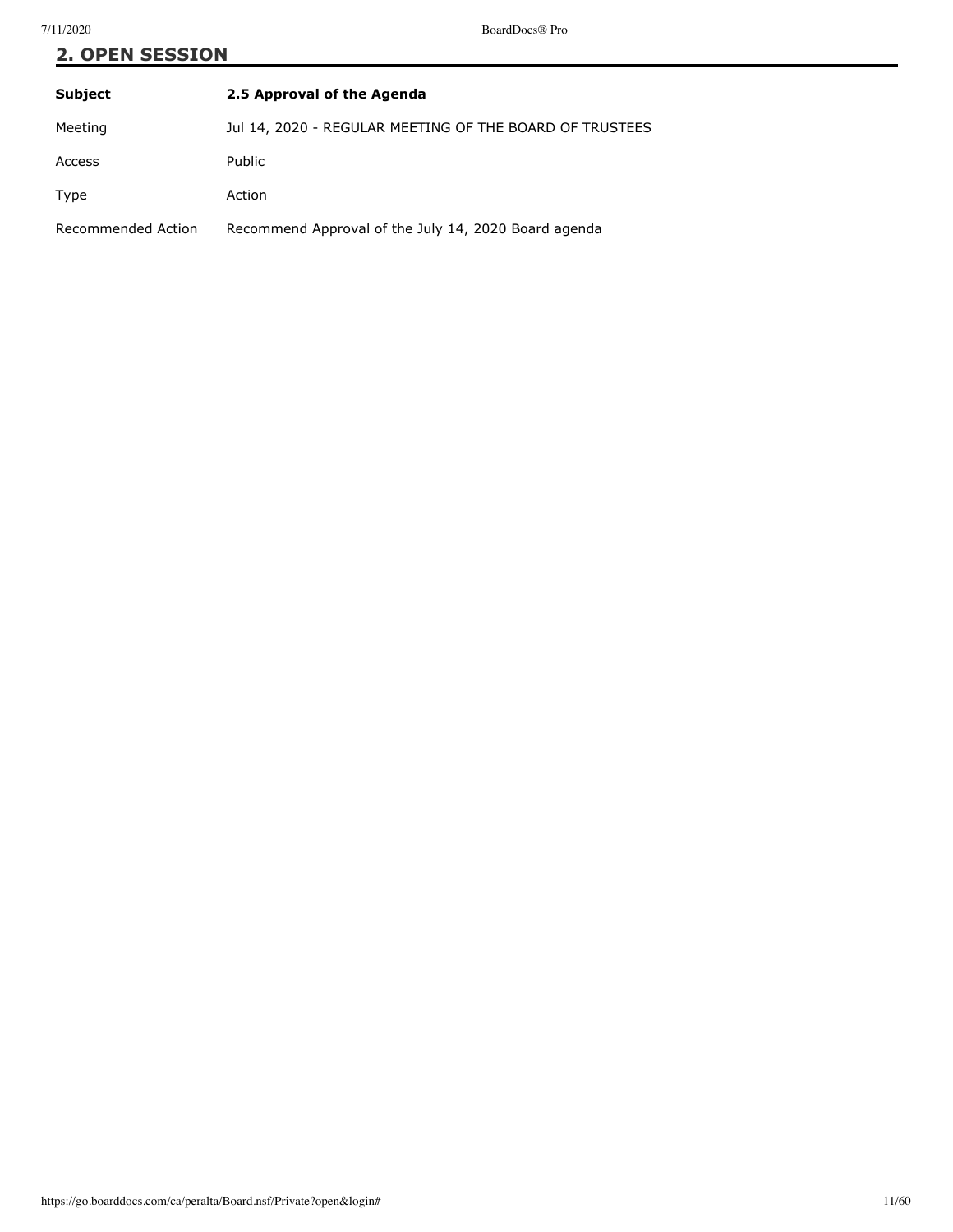# **2. OPEN SESSION**

| <b>Subject</b>     | 2.6 Approval of the Minutes                             |
|--------------------|---------------------------------------------------------|
| Meeting            | Jul 14, 2020 - REGULAR MEETING OF THE BOARD OF TRUSTEES |
| Access             | <b>Public</b>                                           |
| Type               | Action, Minutes                                         |
| Preferred Date     | Jul 14, 2020                                            |
| Absolute Date      | Jul 14, 2020                                            |
| Fiscal Impact      | <b>No</b>                                               |
| <b>Budgeted</b>    | No                                                      |
| Recommended Action | Motion to approve the June 23, 2020 Board Minutes.      |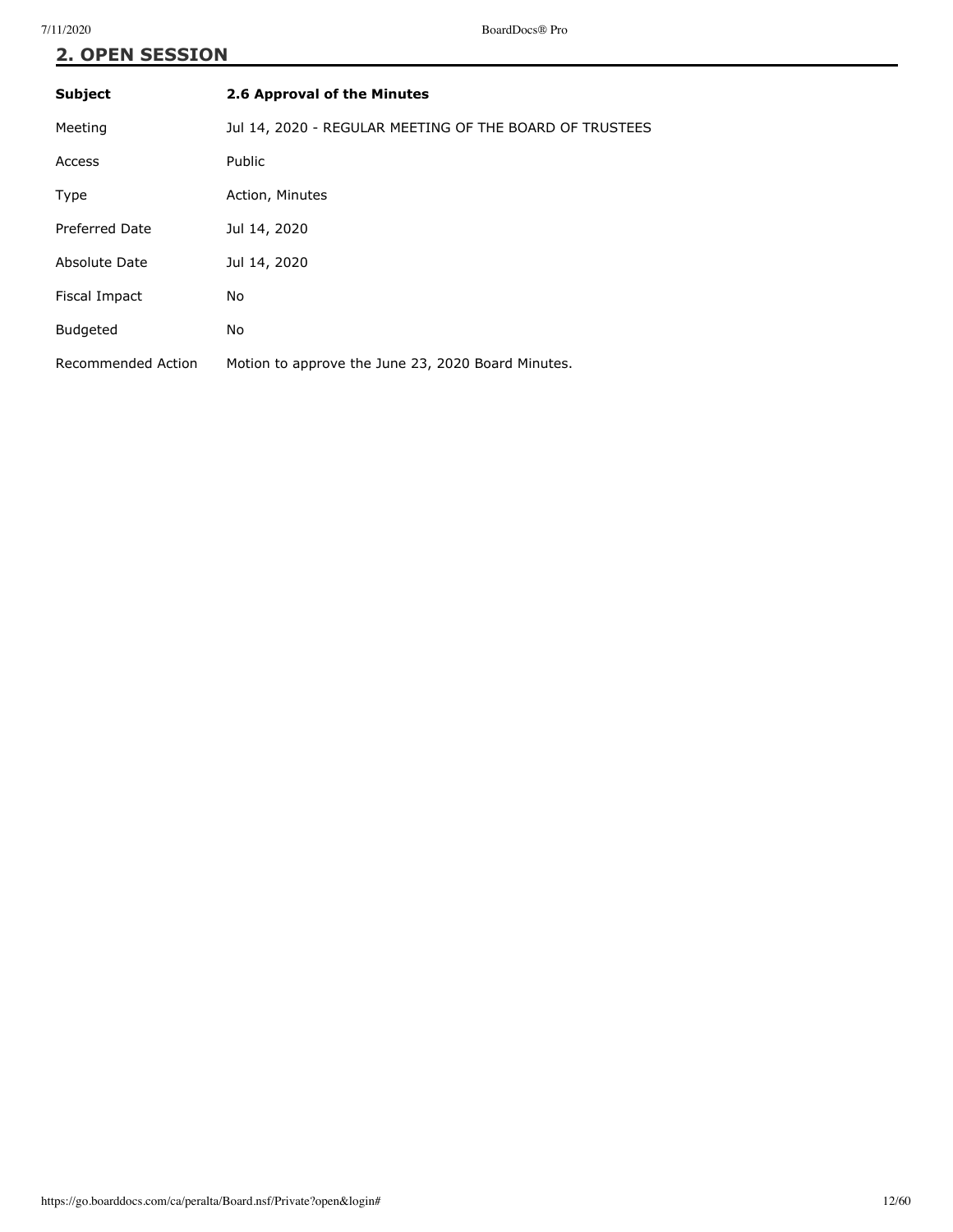| <b>2. OPEN SESSION</b> |                                                         |  |
|------------------------|---------------------------------------------------------|--|
| Subject                | 2.7 Associated Student Government Reports               |  |
| Meeting                | Jul 14, 2020 - REGULAR MEETING OF THE BOARD OF TRUSTEES |  |
| Access                 | Public                                                  |  |

Type Information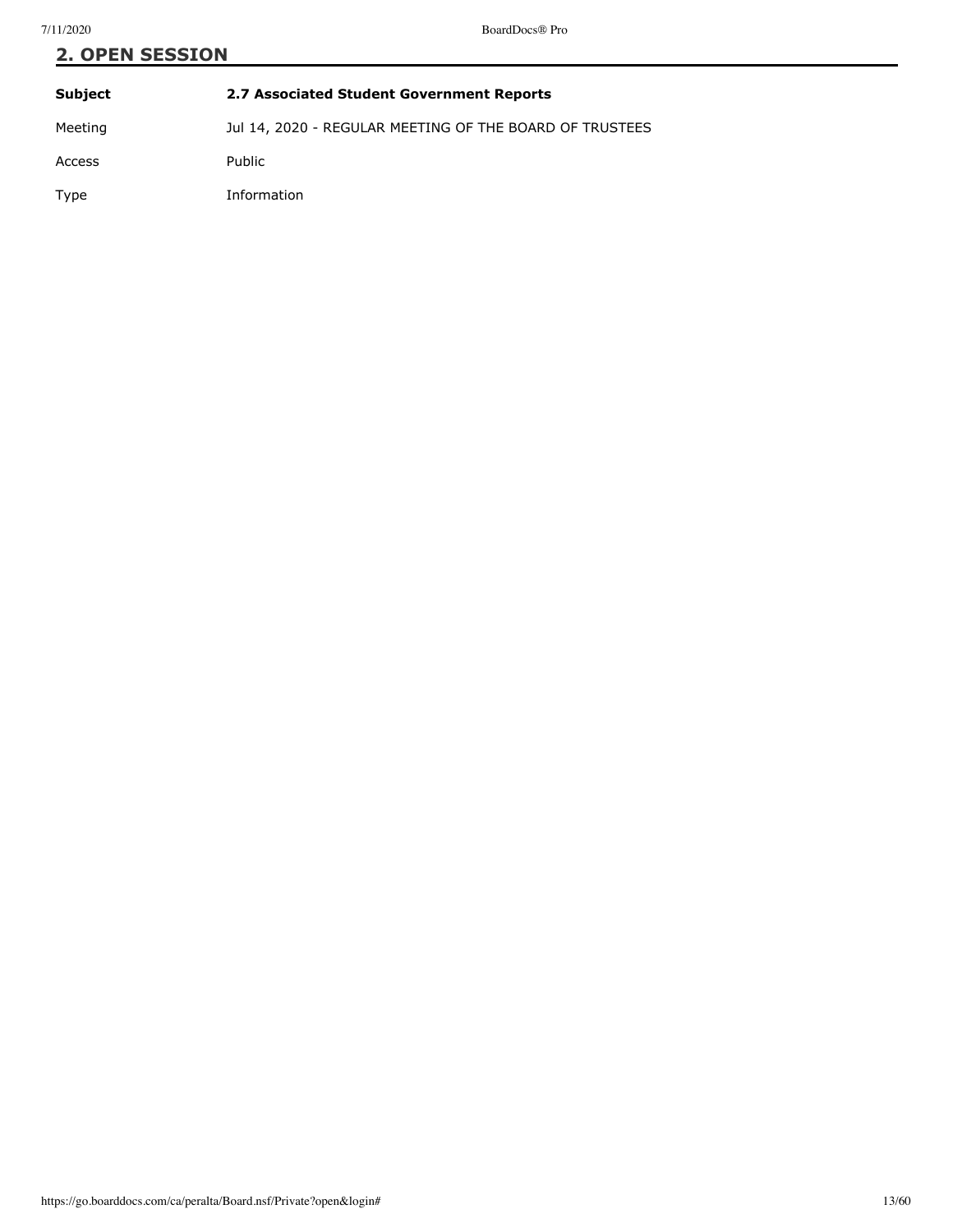| <b>2. OPEN SESSION</b> |                                                         |  |
|------------------------|---------------------------------------------------------|--|
| Subject                | 2.8 Peralta Classified Senate Report                    |  |
| Meeting                | Jul 14, 2020 - REGULAR MEETING OF THE BOARD OF TRUSTEES |  |

Access Public Type Information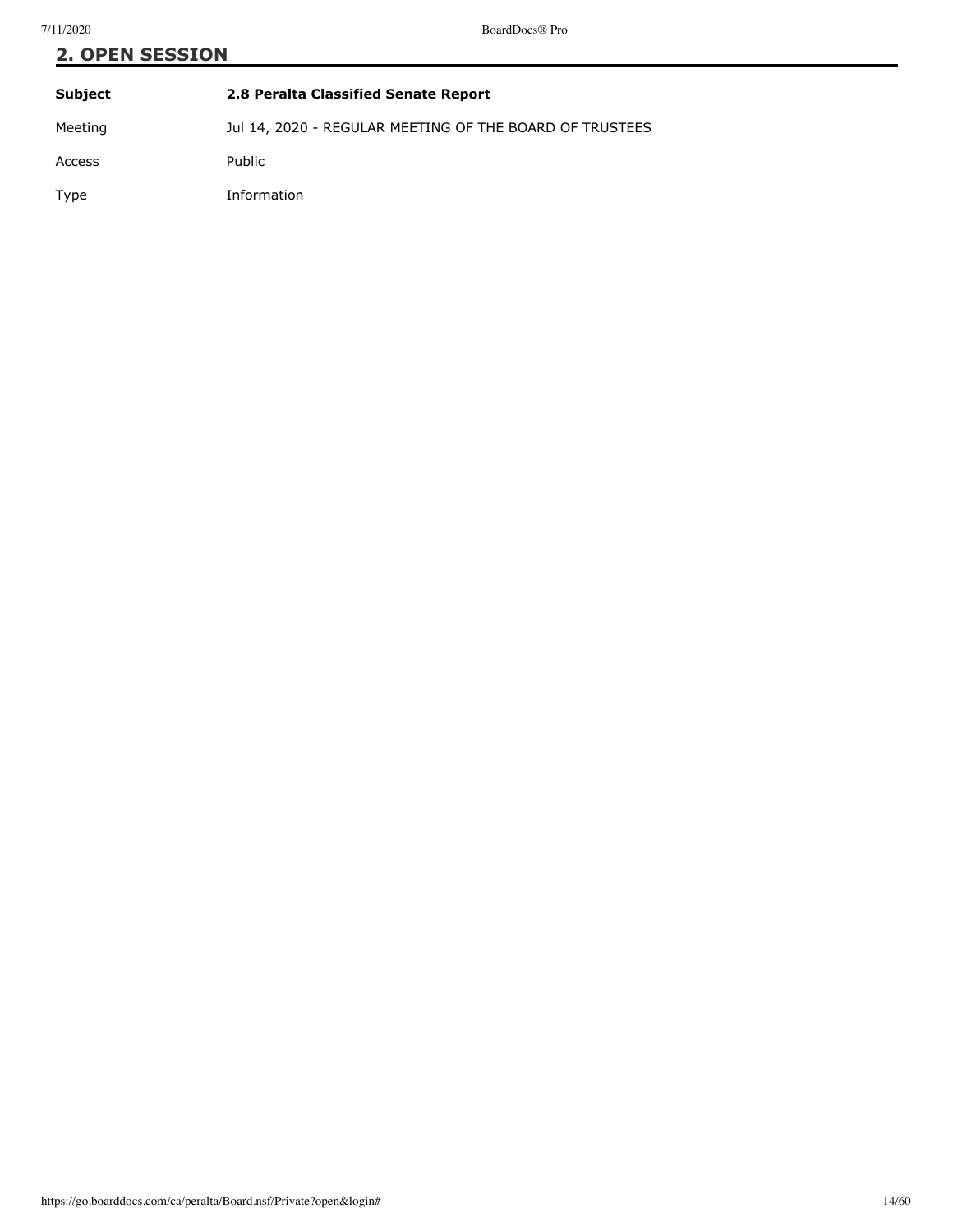# **2. OPEN SESSION Subject 2.9 District Academic Senate Report**

Meeting **Jul 14, 2020 - REGULAR MEETING OF THE BOARD OF TRUSTEES** Access Public Type Information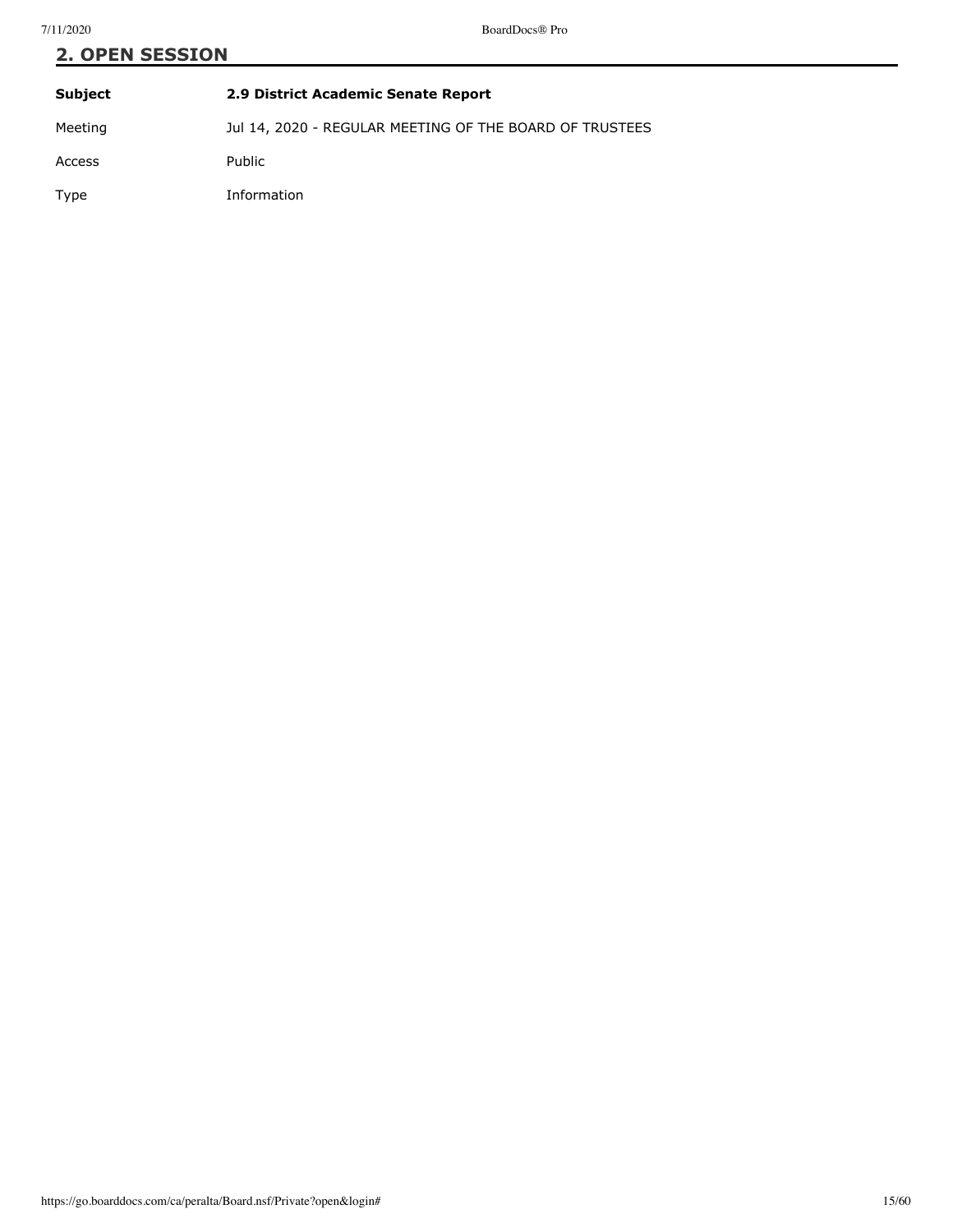# **2. OPEN SESSION**

### **Subject 2.10 Public Communication**

Meeting Jul 14, 2020 - REGULAR MEETING OF THE BOARD OF TRUSTEES

Access Public

Type Information

At this time, the Board of Trustees will listen to communication from the public on matters that are not on the agenda and are within the Board's jurisdiction. Under provisions of the Brown Act, the Board and District staff are prohibited from discussing or taking action on oral requests that are not part of the agenda, but may respond briefly. A maximum of 15 minutes (up to 3 minutes per individual) will be provided for speakers under this agenda section, at the Board President's discretion. A speaker's card must be completed to request to address the Board. Requests to speak which cannot be honored within the time limit will be scheduled for subsequent meetings in the order received. Persons addressing items included on the agenda will be heard at the time the item is considered, and comments on tangential issues not directly related to the item may be ruled out of order. Cards must be received prior to the Board's consideration of the item and are honored in the order the cards are received. A speaker may yield time to another speaker up to a limit of 6 additional minutes, with no more than 5 speakers on the issue, where both have completed a speaker's card, and the yielder must identify him/herself to the Board. Speakers are asked to submit any materials to the Board Clerk and shall not approach the dais during meetings. (Please line-up when your name is called.) Further direction is provided in Board Policy and Administrative Procedure 2345 Public Participation at Board Meetings.

**<http://web.peralta.edu/trustees/board-policies/>**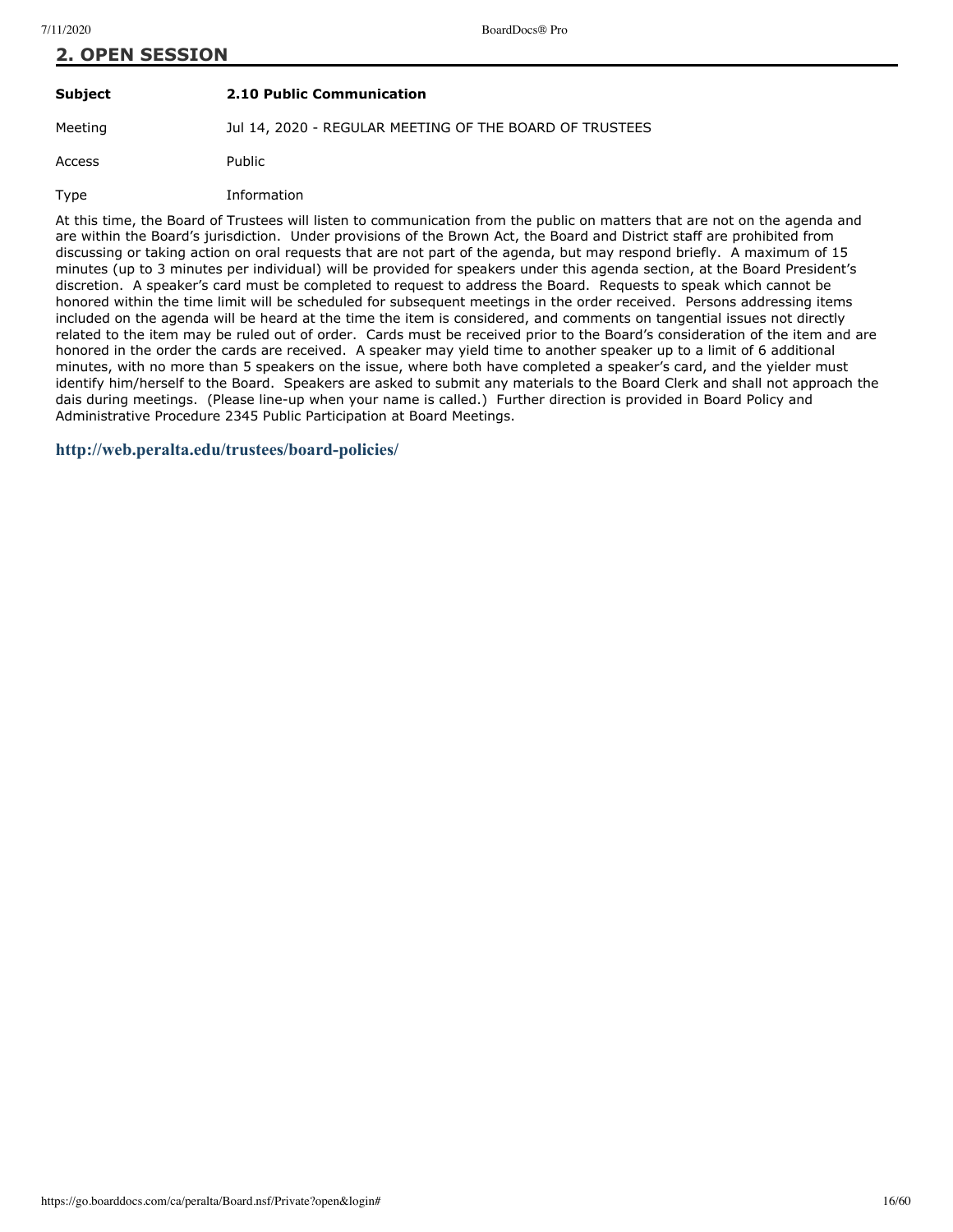# **2. OPEN SESSION**

### **Subject 2.11 Chancellor's Reports**

Meeting **Jul 14, 2020 - REGULAR MEETING OF THE BOARD OF TRUSTEES** 

Access Public

Type Information

- International Students Order
- Campus Reports

File Attachments [BCC NewsfortheBoard07-14-2020.pdf \(807 KB\)](https://go.boarddocs.com/ca/peralta/Board.nsf/files/BRCQ3J669785/$file/BCC%20NewsfortheBoard07-14-2020.pdf) [Laney College Board Highlight July 14.pdf \(1,286 KB\)](https://go.boarddocs.com/ca/peralta/Board.nsf/files/BRCP5W62FD85/$file/Laney%20College%20Board%20Highlight%20July%2014.pdf) [Merritt College BOT Report 7.14.20.pdf \(2,945 KB\)](https://go.boarddocs.com/ca/peralta/Board.nsf/files/BR9UVL7DCEC8/$file/Merritt%20College%20BOT%20Report%207.14.20.pdf)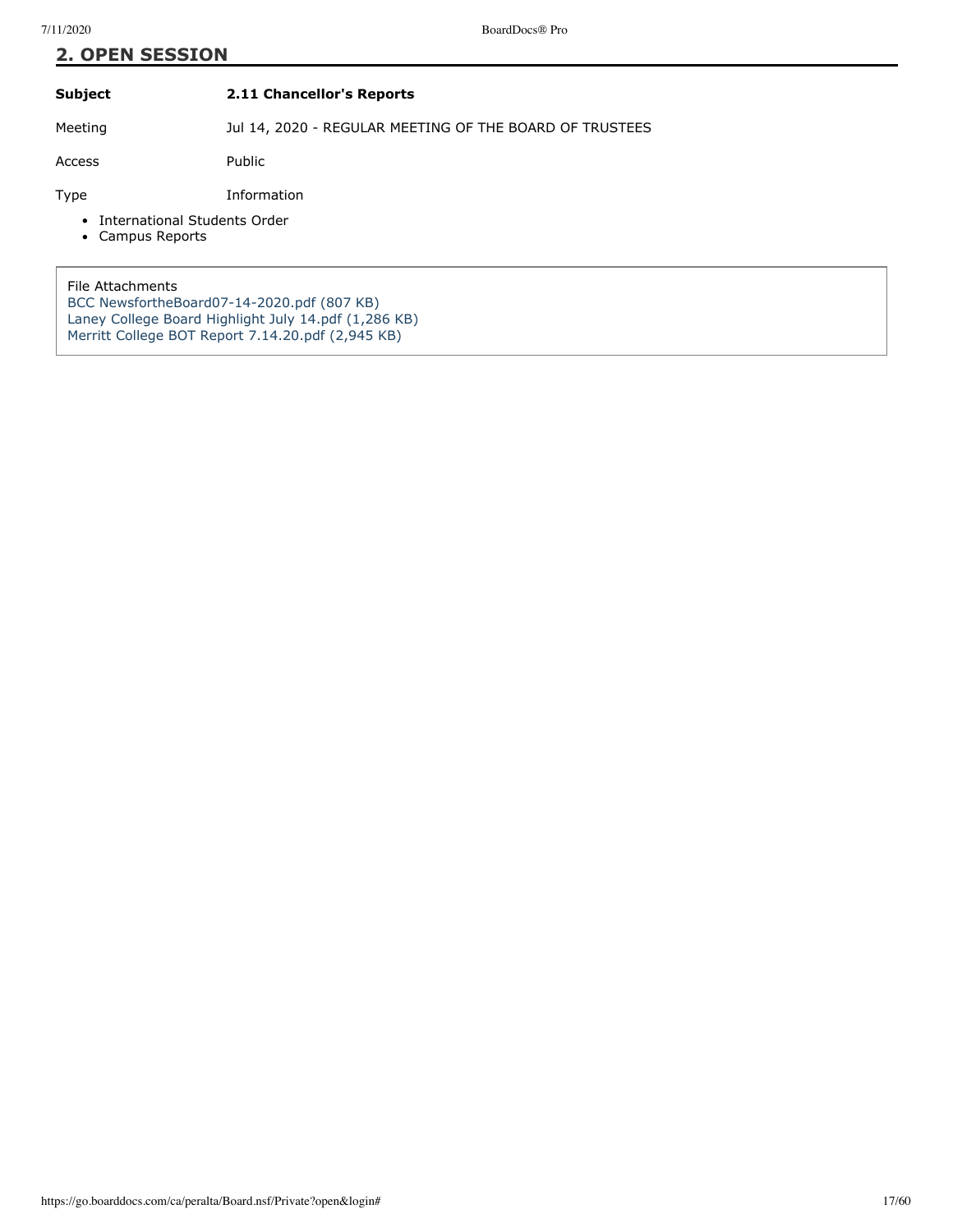### **3. INFORMATION/FIRST READING**

| <b>Subject</b>                             | 3.1 Consider Review of the Peralta Community College District 2020/21 Tentative<br>Budget under Resolution 19/20-67. Presenter: Vice Chancellor Walter |  |
|--------------------------------------------|--------------------------------------------------------------------------------------------------------------------------------------------------------|--|
| Meeting                                    | Jul 14, 2020 - REGULAR MEETING OF THE BOARD OF TRUSTEES                                                                                                |  |
| Access                                     | Public                                                                                                                                                 |  |
| Type                                       | Information                                                                                                                                            |  |
| <b>TO: Peralta Board of Trustees</b>       |                                                                                                                                                        |  |
| <b>FROM: Chancellor Stroud</b>             |                                                                                                                                                        |  |
| <b>PREPARED BY: Vice Chancellor Walter</b> |                                                                                                                                                        |  |
|                                            |                                                                                                                                                        |  |

### **Background/Analysis:**

The 2020/21 Tentative Budget is presented for consideration.

The Board of Trustees adoption of the 2020/21 Tentative Budget for all District funds will provide an operational budget as of July 1, 2020, in order to meet the requirements of Section 58305, Title 5, of the California Code of Regulations, which requires submittal of an annual Tentative Budget by July 1st. Adoption of the 2020/21 Tentative Budget will authorize a total District Budget of \$231,283,439 including income, appropriations, and expenses for all District funds as contained in the attached Tentative Budget book. The attached presentation providing highlights from the 2020/21 Tentative Budget will be presented to the Board of Trustees at the meeting.

Under approval of Resolution 19/20-67, Continuing Budgetary Authority. Based on the State Chancellor's Executive Order 2020-06, which was issued pursuant to California Community Colleges Board of Governors Resolution No. 2020-01 and Section 52020 of Title 5 of the California Code of Regulations, extended the deadline for community college districts to issue the 2020-2021 Tentative Budget from July 1, 2020 to August 1, 2020, and extended the deadline to issue the 2020-2021 Final Budget from September 15, 2020 to October 31, 2020, in addition to extending other related deadlines.

### **Deliverables and Scope of Work:**

N/A

**Anticipated Completion Date:**

N/A

### **Evaluation and Recommended Action:**

The Chancellor recommends review.

File Attachments [2020-21 Tentative Budget Book 7-8-20.pdf \(4,538 KB\)](https://go.boarddocs.com/ca/peralta/Board.nsf/files/BRD5UW11FFAF/$file/2020-21%20Tentative%20Budget%20Book%207-8-20.pdf) [Tentative Budget Update Governor Signed jul 1 20.pdf \(3,869 KB\)](https://go.boarddocs.com/ca/peralta/Board.nsf/files/BRDS5P70F7F2/$file/Tentative%20Budget%20Update%20Governor%20Signed%20jul%201%2020.pdf)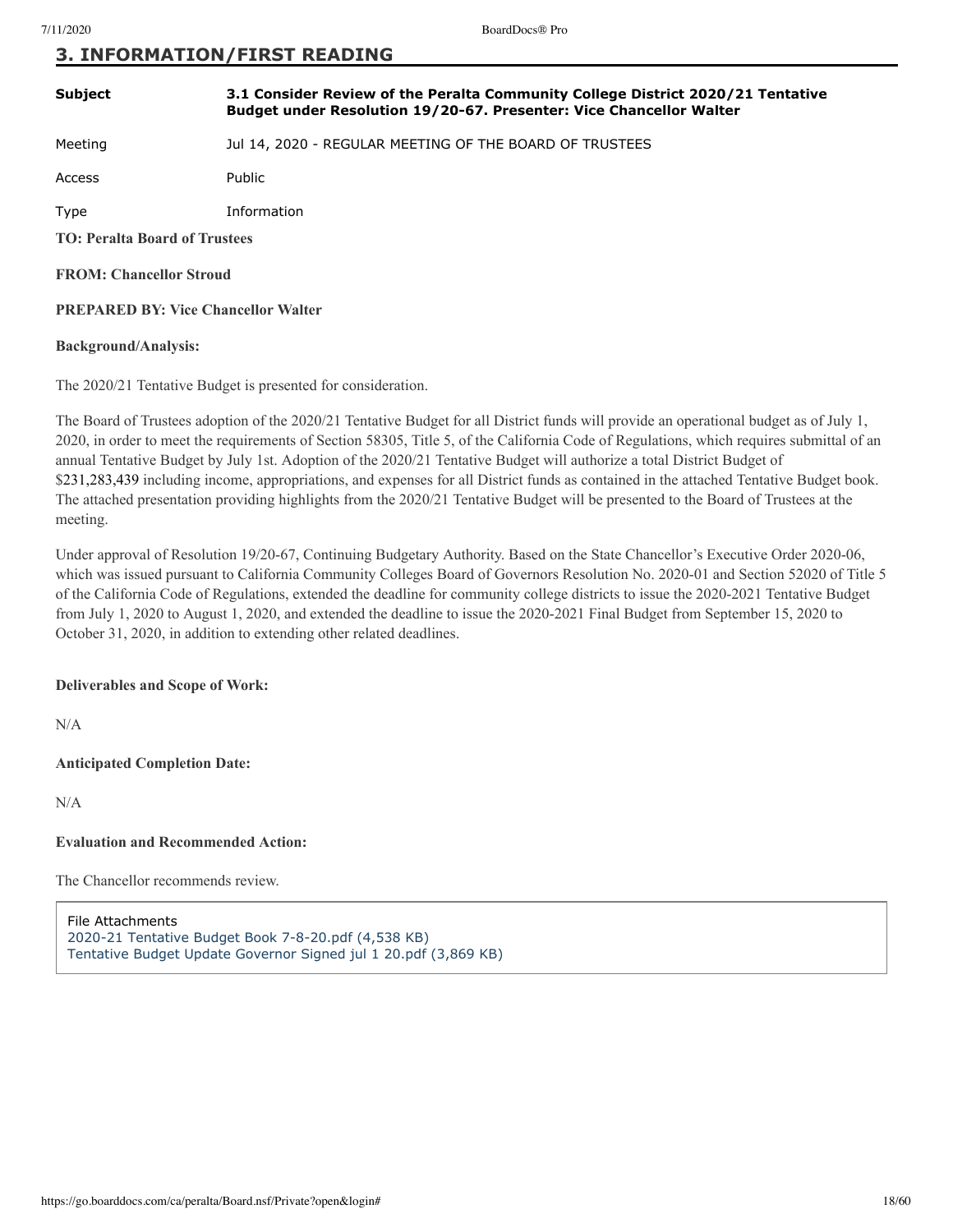### **3. INFORMATION/FIRST READING**

| <b>Subject</b>                              | 3.2 Consider Review of the Peralta Community College District's Measure G Bond<br>Spending Plan. Presenter: Vice Chancellor Sata & Keith Kajiya |  |
|---------------------------------------------|-------------------------------------------------------------------------------------------------------------------------------------------------|--|
| Meeting                                     | Jul 14, 2020 - REGULAR MEETING OF THE BOARD OF TRUSTEES                                                                                         |  |
| Access                                      | Public                                                                                                                                          |  |
| Type                                        | Information                                                                                                                                     |  |
| <b>TO:</b> Peralta Board of Trustees        |                                                                                                                                                 |  |
| <b>FROM:</b> Department of General Services |                                                                                                                                                 |  |

 **PREPARED BY: Vice Chancellor Sata**

### **BACKGROUND/ANALYSIS:**

The Measure G Bond Spending Plan (BSP) is presented for consideration.

The Measure G Bond Spending Plan is a budget document driving the spending of Measure G funds for the duration of the bond program (Q3 2020 – Q1 2028). The BSP is a "living" document, and revisions will be made over the life of Measure G, accommodating changes in the bid environment, requests from user groups, State Chancellor's budgets, and other foreseen conditions. The BSP is organized by campus including campus-specific projects and an allocation to address infrastructure upgrades and information technology. The campus funds also recognize the State funding schedule for those projects receiving such funds. The BSP includes an allocation for Districtwide funds, including the management of the bond (internal staff and consulting teams), a program contingency, legal and auditing costs, and other funds that will support districtwide initiatives and purchases.

The BSP has been presented to, and vetted by several constituency groups, including the Districtwide Facilities Committee, Campusbased Facilities Committees and other Governance Committees, the Chancellor's Cabinet, and the Citizen's Bond Oversight Committee. The BSP was also presented to the entire Laney College community at Flex Day. The BSP has been coordinated and adjusted to include cost escalation over the life of the program, the State Chancellor's Office 5-year Capital Outlay Plan, and input provided by governance groups.

The BSP will be presented to the Board on July 28, 2020 for final approval. Approval will allow PCCD's Finance Department to upload Measure G funds to support projects that are funded with Measure G funds.

### **EVALUATION and RECOMMENDATION:**

The Chancellor and Vice-Chancellor recommend review of the Bond Spending Plan presentation.

File Attachments [200714 BOT\\_MeasureG-BondSpendingPlan\\_AECOM.pdf \(3,248 KB\)](https://go.boarddocs.com/ca/peralta/Board.nsf/files/BRDQWA6B42BE/$file/200714%20BOT_MeasureG-BondSpendingPlan_AECOM.pdf)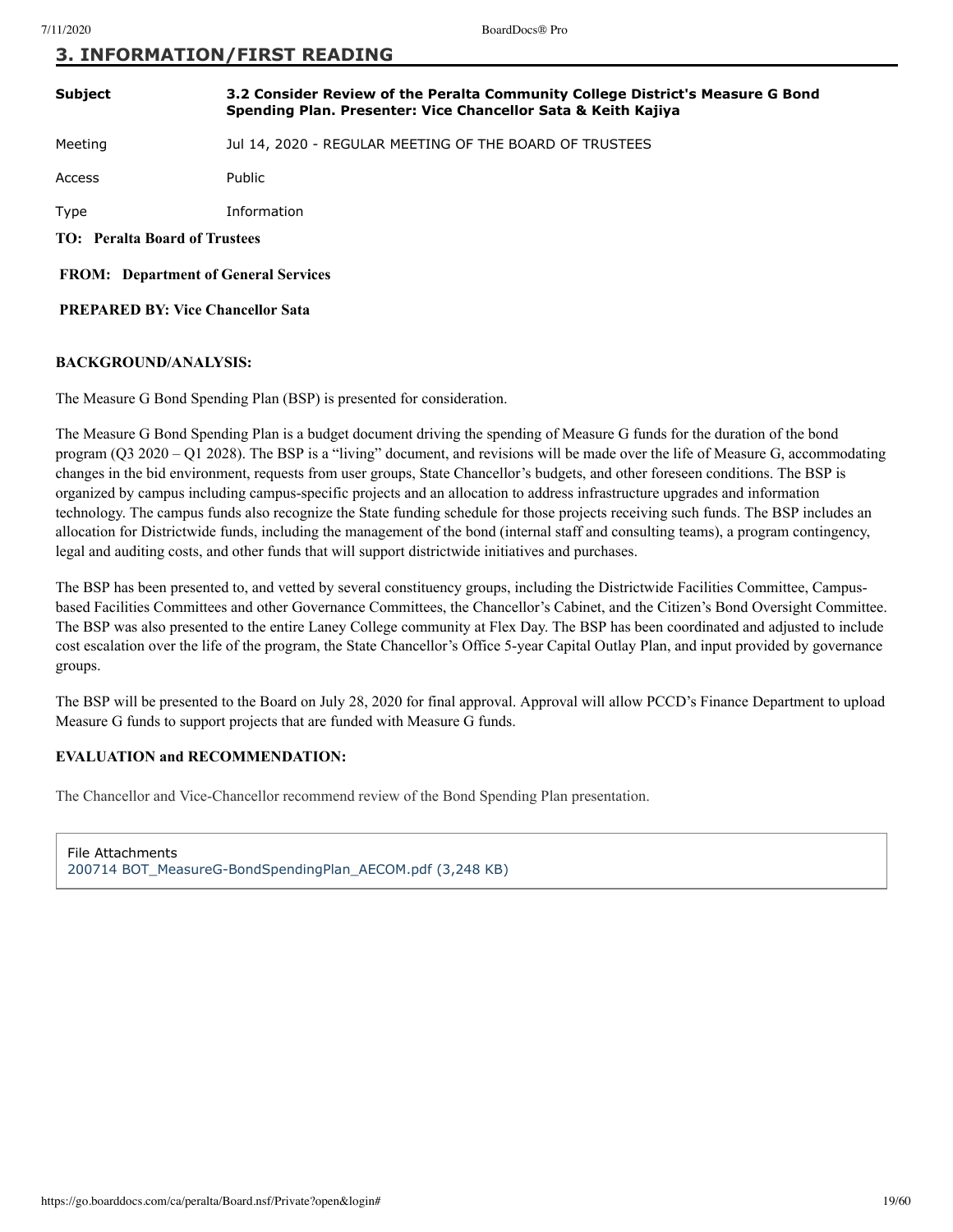### **4. PRESENTATIONS**

| Subject | 4.1 Risk Management Update. Presenter: General Counsel Warden & Director Royl<br><b>Roberts</b> |
|---------|-------------------------------------------------------------------------------------------------|
| Meeting | Jul 14, 2020 - REGULAR MEETING OF THE BOARD OF TRUSTEES                                         |
| Access  | Public                                                                                          |
| Type    | Information                                                                                     |

**TO: Peralta Board of Trustees**

 **FROM: Delisle Warden, Interim General Counsel and Chief of Staff**

### **BACKGROUND/ANALYSIS:**

General Counsel Warden and Royl Roberts will be providing the Board with a risk management report.

### **DELIVERABLES/SCOPE OF WORK:**

N/A

### **ANTICIPATED COMPLETION DATE:**

N/A

### **EVALUATION AND RECOMMENDED ACTION:**

Information

File Attachments [Risk Management Update May 2020.pdf \(205 KB\)](https://go.boarddocs.com/ca/peralta/Board.nsf/files/BQXEE539FFDB/$file/Risk%20Management%20Update%20May%202020.pdf)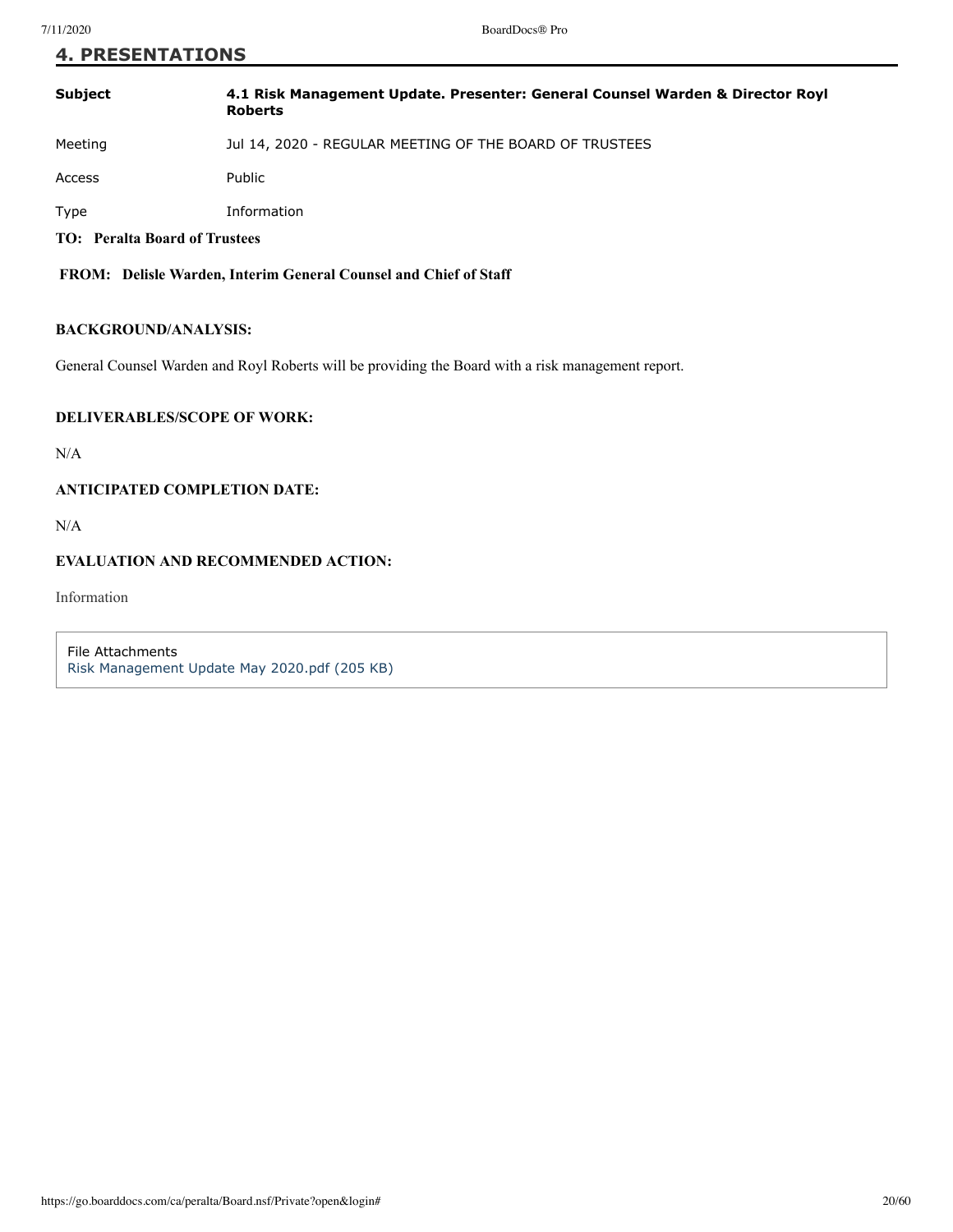### **4. PRESENTATIONS**

### **Subject 4.2 Maintenance, Infrastructure Repair and Capital Project's Presentation and Update. Presenter: Vice Chancellor Sata & Keith Kajiya**

Meeting Jul 14, 2020 - REGULAR MEETING OF THE BOARD OF TRUSTEES

Access Public

Type Information

**TO: Peralta Board of Trustees**

 **FROM: Department of General Services**

### **PREPARED BY: Leigh Sata, Vice Chancellor, Department of General Services**

### **BACKGROUND/ANALYSIS:**

The Department of General Services continues to upgrade, improve and repair the District's facilities infrastructure. State funded projects are making good progress in the design phases, with valuable input from project-specific user groups. Several project renderings are presented. This presentation also includes information about the Design-Build methodology and data regarding the District's first outreach workshop to the design and construction community.

### **EVALUATION AND RECOMMENDED ACTION:**

For information and review.

File Attachments [200714 BOT\\_Maintenance&ConstructionProjectUpdate\\_FINAL.pdf \(11,126 KB\)](https://go.boarddocs.com/ca/peralta/Board.nsf/files/BRDR676C6ADC/$file/200714%20BOT_Maintenance%26ConstructionProjectUpdate_FINAL.pdf)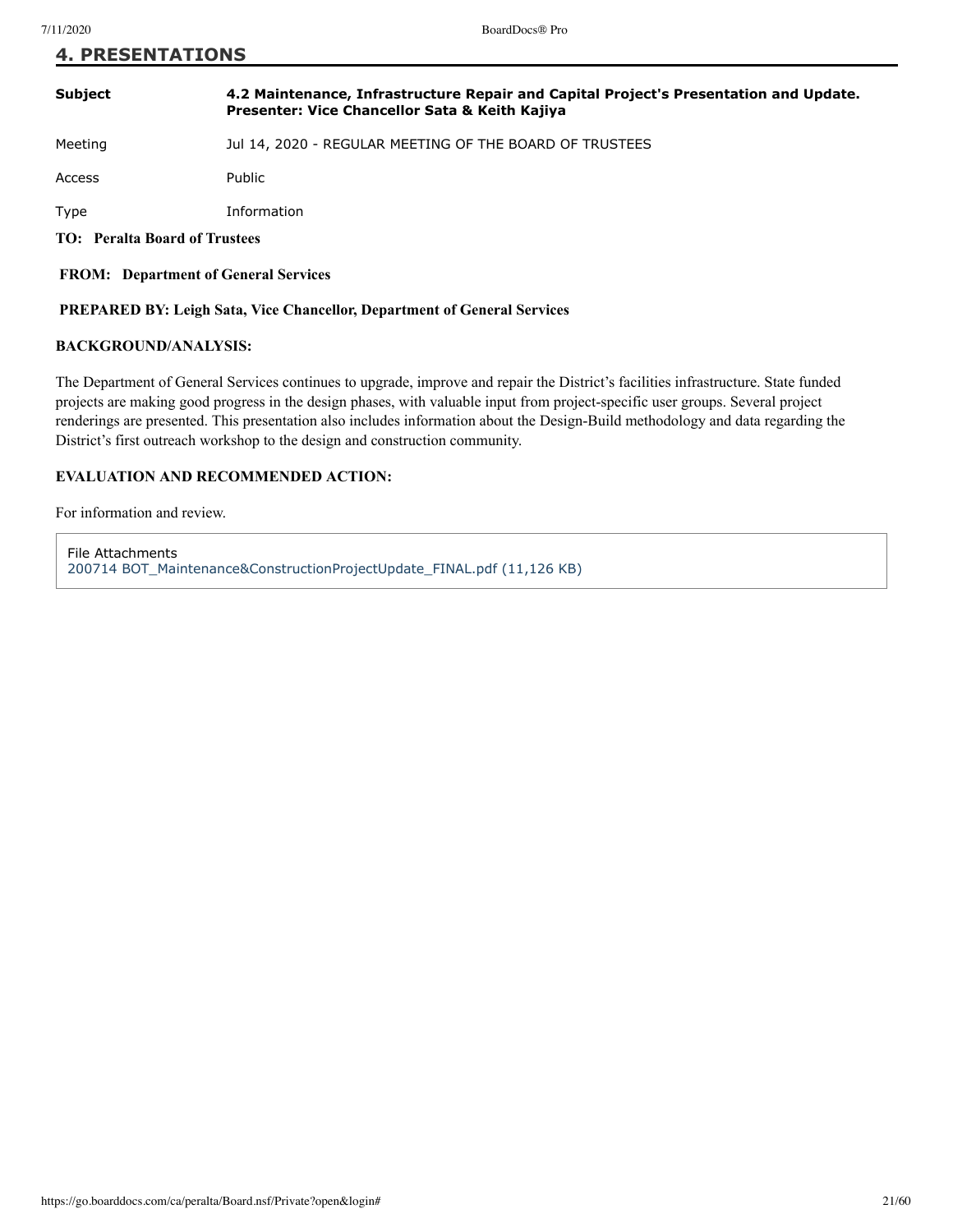# **5. CONSENT CALENDAR - CHANCELLOR'S OFFICE**

| <b>Subject</b>        | 5.1 Consider Approval of a one year contract with McCallum Group Inc. in the amount of<br>\$60,000 for State Legislative Advocacy. Presenter: Chancellor Stanback Stroud |
|-----------------------|--------------------------------------------------------------------------------------------------------------------------------------------------------------------------|
| Meeting               | Jul 14, 2020 - REGULAR MEETING OF THE BOARD OF TRUSTEES                                                                                                                  |
| Access                | Public                                                                                                                                                                   |
| Type                  | Action (Consent)                                                                                                                                                         |
| <b>Preferred Date</b> | Jul 14, 2020                                                                                                                                                             |
| Absolute Date         | Jul 14, 2020                                                                                                                                                             |
| Fiscal Impact         | Yes                                                                                                                                                                      |
| Dollar Amount         | \$60,000.00                                                                                                                                                              |
| <b>Budgeted</b>       | Yes                                                                                                                                                                      |
| <b>Budget Source</b>  | Fund 01                                                                                                                                                                  |
| Recommended Action    | Consider approval of a one-year contract with McCallum Group, Inc.                                                                                                       |
| Goals                 | B: Engage and Leverage Partners<br>E: Develop and Manage Resources to Advance Our Mission                                                                                |

### **TO: Peralta Board of Trustees**

**FROM: Dr. Regina Stanback Stroud, Chancellor**

**PREPARED BY: Brandon Christian, Executive Assistant, Chancellor's Office**

### **BACKGROUND/ANALYSIS:**

McCallum Group, Inc. has been providing legislative advocacy services for the Peralta Community College District under a two-year contract (and a five-year contract before that one). The current contract expired on June 14, 2020. The District would like to renew services with McCallum Group, Inc. under a one-year contract. If approved, the contract has a start date of June 15, 2020, with an end date of June 14, 2021. The scope of services and contract amount will remain the same (\$5,000 per month, and reimbursements for all reasonable pre-approved travel and other expenses). The firm principal is Patrick McCallum, and the associate is Mark MacDonald. McCallum Group, Inc.'s office is located at 1130 K Street, Suite 150, Sacramento, California 95814.

### **DELIVERABLES/SCOPE OF WORK:**

Continued advocacy work on behalf of the District and its colleges with the Governor's Office, State Legislature, California Community Colleges' Chancellor's Office, and Board of Governors of the California Community Colleges.

### **ANTICIPATED COMPLETION DATE:**

The anticipated expiration date of the contract is Monday, June 14, 2021.

### **EVALUATION AND RECOMMENDED ACTION:**

The District's Chancellor's Office has evaluated the deliverables to date for McCallum Group, Inc. and found them to be satisfactory.

The Chancellor recommends approval.

File Attachments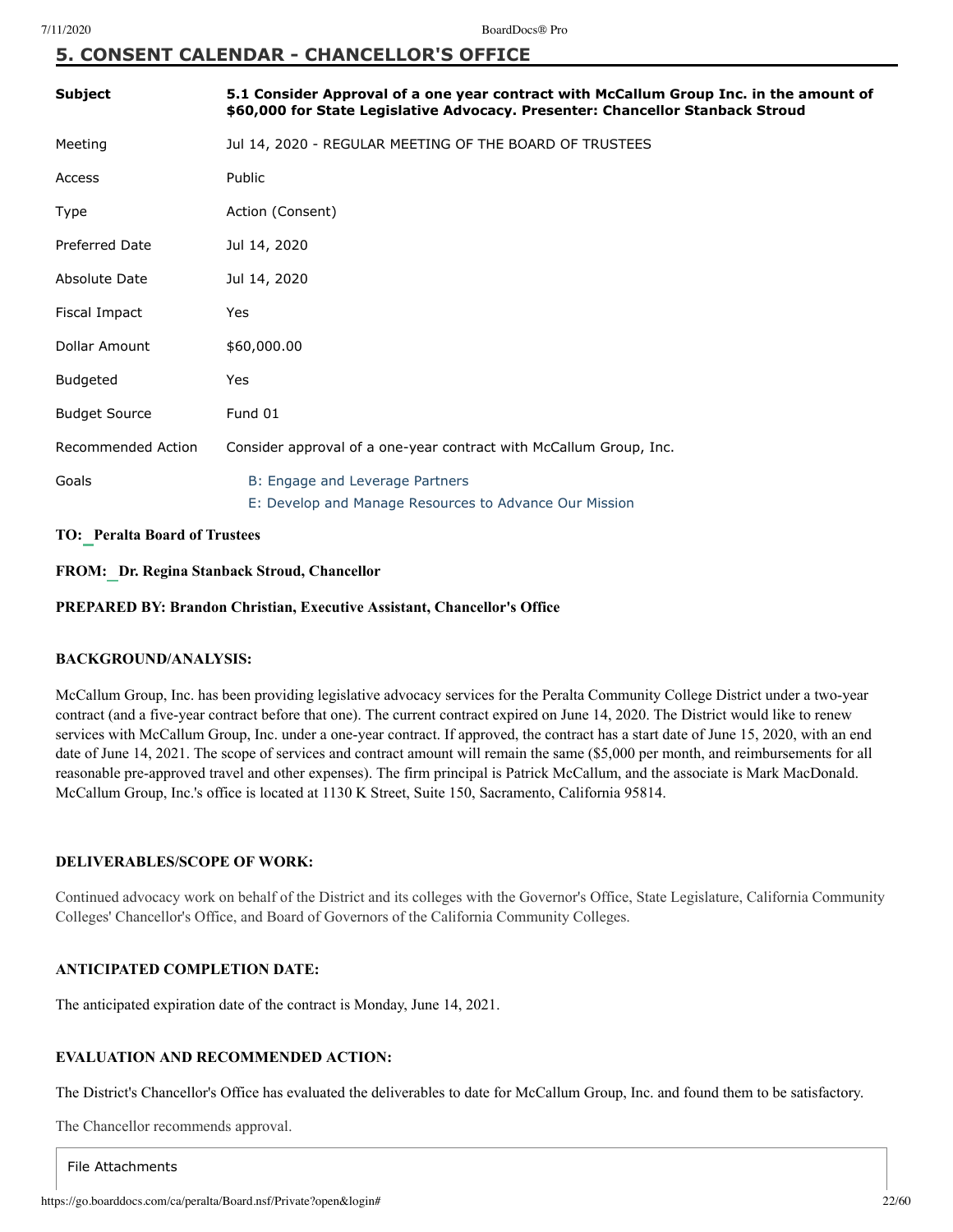*All matters listed under the Consent Calendar are considered by the Board of Trustees to be routine or sufficiently supported by back-up information as to not require additional discussion. Consent Calendar items will be enacted by one motion. There will be no separate discussion on these items prior to the time the Board votes on them, unless a Board member requests that a specific item be removed from the Consent Calendar for action and a separate vote. Public comment on Consent Calendar items from anyone completing a card will be heard prior to the Board's vote on the Consent Calendar. All Board approved contracts are subject to final negotiation and execution by the Chancellor.*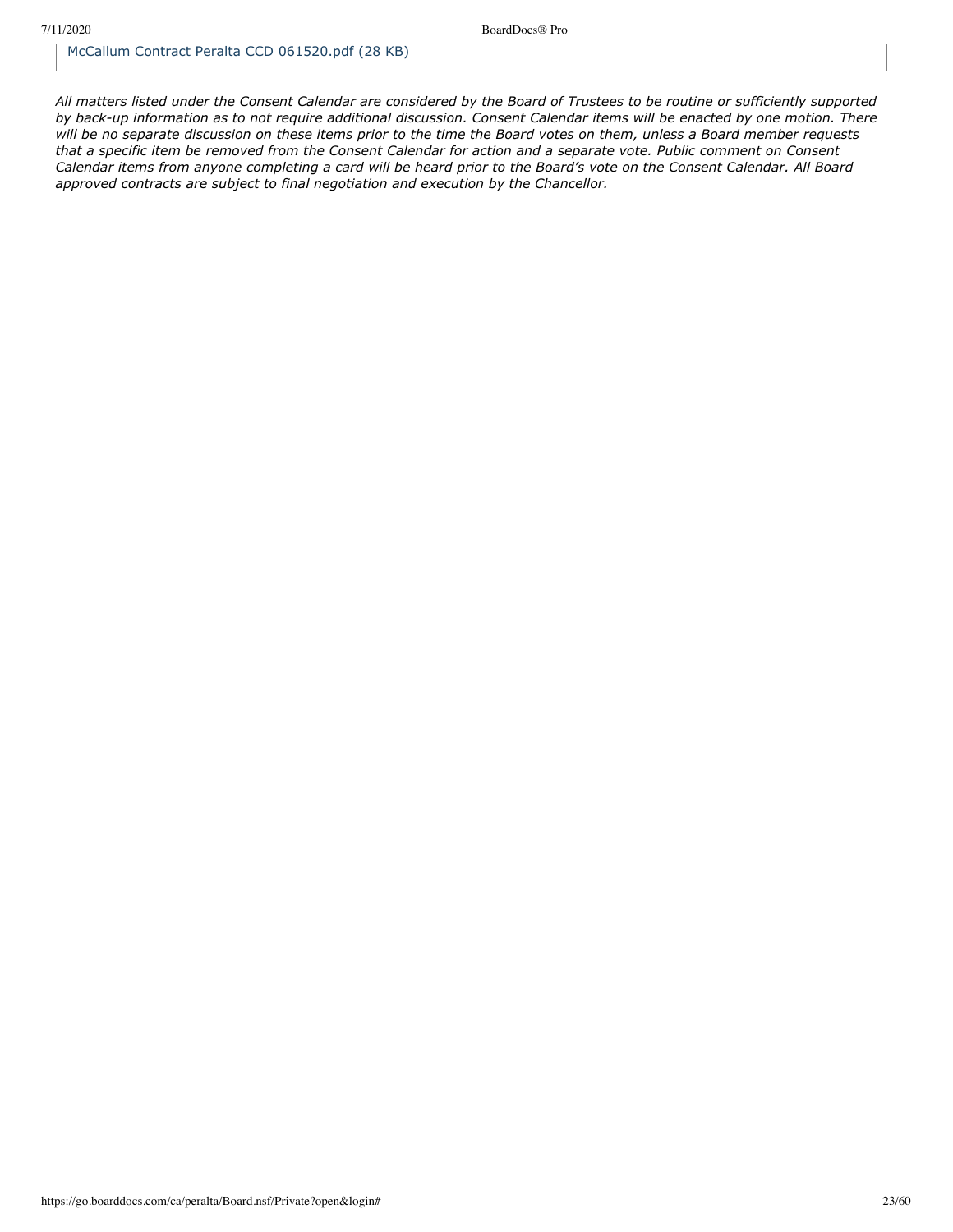# **6. CONSENT CALENDAR - ACADEMIC AFFAIRS**

| <b>Subject</b>        | 6.1 Consider Approval of Focus Care Inc. dba Focus EduVation Service Agreement<br>extension to December 31, 2020 in an amount not-to-exceed \$218,400. Presenter:<br><b>Acting President Don Miller.</b> |
|-----------------------|----------------------------------------------------------------------------------------------------------------------------------------------------------------------------------------------------------|
| Meeting               | Jul 14, 2020 - REGULAR MEETING OF THE BOARD OF TRUSTEES                                                                                                                                                  |
| Access                | Public                                                                                                                                                                                                   |
| Type                  | Action (Consent)                                                                                                                                                                                         |
| <b>Preferred Date</b> | Jul 14, 2020                                                                                                                                                                                             |
| Absolute Date         | Jul 14, 2020                                                                                                                                                                                             |
| Fiscal Impact         | Yes                                                                                                                                                                                                      |
| Dollar Amount         | \$218,400.00                                                                                                                                                                                             |
| <b>Budgeted</b>       | Yes                                                                                                                                                                                                      |
| <b>Budget Source</b>  | State Chancellor's Office California Virtual Campus-Online Education Initiative Grant                                                                                                                    |
| Recommended Action    | Approve Focus Care Inc. dba Focus EduVation Service Agreement extension to December 31,<br>2020 in Agreement in an amount not-to-exceed \$218,400.                                                       |

### **TO: Peralta Board of Trustees**

### **FROM: Dr. Don Miller, Acting President**

### **PREPARED BY: Dr. Don Miller, Acting President**

### **BACKGROUND/ANALYSIS:**

Due to the COVID-19 pandemic, the state Chancellor's office extended the performance period of the grant from June 30, 2020 to December 31, 2020. The service agreement extension for Focus EduVation provides continued services for the grant aligned with the performance period of its amended contract.Focus EduVation provides instructional design services to College of Alameda as part of a California Virtual Campus-Online Education Initiative (CVC-OEI) Improving CTE Online Pathways grant from the California Community Colleges Chancellor's Office. The original contract was approved by the PCCD Board of Trustees on September 24, 2019.

Focus EduVation has the capacity to deploy a team of Twenty-Nine (29) in-house professionals to execute this project and deliver the required online courses by end of June 2020. The project team shall be comprised of professionals experienced in similar online program development projects. The above team structure shall ensure an effective online course development project execution for College of Alameda. Focus EduVation's project team composition for College of Alameda has proven ability to work together toward a common vision. Seamless collaboration, a strong work ethic, and shared goals are the hallmarks of this team composition where each professional plays their part in the process to deliver online CTE courses that exceeds expectations to achieve learning objectives, on time and on budget.

Focus EduVation has the experience and the ability to meet deadlines and deliver quality products. With judicious use of project planning and best practices in the industry, it can develop and deliver as many as 195 to 225 courses in a calendar year. The process entails the presence of a robust in-house design and development team consisting of qualified and experienced instructional designers, visualizers, course developers/programmers, graphic designers, animators, and QA professionals. Focus EduVation also has a bench staff strength of 22 percent, as additional resources for every project.

### **DELIVERABLES/SCOPE OF WORK:**

Areas of emphasis for the proposed project:

- to improve the quality of existing online certificates, credentials or programs
- to fill gaps in existing on-ground certificates, credentials or programs
- to support students staying on their existing academic pathways

### Focus Eduvation Scope of Work: (Details in Exhibit A)

Complete the development of 17 new online CTE courses and update 2 existing hybrid or online CTE courses.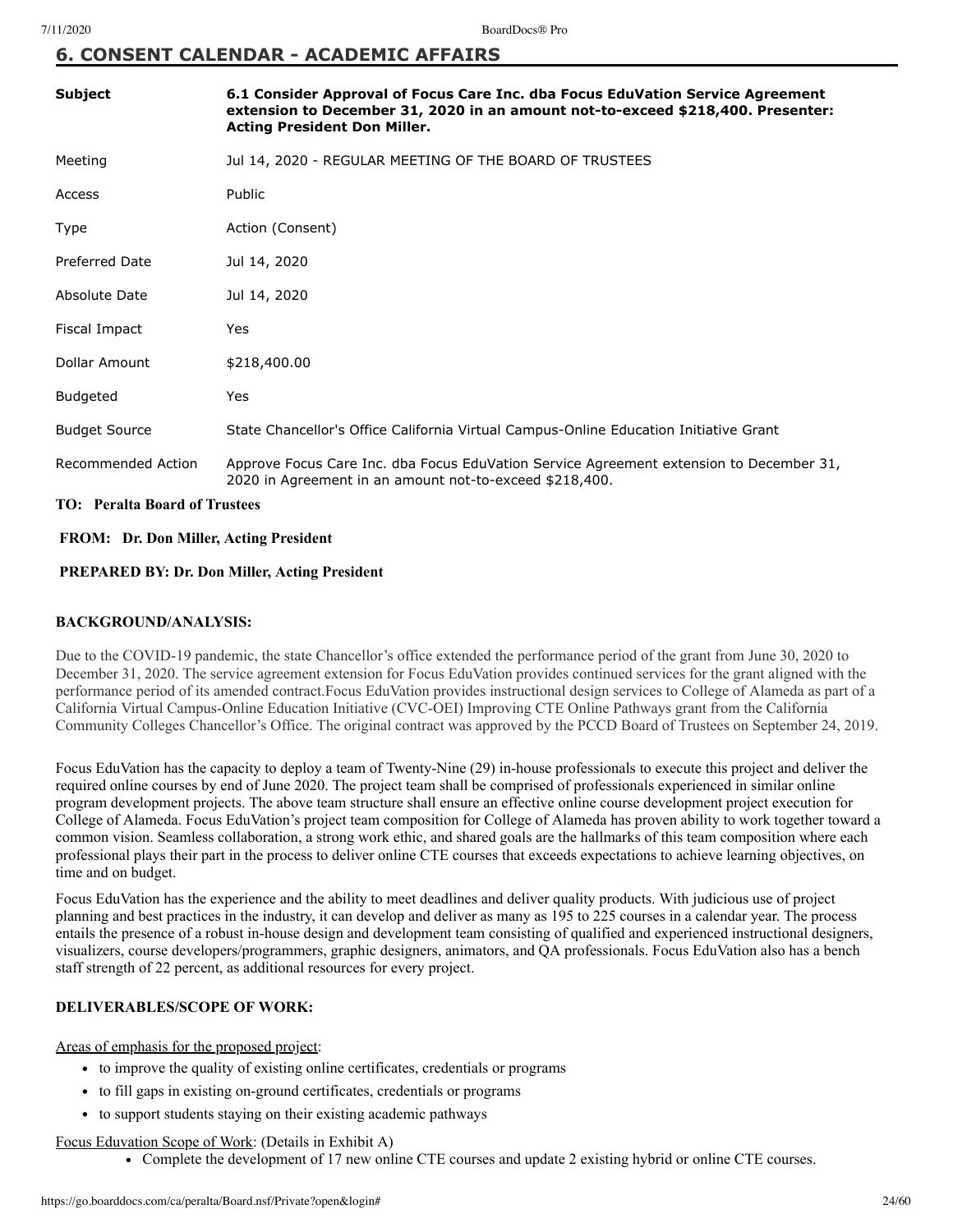### 7/11/2020 BoardDocs® Pro

- Orient participating faculty to the process of creating and/or enhancing online curricula including the use of simulations, embedded multimedia and adaptive learning.
- Create a workflow and timeline for the completion of online courses.
- Collaborate with COA faculty to determine the content of the online courses and create the courses.
- Develop templates to be used by faculty to convey information and design decisions to the designers, who will iteratively build the courses and integrate feedback from faculty.
- Provide expertise in online instructional innovation including use of simulation, embedded multimedia, and adaptive learning as faculty serve as experts in the course content. In all cases, the CVC-OEI Course Design Rubric will be used as a resource to inform quality online instruction.
- In Preparation for the course Launch Phase, Focus Eduvation will integrate new and updated courses into the Canvas Learning Management System (LMS), with faculty continuing to provide feedback and recommendations for improvements made by the design firm.

### **ANTICIPATED COMPLETION DATE:**

December 31, 2020

### **EVALUATION AND RECOMMENDED ACTION:**

The College of Alameda has evaluated the deliverables to date for Focus Care dba Focus EduVation and found them to be satisfactory.

The Chancellor recommends approval.

File Attachments [Focus Eduvation New ICC 6.25.20.pdf \(325 KB\)](https://go.boarddocs.com/ca/peralta/Board.nsf/files/BQWVFW809837/$file/Focus%20Eduvation%20New%20ICC%206.25.20.pdf) [Focus ICC Operational document..pdf \(1,579 KB\)](https://go.boarddocs.com/ca/peralta/Board.nsf/files/BQWVG3809D85/$file/Focus%20ICC%20Operational%20document..pdf) [Focus EduVation Appendix A Scope of Work.ICC 6.25.20.pdf \(128 KB\)](https://go.boarddocs.com/ca/peralta/Board.nsf/files/BQWVG680A08F/$file/Focus%20EduVation%20Appendix%20A%20Scope%20of%20Work.ICC%206.25.20.pdf) [Memo for Focus ICC 6.25.20.doc \(50 KB\)](https://go.boarddocs.com/ca/peralta/Board.nsf/files/BQWVJ680EB85/$file/Memo%20for%20Focus%20ICC%206.25.20.doc) [Amended Focus EduVationAgreement College of Alameda 6.25.20.pdf \(190 KB\)](https://go.boarddocs.com/ca/peralta/Board.nsf/files/BQX2VZ0417D4/$file/Amended%20Focus%20EduVationAgreement%20College%20of%20Alameda%206.25.20.pdf)

### Admin Content

CTS Ticket 8961

*All matters listed under the Consent Calendar are considered by the Board of Trustees to be routine or sufficiently supported by back-up information as to not require additional discussion. Consent Calendar items will be enacted by one motion. There will be no separate discussion on these items prior to the time the Board votes on them, unless a Board member requests that a specific item be removed from the Consent Calendar for action and a separate vote. Public comment on Consent Calendar items from anyone completing a card will be heard prior to the Board's vote on the Consent Calendar. All Board approved contracts are subject to final negotiation and execution by the Chancellor.*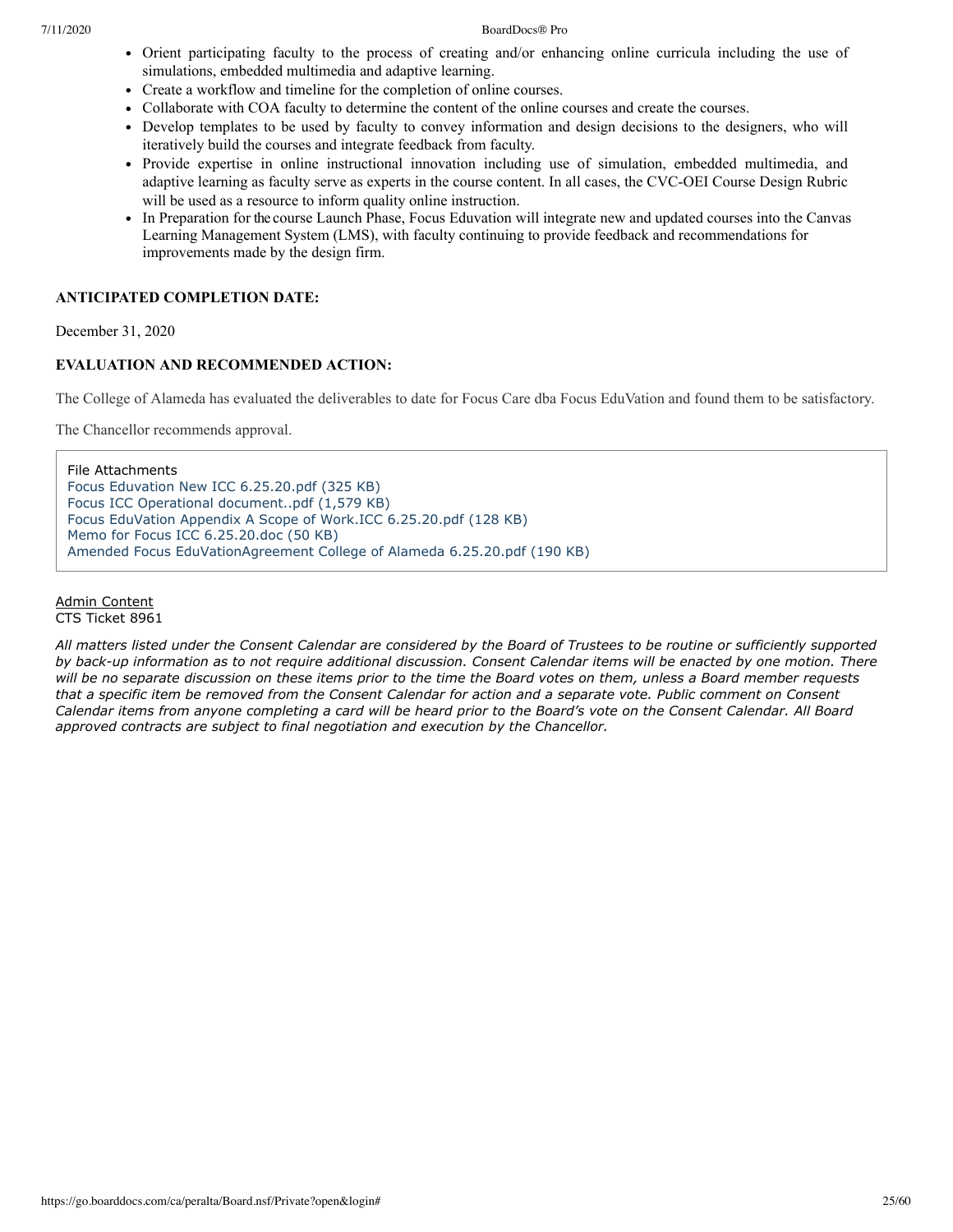# **6. CONSENT CALENDAR - ACADEMIC AFFAIRS**

| <b>Subject</b>        | 6.2 Consider Approval of an Addendum with Oakland Unified School District College and<br>Career Access Pathways. Presenter: Vice Chancellor Brown |
|-----------------------|---------------------------------------------------------------------------------------------------------------------------------------------------|
| Meeting               | Jul 14, 2020 - REGULAR MEETING OF THE BOARD OF TRUSTEES                                                                                           |
| Access                | <b>Public</b>                                                                                                                                     |
| Type                  | Action (Consent)                                                                                                                                  |
| <b>Preferred Date</b> | Jul 14, 2020                                                                                                                                      |
| Absolute Date         | Jul 28, 2020                                                                                                                                      |
| Fiscal Impact         | No                                                                                                                                                |
| Budgeted              | No                                                                                                                                                |
| Recommended Action    | Approve an addendum with Oakland Unified School District College and Career Access Pathways.                                                      |

### **TO: Peralta Board of Trustees**

**FROM: Siri Brown, Vice Chancellor of Academic Affairs and Student Success**

### **PREPARED BY: Siri Brown, Vice Chancellor of Academic Affairs**

### **BACKGROUND/ANALYSIS:**

At the June 2019 Board of Trustees meeting, The first CCAP (College and Career Access Pathways) agreement between PCCD and OUSD (Oakland Unified School District) was approved. Establishing a CCAP is key to the growth and expansion of PCCD's Dual Enrollment Program in that it allow for classed during the LEA (Lead Educational Agencies) school day, allows for the classes to the closed to only high school students, and allows for up to 15 units of PCCD course work per student each semester there by offering early access to college for underserved youth. CA Education Code requires annual Board approval to continue CCAP agreements.

### **EVALUATION AND RECOMMENDED ACTION:**

The District's Office of Academic Affairs has evaluated the partnership to date with OUSD and found them to be satisfactory and in alignment with the Mission of PCCD.

The Chancellor recommends approval.

File Attachments [Final CCAP Dual Enrollment 2018-19 OUSD final 20190506 \(2\) \(1\).pdf \(915 KB\)](https://go.boarddocs.com/ca/peralta/Board.nsf/files/BQWV257E930C/$file/Final%20CCAP%20Dual%20Enrollment%202018-19%20OUSD%20final%2020190506%20(2)%20(1).pdf) [Amendment for 2021 CCAP \(5\) - signed.pdf \(411 KB\)](https://go.boarddocs.com/ca/peralta/Board.nsf/files/BR2UHW7C3229/$file/Amendment%20for%202021%20CCAP%20(5)%20-%20signed.pdf)

*All matters listed under the Consent Calendar are considered by the Board of Trustees to be routine or sufficiently supported by back-up information as to not require additional discussion. Consent Calendar items will be enacted by one motion. There will be no separate discussion on these items prior to the time the Board votes on them, unless a Board member requests that a specific item be removed from the Consent Calendar for action and a separate vote. Public comment on Consent Calendar items from anyone completing a card will be heard prior to the Board's vote on the Consent Calendar. All Board approved contracts are subject to final negotiation and execution by the Chancellor.*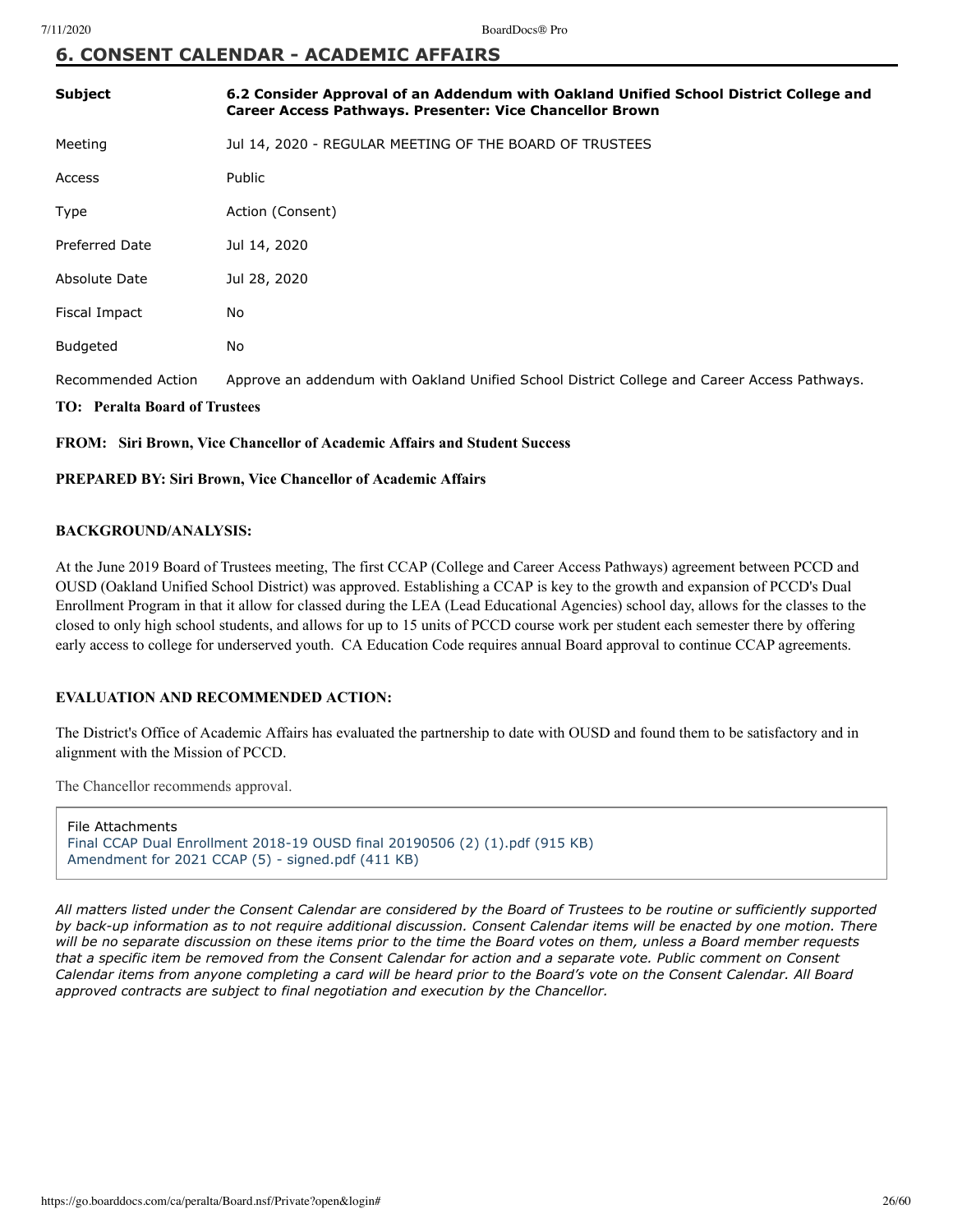## **7. CONSENT CALENDAR - FACILITIES**

| <b>Subject</b>        | 7.1 Consider Approval of Amendment No. 4 to Agreement for Architectural Services<br>with Noll and Tam Architects to add Criteria Document Services for the new Library +<br>Learning Resource Center Building at Laney College and Increase the Fee for Services<br>Rendered by \$176,940.00. Presenter: Vice Chancellor Sata. |
|-----------------------|--------------------------------------------------------------------------------------------------------------------------------------------------------------------------------------------------------------------------------------------------------------------------------------------------------------------------------|
| Meeting               | Jul 14, 2020 - REGULAR MEETING OF THE BOARD OF TRUSTEES                                                                                                                                                                                                                                                                        |
| Access                | Public                                                                                                                                                                                                                                                                                                                         |
| Type                  | Action (Consent), Information                                                                                                                                                                                                                                                                                                  |
| <b>Preferred Date</b> | Jul 14, 2020                                                                                                                                                                                                                                                                                                                   |
| Absolute Date         | Jul 14, 2020                                                                                                                                                                                                                                                                                                                   |
| Fiscal Impact         | Yes                                                                                                                                                                                                                                                                                                                            |
| Dollar Amount         | \$176,940.00                                                                                                                                                                                                                                                                                                                   |
| <b>Budgeted</b>       | Yes                                                                                                                                                                                                                                                                                                                            |
| <b>Budget Source</b>  | <b>Bond Funds</b>                                                                                                                                                                                                                                                                                                              |
| Recommended Action    | Approve Amendment No. 4 to Agreement for Architectural Service with Noll and Tam Architects to<br>add Criteria Document Services for the new Library + Learning Resource Center Building (LRC) at<br>Laney College and increase the fee for services rendered by \$176,940.00.                                                 |

### **TO: Peralta Board of Trustees**

### **FROM: Department of General Services**

### **PREPARED BY: Swinerton CM**

### **BACKGROUND/ANALYSIS:**

The Board is asked to consider Amendment No. 4 to the Noll and Tam Architects' Laney College LRC contract. This scope of work adds criteria documents to assist the District in procuring Design/Build services for the design and construction of the following additional structures: 1) a Utility Building to house the main transformer and emergency generator to serve the LRC; 2) a relocated Central Plant Cooling Tower, currently located in the footprint of the new LRC; and 3) a renovated Central Utility Plant (CUP) that will serve the new LRC as well as the Laney College campus.

On December 10, 2019, the Board approved an Agreement for Architectural Services with Noll & Tam Architects to provide architectural and engineering services for the Laney College Library and Learning Resource Center Project ("Project"). The Project is located on the southeast corner of the campus and consists of approximately 72,000 gross square feet. The fee for providing the specified architectural services was \$5,233,222.00.

On February 25, 2020, Amendment No. 1 to the Agreement was approved for additional services relating to an energy investigation and analysis in the amount of \$20,500. The study included strategies for upgrading the cooling towers and Central Utility Plant (CUP) after assessing their current condition with consideration of more efficient systems for the overall campus energy plan. In addition, it assessed the potential for energy reduction strategies inclusive of photovoltaic and geothermal opportunities.

On May 12, 2020, Amendment Nos. 2 and No. 3 were approved for additional services to the Agreement. Amendment No. 2 added LEED Certification design and commissioning services to the project design for a value of \$136,600. Amendment No. 3 added smoke control system services to the Agreement for a value of \$54,746.

A summary of the amendments and previous Board approval dates are noted below:

| Contract          | Approved<br>Amount | <b>Time Extension</b> | <b>Board Approval Date</b> |
|-------------------|--------------------|-----------------------|----------------------------|
| Original Contract | \$5,233,222        | N/A                   | 12/10/19                   |
| Amendment No. 1   | \$20,500           | 0 davs                | 2/25/20                    |
|                   |                    |                       |                            |

https://go.boarddocs.com/ca/peralta/Board.nsf/Private?open&login# 27/60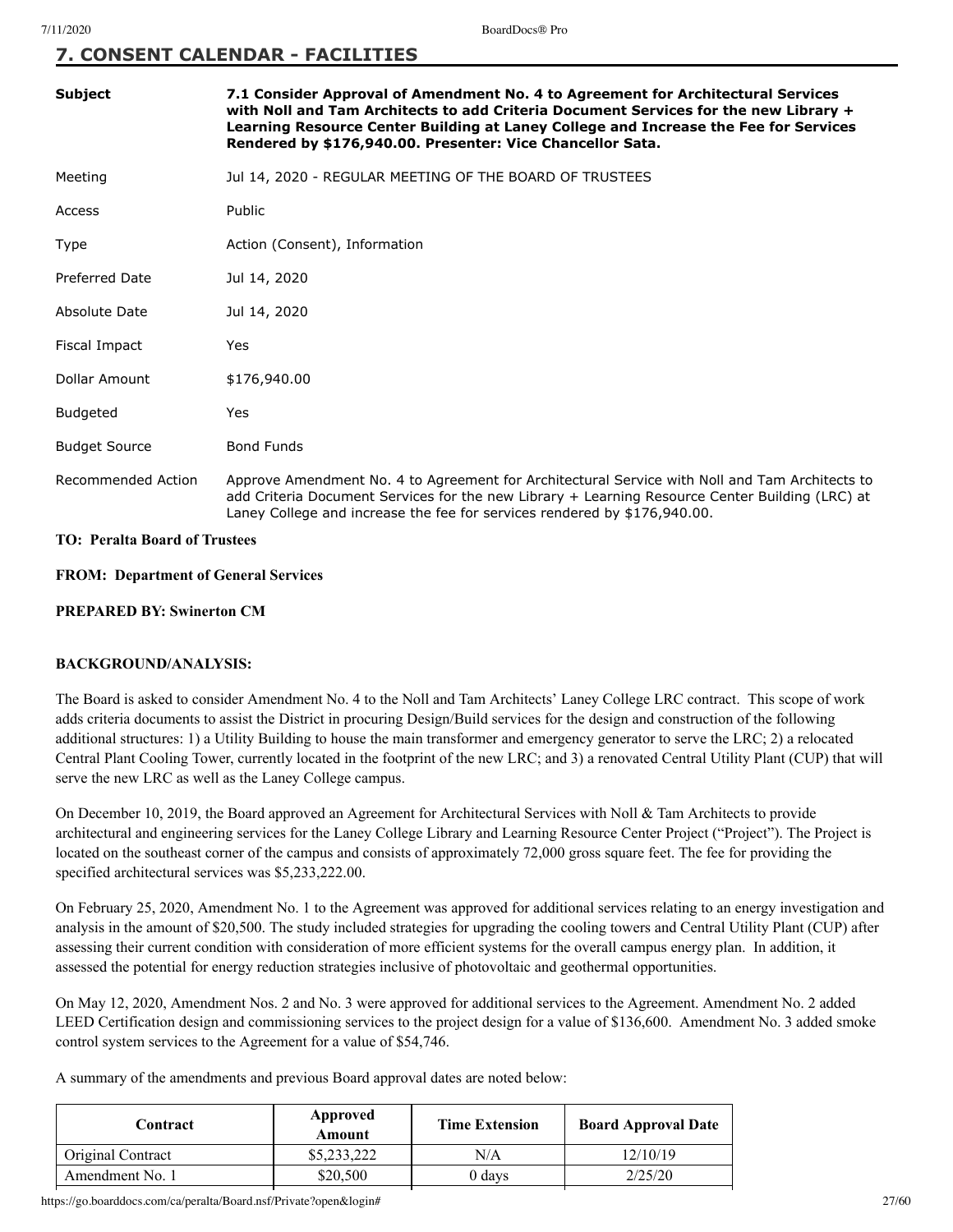### 7/11/2020 BoardDocs® Pro

| Amendment No. 2 | \$136,600   | 0 days | 5/12/20   |
|-----------------|-------------|--------|-----------|
| Amendment No. 3 | \$54,746    | 0 days | 5/12/20   |
| Amendment No. 4 | \$176,940   | 0 days | This item |
| <b>TOTAL</b>    | \$5,622,008 |        |           |

In the 2020-21 Fiscal Year, Noll and Tam Architects has not been awarded any additional contracts or contract amendments with the District:

# **DELIVERABLES/SCOPE OF WORK:**

Provide Design-Build Criteria Documents required for the District to procure Design/Build services for the design and construction of the following: 1) a Utility Building to house the main transformer and emergency generator to serve the LRC; 2) a relocated Central Plant Cooling Tower, currently located in the footprint of the LRC; 3) a renovated the Central Utility Plant (CUP) that will serve the LRC and the Laney College campus, including a new Building Automation System (BAS); and 4) pathways for the underground utilities connecting the Cooling Towers and the CUP, and the underground conduits connecting the transformer and generator to the LRC.

# **ANTICIPATED COMPLETION DATE:**

The Criteria Documents will be published in a Request for Proposals (RFP) on or about 7/21/2020 as part of the Design/Build procurement process. The design team will review the Design/Builder's design and construction documents for compliance with the Criteria Documents and perform Construction Administration services through an estimated Completion Date of the Design-Build contract on or about 8/19/2022.

# **EVALUATION AND RECOMMENDED ACTION:**

The Construction Manager, Vice-Chancellor of DGS, and Chancellor recommend approval of Amendment No. 4 to the Agreement for Architectural Service with Noll and Tam Architects, adding Criteria Document Services for a new Central Utility Plant to serve the new Library + Learning Resource Center Building (LRC) and Laney College for an amount not to exceed \$176,940.00.

File Attachments [N&T Amendment 4.pdf \(971 KB\)](https://go.boarddocs.com/ca/peralta/Board.nsf/files/BQPMTE5C6470/$file/N%26T%20Amendment%204.pdf) [200623 N&T\\_Contract&Amendments#1and#2and#3.pdf \(27,683 KB\)](https://go.boarddocs.com/ca/peralta/Board.nsf/files/BQPMUA5C8183/$file/200623%20N%26T_Contract%26Amendments%231and%232and%233.pdf) [200623 N&T\\_ProposalLtr\\_LRC-CUP\\_DB-CriteriaDocs.pdf \(1,004 KB\)](https://go.boarddocs.com/ca/peralta/Board.nsf/files/BQPMUF5C977E/$file/200623%20N%26T_ProposalLtr_LRC-CUP_DB-CriteriaDocs.pdf)

Admin Content CTS number 88465.

*All matters listed under the Consent Calendar are considered by the Board of Trustees to be routine or sufficiently supported by back-up information as to not require additional discussion. Consent Calendar items will be enacted by one motion. There will be no separate discussion on these items prior to the time the Board votes on them, unless a Board member requests that a specific item be removed from the Consent Calendar for action and a separate vote. Public comment on Consent Calendar items from anyone completing a card will be heard prior to the Board's vote on the Consent Calendar. All Board approved contracts are subject to final negotiation and execution by the Chancellor.*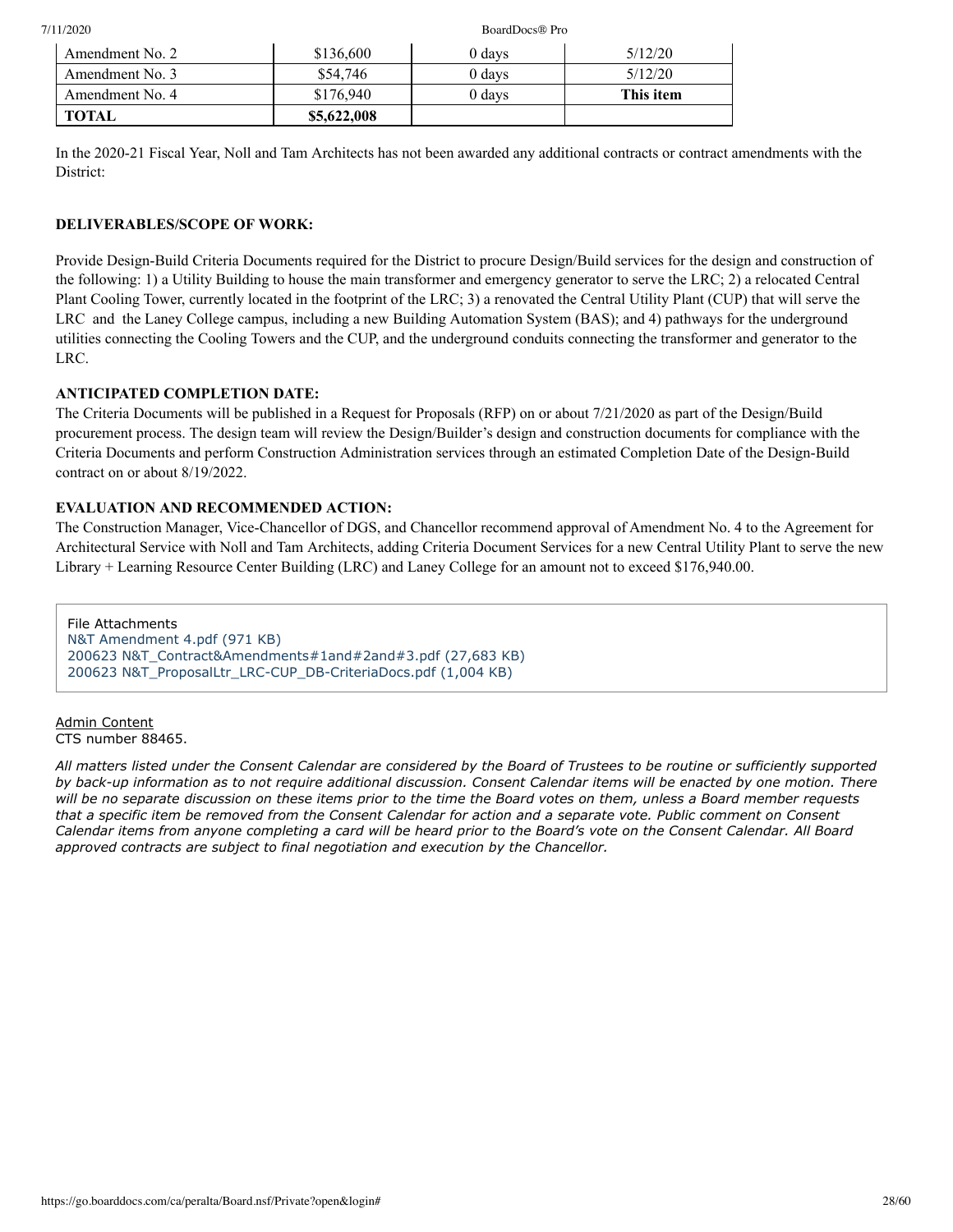## **7. CONSENT CALENDAR - FACILITIES**

| <b>Subject</b>                  | 7.2 Consider Approval of Agreement for Routine Maintenance Services with ACCO<br>Engineered Systems to Provide Quarterly HVAC Maintenance Services at the Laney<br>College Campus for a Three (3) Year Term In an Amount Not-to-Exceed \$244,156.00.<br><b>Presenter: Vice Chancellor Sata</b> |
|---------------------------------|------------------------------------------------------------------------------------------------------------------------------------------------------------------------------------------------------------------------------------------------------------------------------------------------|
| Meeting                         | Jul 14, 2020 - REGULAR MEETING OF THE BOARD OF TRUSTEES                                                                                                                                                                                                                                        |
| Access                          | Public                                                                                                                                                                                                                                                                                         |
| Type                            | Action (Consent)                                                                                                                                                                                                                                                                               |
| <b>Preferred Date</b>           | Jul 14, 2020                                                                                                                                                                                                                                                                                   |
| Absolute Date                   | Jul 14, 2020                                                                                                                                                                                                                                                                                   |
| Fiscal Impact                   | Yes                                                                                                                                                                                                                                                                                            |
| Dollar Amount                   | \$244,156.00                                                                                                                                                                                                                                                                                   |
| <b>Budgeted</b>                 | Yes                                                                                                                                                                                                                                                                                            |
| <b>Budget Source</b>            | <b>RDA</b>                                                                                                                                                                                                                                                                                     |
| Recommended Action              | Approve an Agreement for Maintenance Services with ACCO Engineered Systems to provide<br>quarterly HVAC maintenance services at the Laney College campus for a three year term,<br>ensuring compliance with the ADA Consent Decree, in an amount not-to-exceed \$244,156.00                    |
| TO, Dovelte Deavel of Turratega |                                                                                                                                                                                                                                                                                                |

### **TO: Peralta Board of Trustees**

### **FROM: Department of General Services**

### **PREPARED BY: Kitchell CM**

### **BACKGROUND/ANALYSIS:**

On May 14, 2019, the Board of Trustees adopted Resolution 18/19-66 which authorized District staff to take necessary measures required to expedite the retention of service providers required to ensure timely compliance with the provisions of the consent decree issued in the Payne v. Peralta civil action. Accordingly, the ADA Compliance Strike Team was convened in order to ensure the District performed the remedial measures, and created the administrative procedures, outlined in the Amended Consent Decree in a timely manner. Remedial measures included ensuring that doors were within the code required push pressure. In addition to door pressure issues related to the door hardware, it was also discovered that the HVAC systems affected the pressure.

Several of the remedial measures specified in the Amended Consent Decree relate to the retention of an outside contractor to inspect, repair, and maintain the exterior and ADA paddled doors and related mechanical systems on the Laney College Campus. Consequently, the ADA Compliance Strike Team solicited a proposal from ACCO Engineered Systems for repair and diagnostic services of related mechanical systems for Buildings A, B, D, E, F, G, LK, the Field House, Gymnasium, and Tower. The vendor was solicited pursuant to Peralta Community College District Resolution 18/19-66 which allows the District to expedite the retention of experts for purposes of completing work as provided in the Amended Consent Decree. The Agreement for Maintenance Services is necessary to ensure the HVAC systems remain in good and working order as well as to ensure District compliance with the ADA, Title 24, and the Consent Decree.

In the 2020-21 Fiscal Year ACCO Engineered Systems has not been awarded any additional contracts or contract amendments with the District.

The Vendor is: ACCO Engineered Systems 1133 Aladdin Avenue San Leandro, CA 94577

### **DELIVERABLES/SCOPE OF WORK:**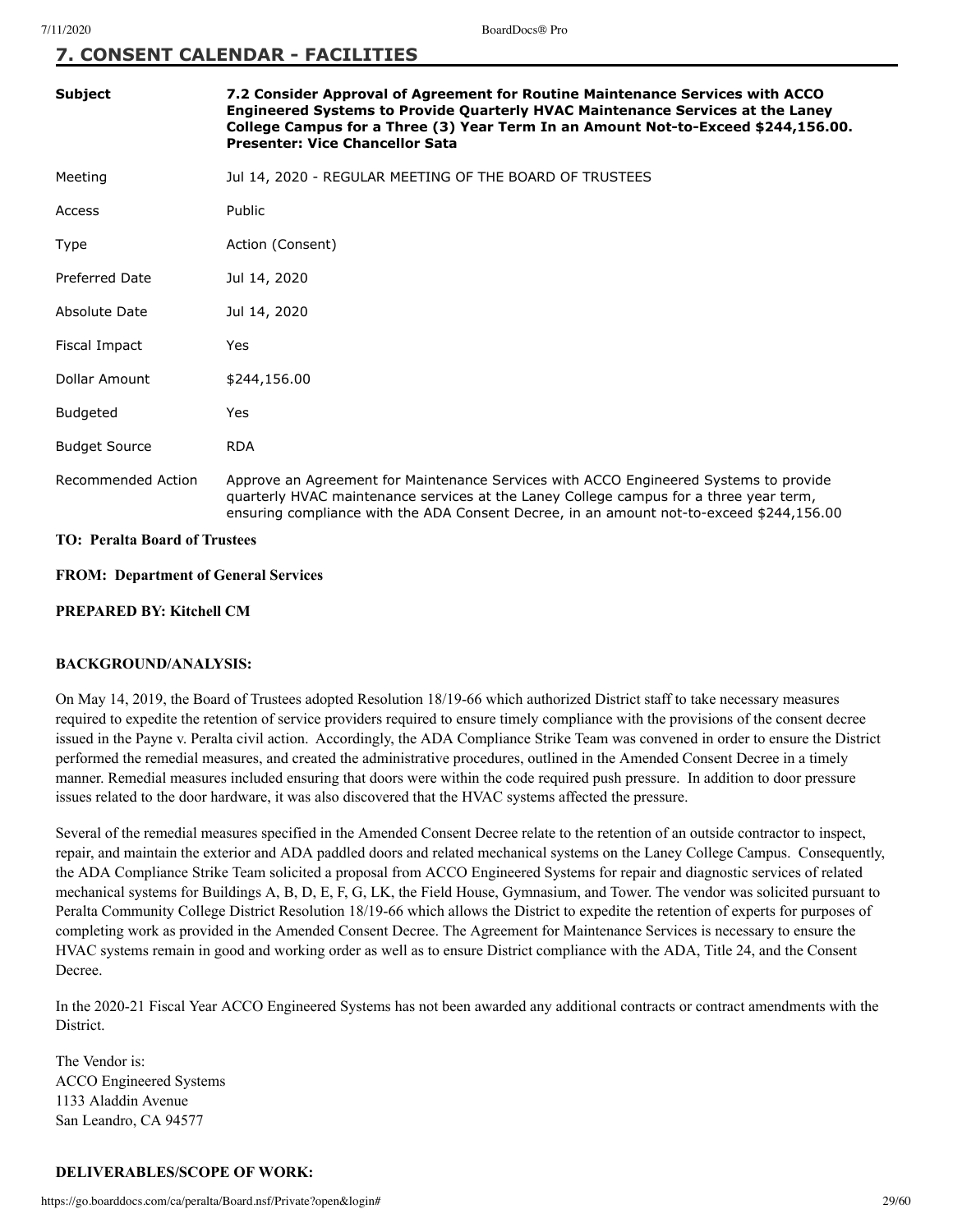ACCO Engineered Systems will provide the quarterly HVAC system maintenance services detailed in Exhibit "A" to the Agreement for Maintenance Services. The Services will be performed pursuant to a three-year maintenance agreement and shall ensure District compliance with the ADA, Title 24 and the Consent Decree.

### **ANTICIPATED COMPLETION DATE:**

The term of the contract is from July 15, 2020 through July 14, 2023.

### **EVALUATION AND RECOMMENDED ACTION:**

The ADA Strike Team, Vice Chancellor of General Services and Chancellor recommend approval of the Agreement for Maintenance Services with ACCO Engineered Systems to provide quarterly HVAC maintenance services at the Laney College campus for a three (3) year term in a not-to-exceed amount of \$244,156.00.

File Attachments [ACCO Engineered System Maintenance Agreement 3yr.pdf \(1,505 KB\)](https://go.boarddocs.com/ca/peralta/Board.nsf/files/BR2VE88058AD/$file/ACCO%20Engineered%20System%20Maintenance%20Agreement%203yr.pdf) Peralta Resolution 3571690 1(DMS).PDF (29 KB)

### Admin Content CTS ticket number 89964

*All matters listed under the Consent Calendar are considered by the Board of Trustees to be routine or sufficiently supported by back-up information as to not require additional discussion. Consent Calendar items will be enacted by one motion. There will be no separate discussion on these items prior to the time the Board votes on them, unless a Board member requests that a specific item be removed from the Consent Calendar for action and a separate vote. Public comment on Consent Calendar items from anyone completing a card will be heard prior to the Board's vote on the Consent Calendar. All Board approved contracts are subject to final negotiation and execution by the Chancellor.*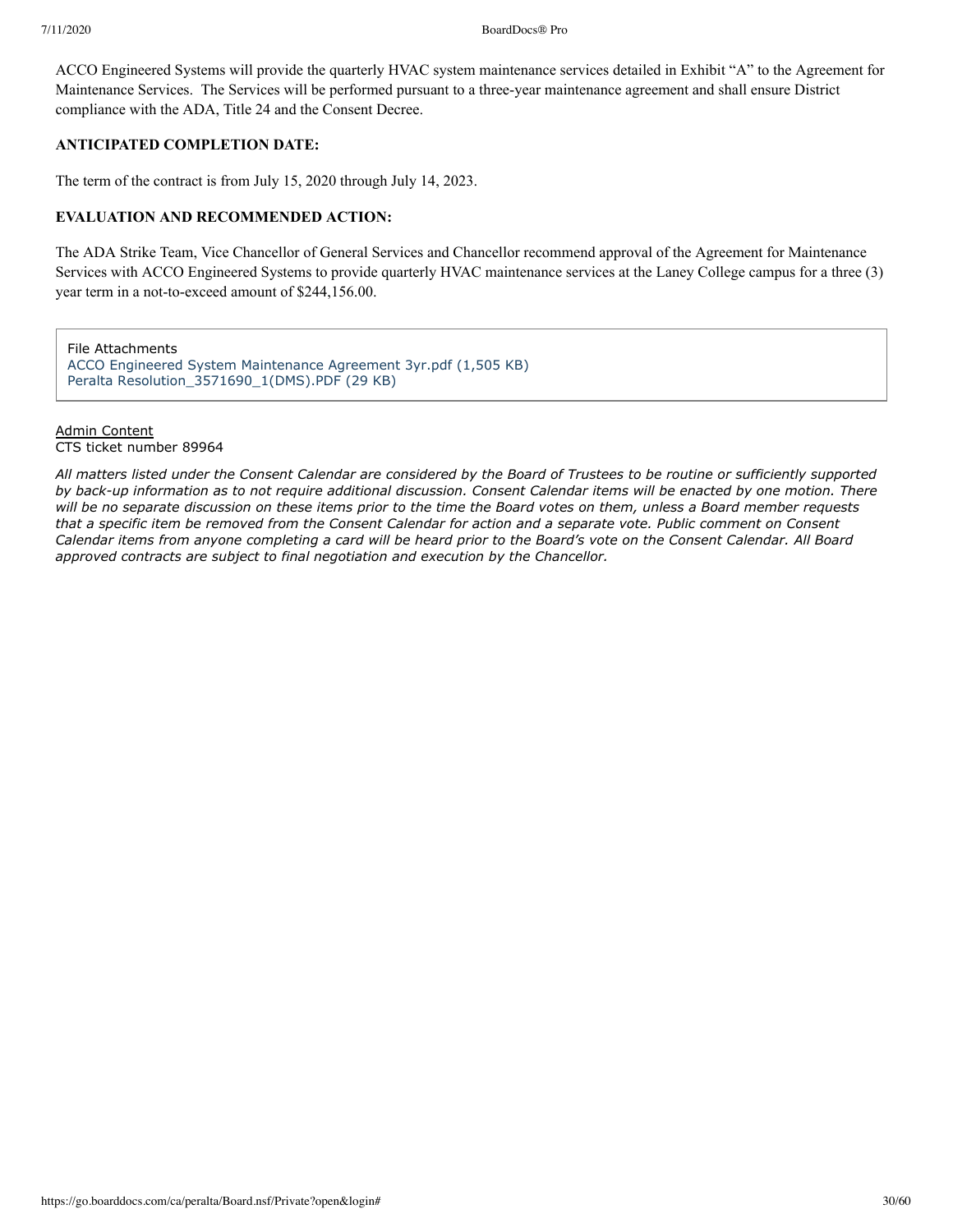# **8. CONSENT CALENDAR - FINANCE**

| <b>Subject</b>     | 8.1 Consider Approval of a Multi-Year Contract with ConServe Accounts Receivable<br>Management to Collect Students Outstanding Financial Obligations. Presenter: Vice<br><b>Chancellor Walter</b> |
|--------------------|---------------------------------------------------------------------------------------------------------------------------------------------------------------------------------------------------|
| Meeting            | Jul 14, 2020 - REGULAR MEETING OF THE BOARD OF TRUSTEES                                                                                                                                           |
| Access             | Public                                                                                                                                                                                            |
| Type               | Action (Consent)                                                                                                                                                                                  |
| Preferred Date     | Jul 14, 2020                                                                                                                                                                                      |
| Absolute Date      | Jul 14, 2020                                                                                                                                                                                      |
| Fiscal Impact      | No.                                                                                                                                                                                               |
| <b>Budgeted</b>    | Yes                                                                                                                                                                                               |
| Recommended Action | Consider Approval of a Multi-Year Contract with ConServe Accounts Receivable Management to<br>Collect Students Outstanding Financial Obligations; Vice Chancellor Walter                          |

### **TO: Peralta Board of Trustees**

### **FROM: Dr. Carla Walter, Vice Chancellor of Finance & Administration**

### **PREPARED BY: Joyce Brown-Willis, System Analyst - Student Financial Applications**

### **BACKGROUND/ANALYSIS:**

The district has experienced a high rate of accounts receivables, exceeding \$2 million annually. As such, it is advisable to receive outstanding funds and this option allows the district to engage in the collections process to perform receivables recovery and resolution services for delinquent accounts. It will also enable a modern, mobile enabled experience, improve communication with students and enable district to improve operational efficiency.

As required by the district's Purchasing Procedures, the administration conducted a formal bid request for proposal. Request for Proposal (RFP) for Collection Agency Services, Multi-year Contract (RFP No. 17-18/37) was circulated per policy. A total of nine proposals were received and evaluated. The responsive organizations included the following:

| Vendor                                  | Location                                                 |  |
|-----------------------------------------|----------------------------------------------------------|--|
| ACT - Account Control Technology, Inc.  | 21700 Oxnard Street, Suite 1400 Woodland Hills, CA 91367 |  |
| <b>Alltran Education</b>                | 6506 S Lewis Street                                      |  |
|                                         | Tulsa, Oklahoma 74133                                    |  |
| ConServe Accounts Receivable Management | 200 CrossKeys Office Park                                |  |
|                                         | Fairport, NY 14450                                       |  |
| General Revenue Corporation (GRC)       | 4660 Duke Drive, Suite 300                               |  |
|                                         | Mason, Ohio 45040                                        |  |
|                                         | 100 Global View Drive                                    |  |
| <b>Heartland Campus Solutions ECSI</b>  | Warrendale, PA 15086                                     |  |
| Immediate Credit Recovery               | 6 Neptune Road, Suite 110                                |  |
|                                         | Poughkeepsie, NY 12601                                   |  |
| Key 2 Recovery                          | 8894 Beckett Rd                                          |  |
|                                         | West Chester, OH 45069                                   |  |
| Monarch Recovery Management, Inc.       | 3260 Tillman Drive, Suite 75                             |  |
|                                         | Bensalem, PA 19020                                       |  |
|                                         | 10845 Olive Boulevard, Suite 210                         |  |
| NCM - National Credit Management, Inc.  | St. Louis, Missouri 63141                                |  |
|                                         |                                                          |  |

ConServe ranked highest through the committee evaluation process.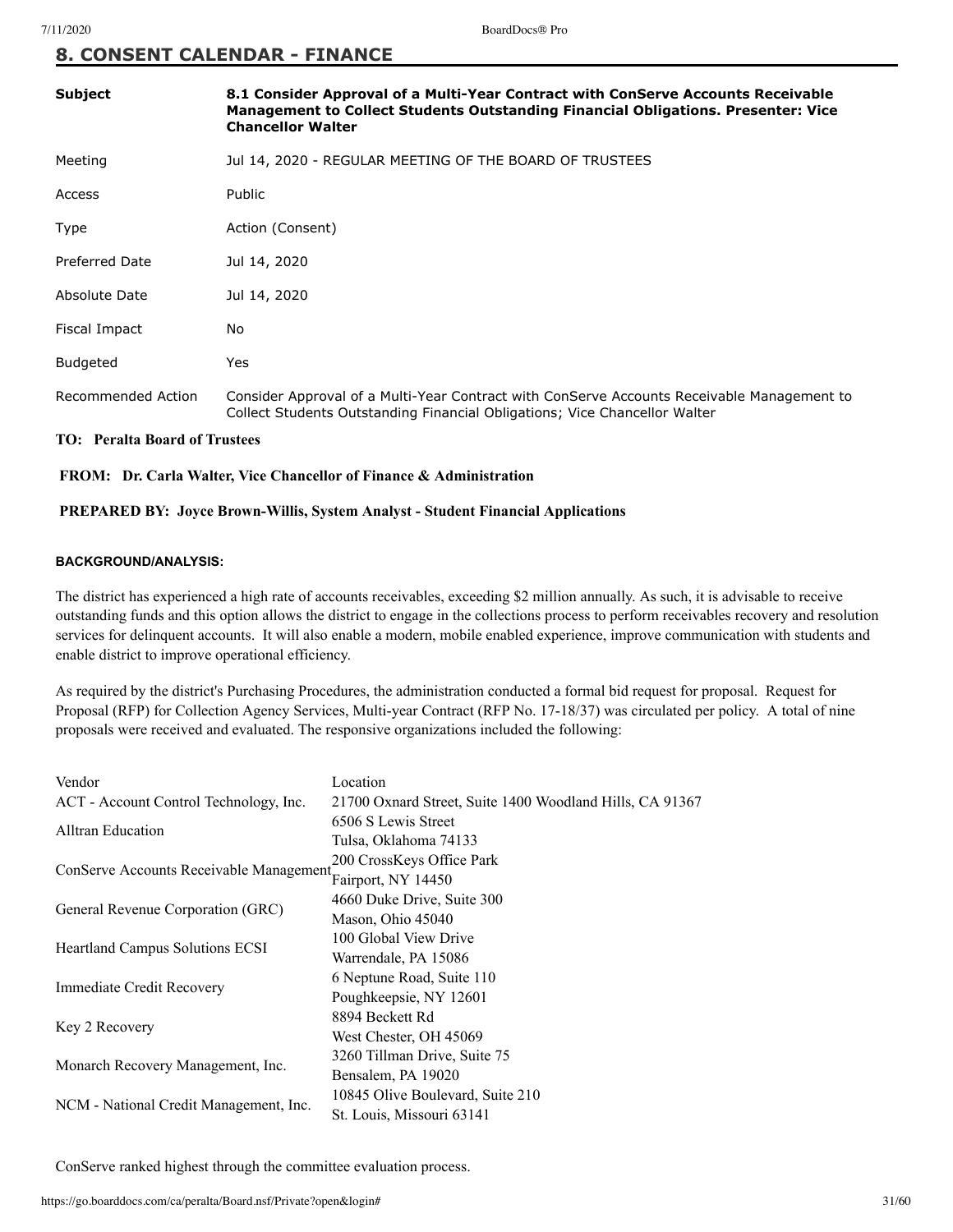7/11/2020 BoardDocs® Pro

ConServe shall be entitled to a rate of eighteen point fifty percent (18.5%) of the total amount collected on all primary placements of Accounts. The agency shall be entitled to a rate of eighteen point fifty percent (18.5%) of the total amount collected on all secondary placements. The outstanding receivable amount is approximately 2,000,000, PCCD will have a 25%-30% recovery and ConServe will be due 18.5% of the total gross collections.

### **DELIVERABLES/SCOPE OF WORK:**

Batch Performance Report.

- 1. Provide on a monthly basis.
- 2. Display key performance metrics on month-by-month basis for a full 24-month cycle.
- 3. Must include current accounts, paid in full accounts, accounts on payment plans, and accounts assigned to the preferred collection agencies.

Active Inventory Report.

- 1. Provide on a monthly basis.
- 2. Include all accounts that have a current balance.
- 3. Must include all current accounts and accounts paid in full in the current month.

### Collection Agency Report.

- 1. Provide on a monthly basis.
- 2. Include all accounts that are currently assigned to collection agencies.
- 3. Must include breakdown for each collection agency and performance statistics.

Confirmation Report.

- 1. Provide on a daily basis.
- 2. Include all new accounts that were accepted.

Paid In Full Report.

- 1. Provide on a monthly basis.
- 2. Include all accounts that were paid in full in the current month.

Payment Plan Report.

- 1. Provide on a monthly basis.
- 2. Include all accounts that are on a payment plan including number of schedule payments, schedule payment amounts, current balance due, last payment received, and next payment due.
- 3. Include indicator if student has missed a scheduled payment and next activity to be completed if payment plan not brought current.

### **ANTICIPATED COMPLETION DATE:**

June 30, 2020, renewed annually

### **EVALUATION AND RECOMMENDED ACTION:**

The Chancellor recommends approval.

File Attachments [Collection Agency Services RFP.pdf \(363 KB\)](https://go.boarddocs.com/ca/peralta/Board.nsf/files/BQWHGD44E805/$file/Collection%20Agency%20Services%20RFP.pdf) [Peralta Community College District HE201 06012020.pdf \(122 KB\)](https://go.boarddocs.com/ca/peralta/Board.nsf/files/BQWHGF44E829/$file/Peralta%20Community%20College%20District%20HE201%2006012020.pdf)

Admin Content CST Ticket Number 88543

https://go.boarddocs.com/ca/peralta/Board.nsf/Private?open&login# 32/60 *All matters listed under the Consent Calendar are considered by the Board of Trustees to be routine or sufficiently supported by back-up information as to not require additional discussion. Consent Calendar items will be enacted by one motion. There*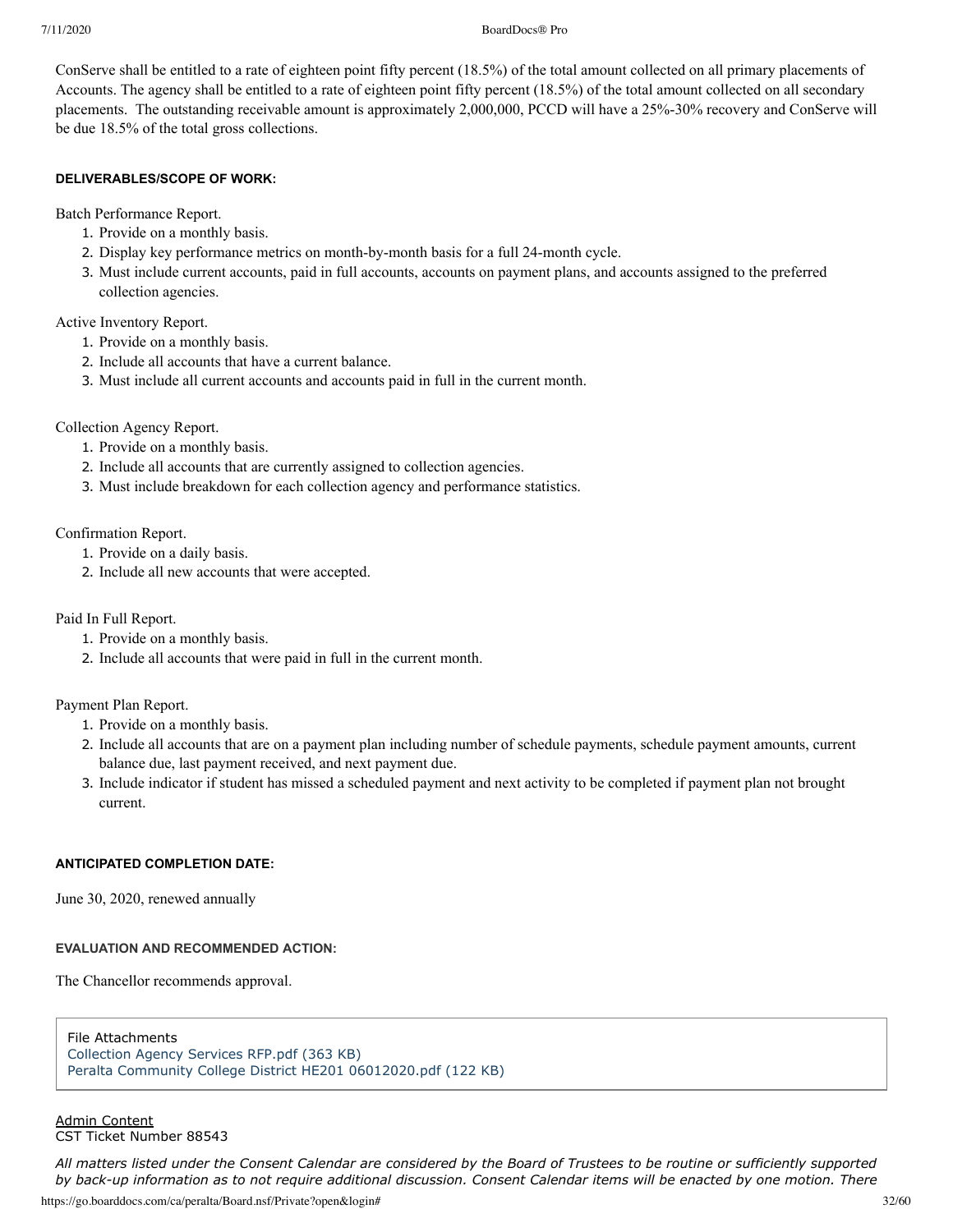### 7/11/2020 BoardDocs® Pro

*will be no separate discussion on these items prior to the time the Board votes on them, unless a Board member requests that a specific item be removed from the Consent Calendar for action and a separate vote. Public comment on Consent Calendar items from anyone completing a card will be heard prior to the Board's vote on the Consent Calendar. All Board approved contracts are subject to final negotiation and execution by the Chancellor.*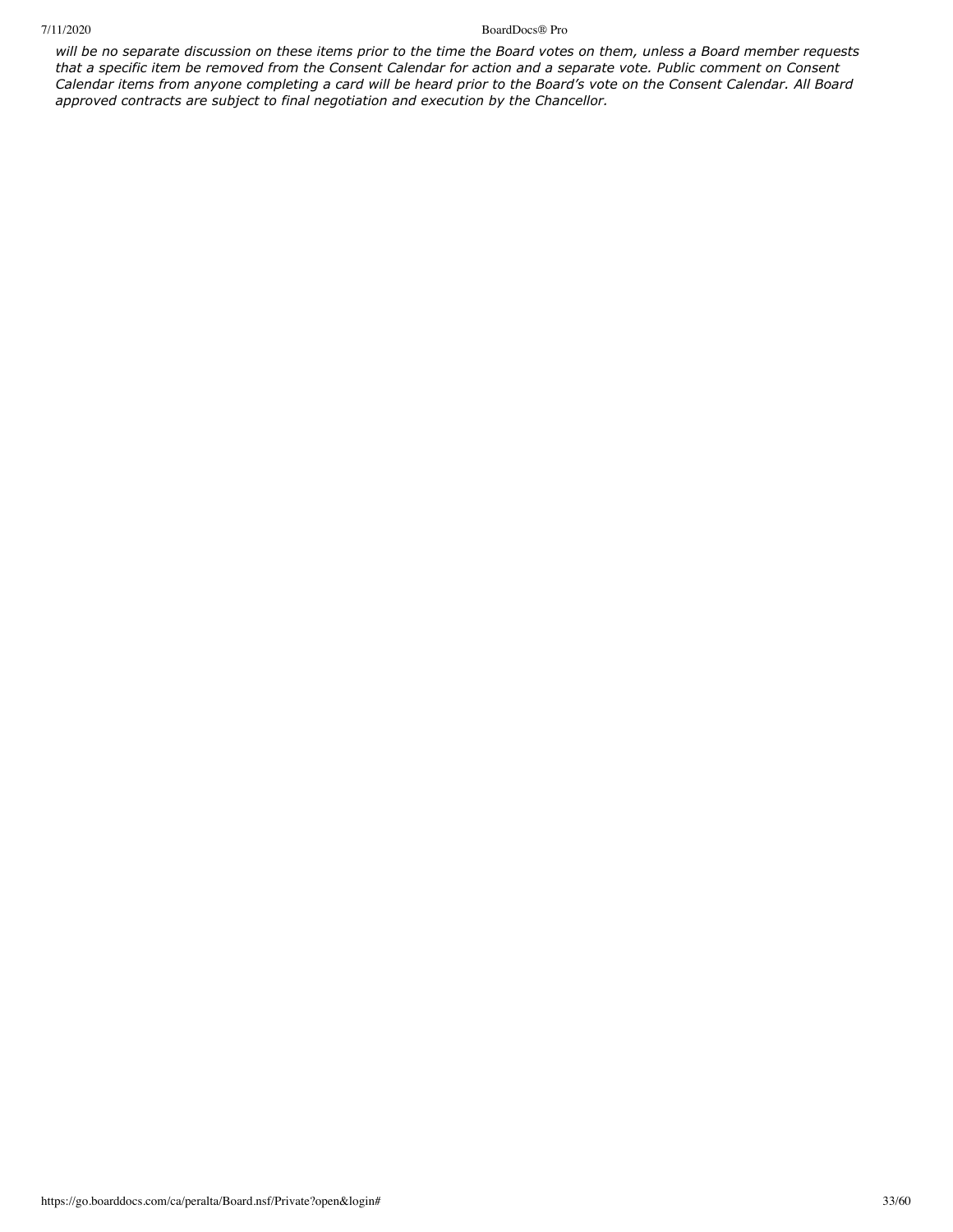| 9.1 Consider Approval of Academic (Faculty) Personnel Items. Presenter: Vice<br><b>Chancellor Whittaker</b> |  |  |
|-------------------------------------------------------------------------------------------------------------|--|--|
| Jul 14, 2020 - REGULAR MEETING OF THE BOARD OF TRUSTEES                                                     |  |  |
| Public                                                                                                      |  |  |
| Action                                                                                                      |  |  |
| Jul 14, 2020                                                                                                |  |  |
| Jul 14, 2020                                                                                                |  |  |
| Yes                                                                                                         |  |  |
| Yes                                                                                                         |  |  |
| Grant-Funded                                                                                                |  |  |
| Approve academic (faculty) personnel items.                                                                 |  |  |
| <b>TO: Peralta Board of Trustees</b>                                                                        |  |  |
| <b>FROM: Chanelle Whittaker</b>                                                                             |  |  |
| <b>PREPARED BY: Socorro Taylor</b>                                                                          |  |  |
|                                                                                                             |  |  |

### **BACKGROUND/ANALYSIS:**

### **APPROVAL OF ACADEMIC (FACULTY) PERSONNEL ITEMS**

New employment; changes in assignment, compensation, and placement; leaves of absence; changes in staff allocation and cl of academic personnel; retirements, phase-in retirements and resignations; and equivalence of minimum qualifications for aca positions

### **A. ACADEMIC (FACULTY) EMPLOYMENT**

( $NP = New Position * = New Empire)$ )

| <b>Name</b>                                                                                                                                              | Location                                                    | Department/Reports to:                      |
|----------------------------------------------------------------------------------------------------------------------------------------------------------|-------------------------------------------------------------|---------------------------------------------|
|                                                                                                                                                          | <b>Berkeley City College</b>                                |                                             |
| None                                                                                                                                                     |                                                             |                                             |
|                                                                                                                                                          | <b>College of Alameda</b>                                   |                                             |
| None                                                                                                                                                     |                                                             |                                             |
|                                                                                                                                                          | <b>District Office</b>                                      |                                             |
| None                                                                                                                                                     |                                                             |                                             |
|                                                                                                                                                          | <b>Laney College</b>                                        |                                             |
| None                                                                                                                                                     |                                                             |                                             |
|                                                                                                                                                          | <b>Merritt College</b>                                      |                                             |
| Mitra Mofidi                                                                                                                                             | <b>DSPS Instructor (Student Accessibility)</b><br>Services) | DSPS (Counseling)/Vice President Lilia Chav |
| Approval of the Chancellor's approval on<br>June 17, 2020, to hire Mitra Mofidi as<br>DSPS Instructor, a categorically-funded,<br>tenure-track position. |                                                             |                                             |

### **B. PHASE-IN RETIREMENT**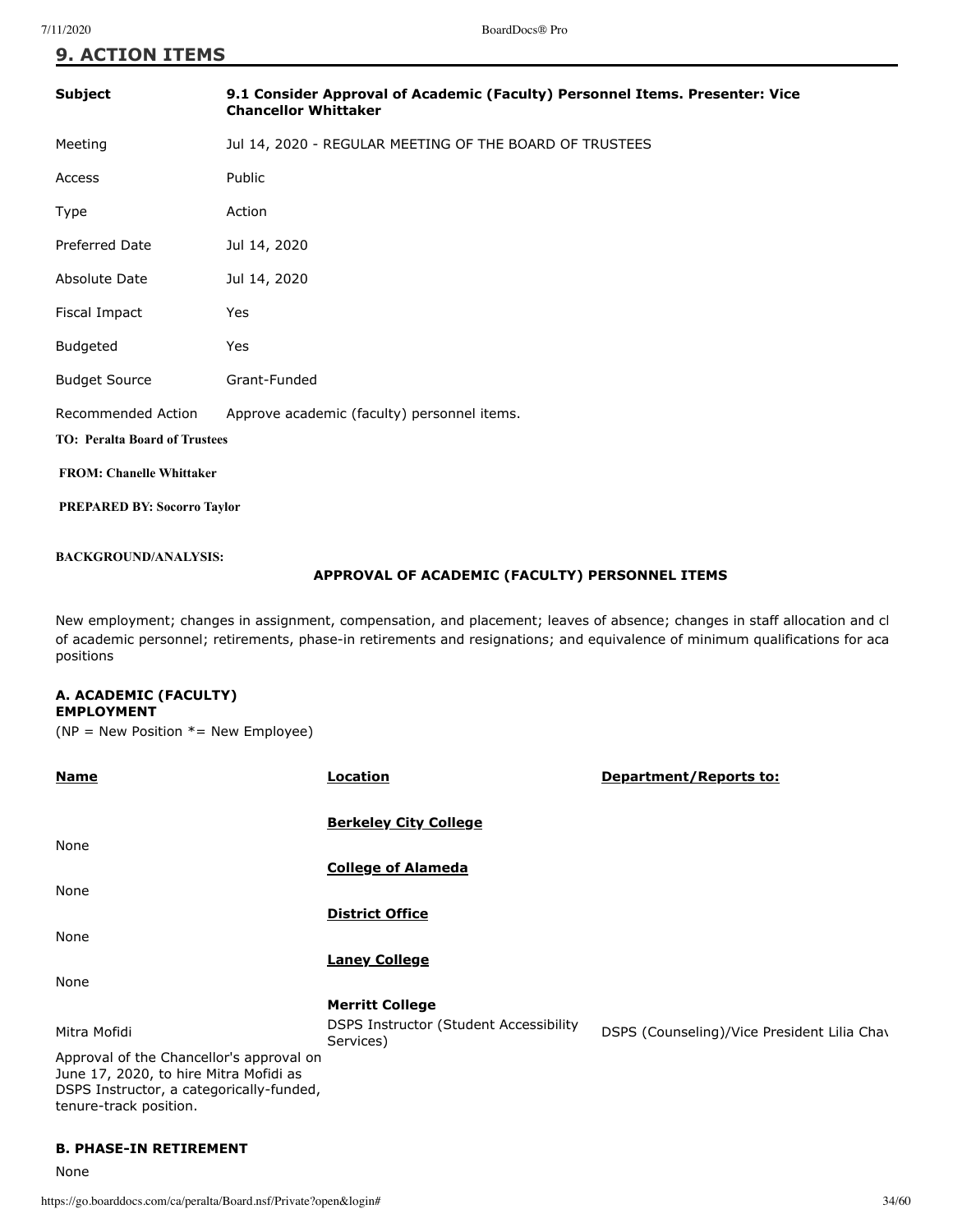7/11/2020 BoardDocs® Pro

### **C. LEAVE OF ABSENCE**

None

# **D. PUBLIC EMPLOYEE RETIREMENT AND RESIGNATION**

| 1. Retirement |
|---------------|
|               |

| <b>Name</b>    | <b>Location</b>              | Department/Reports to: |
|----------------|------------------------------|------------------------|
|                | <b>Berkeley City College</b> |                        |
| None           |                              |                        |
|                | <b>College of Alameda</b>    |                        |
| None           | <b>District Office</b>       |                        |
| None           |                              |                        |
|                | <b>Laney College</b>         |                        |
| None           |                              |                        |
| None           | <b>Merritt College</b>       |                        |
| 2. Resignation |                              |                        |
|                | <b>Berkeley City College</b> |                        |
| None           |                              |                        |
| None           | <b>College of Alameda</b>    |                        |
|                | <b>District Office</b>       |                        |

**Merritt College**

None **Laney College**

None

None

### **DELIVERABLES/SCOPE OF WORK:**

N/A

### **ANTICIPATED COMPLETION DATE:**

N/A

### **EVALUATION AND RECOMMENDED ACTION:**

N/A

The Chancellor recommends approval.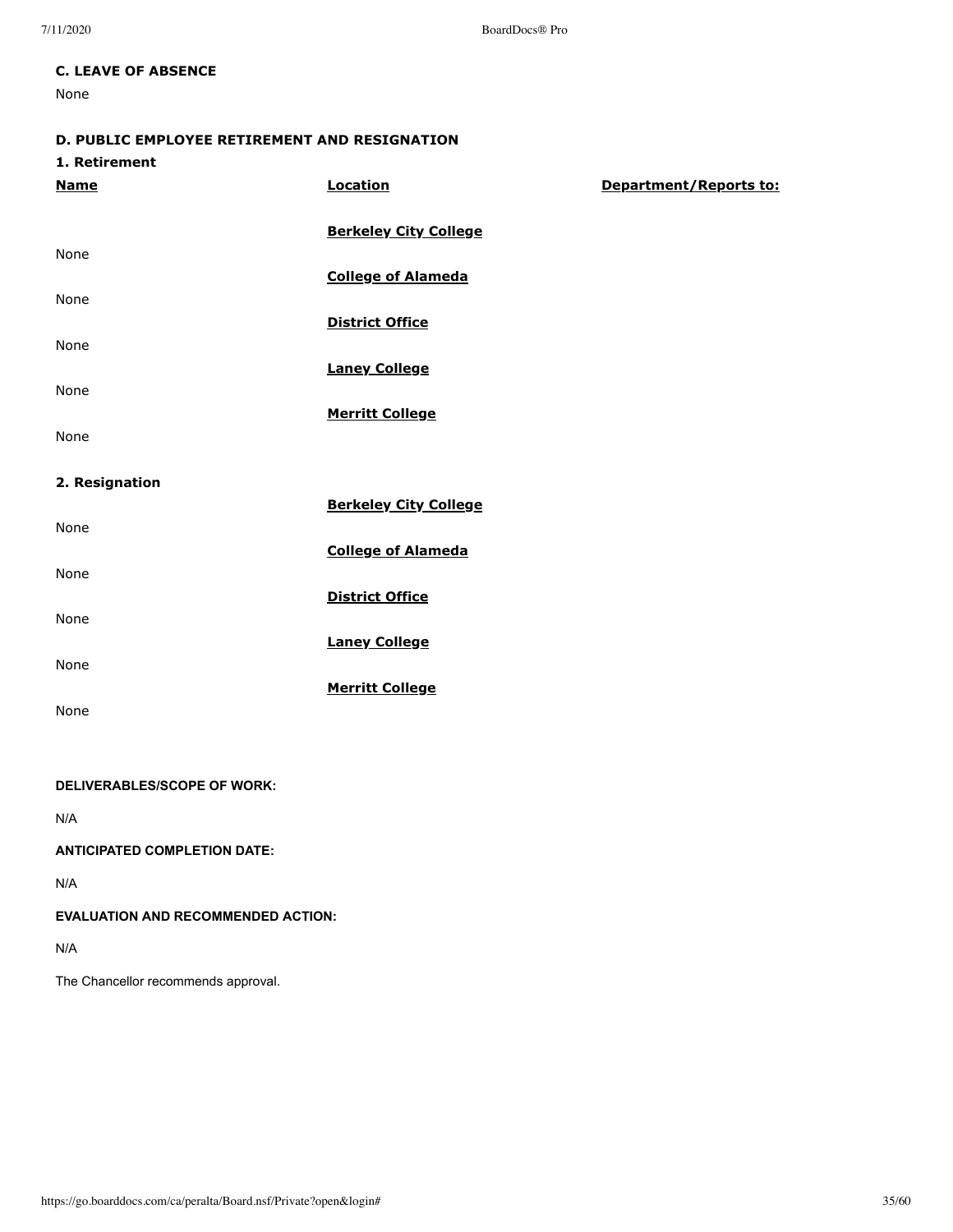| <b>9. ACTION ITEMS</b>               |                                                                                      |  |
|--------------------------------------|--------------------------------------------------------------------------------------|--|
| <b>Subject</b>                       | 9.2 Ratification of Classified Personnel Items. Presenter: Vice Chancellor Whittaker |  |
| Meeting                              | Jul 14, 2020 - REGULAR MEETING OF THE BOARD OF TRUSTEES                              |  |
| Access                               | Public                                                                               |  |
| Type                                 | Action                                                                               |  |
| <b>Preferred Date</b>                | Jul 14, 2020                                                                         |  |
| Absolute Date                        | Jul 14, 2020                                                                         |  |
| Fiscal Impact                        | Yes                                                                                  |  |
| Budgeted                             | Yes                                                                                  |  |
| <b>Budget Source</b>                 | General Fund and Grant                                                               |  |
| <b>Recommended Action</b>            | Approve classified personnel items.                                                  |  |
| <b>TO: Peralta Board of Trustees</b> |                                                                                      |  |
| <b>FROM: Chanelle Whittaker</b>      |                                                                                      |  |
| <b>PREPARED BY: Socorro Taylor</b>   |                                                                                      |  |
| <b>BACKGROUND/ANALYSIS:</b>          |                                                                                      |  |

### **APPROVAL OF CLASSIFIED PERSONNEL ITEMS**

New employment; changes in assignment, compensation, and placement; leaves of absence; changes in staff allocation and classification of classified personnel; retirements, phase-in retirements and resignations; and short-term temporary classified positions.

### **A. CLASSIFIED EMPLOYMENT**

 $(NP = New Position * = New Employee)$ 

| Name                                                                                                                                                     | Location                                                                          | <b>Department/Reports to:</b>                |
|----------------------------------------------------------------------------------------------------------------------------------------------------------|-----------------------------------------------------------------------------------|----------------------------------------------|
| Danielle Spencer*<br>Approval of the Chancellor's approval to<br>hire Danielle Spencer as Clerical Assistant<br>II (EOPS/CARE), effective June 29, 2020. | <b>Berkeley City College</b><br>Clerical Assistant II (EOPS/CARE)                 | Student Services, EOPS/Dean Brenda Johnson   |
| None                                                                                                                                                     | <b>College of Alameda</b>                                                         |                                              |
|                                                                                                                                                          | <b>District Office</b>                                                            |                                              |
| Marcus Creel*<br>Ratification of the Chancellor's approval to<br>hire Marcus Creel as Graphic Design<br>Specialist, effective July 6, 2020.              | Graphic Design Specialist                                                         | Marketing/Interim Executive Director Mark Jo |
| Eugene Chen*<br>Approval of the Chancellor's approval to<br>hire Eugene Chen as Financial Aid Systems                                                    | Financial Aid Systems Technology Analyst Financial Aid/Vice Chancellor Siri Brown |                                              |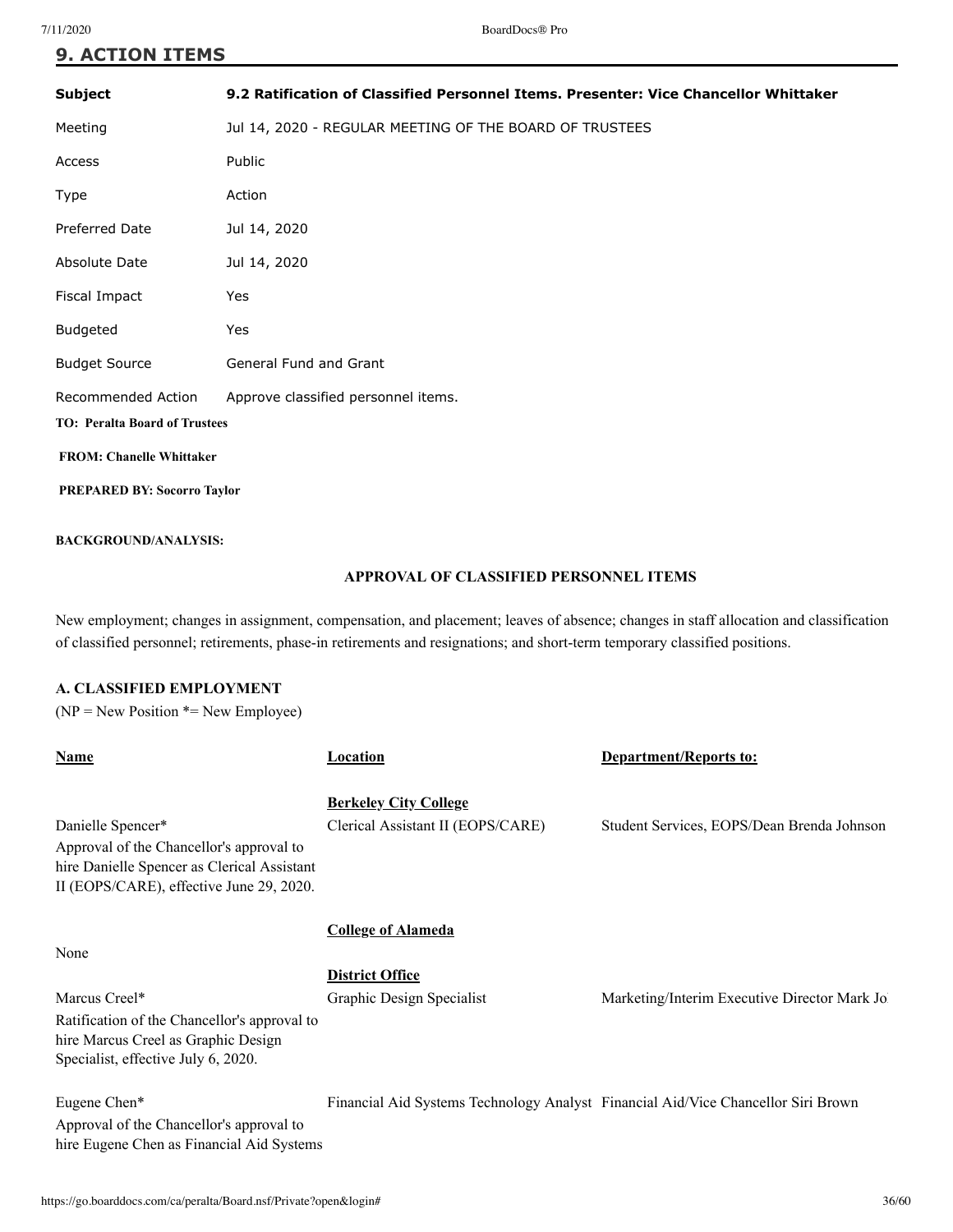7/11/2020 BoardDocs® Pro

Technology Analyst, effective June 24, 2020.

Saurav Pudasaini Help Desk Support Technology I (Trainee) Information Technology/Director Antoine Meh Approval of the Chancellor's approval to hire Saurav Pudasaini as Help Desk Technology I (Trainee) effective June 24, 2020. **Laney College** None **Merritt College** None B**. PHASE-IN RETIREMENT** None **C. LEAVE OF ABSENCE** None **D. PUBLIC EMPLOYEE RETIREMENT AND RESIGNATION 1. Retirement Name Location Department/Reports to: Berkeley City College** None **College of Alameda** Helena Lengel Coordinator/Biology Business & Transportation/Dean Ana McClana Classified retirement effective July 1, 2020. Arthur Rosete Staff Assistant/Business Services Business Office/Director Chungwai Chum Classified retirement effective July 1, 2020. **District Office** None **Laney College** None **Merritt College** None **2. Resignation Berkeley City College** None **College of Alameda** None **District Office** None **Laney College** None

None

**Merritt College**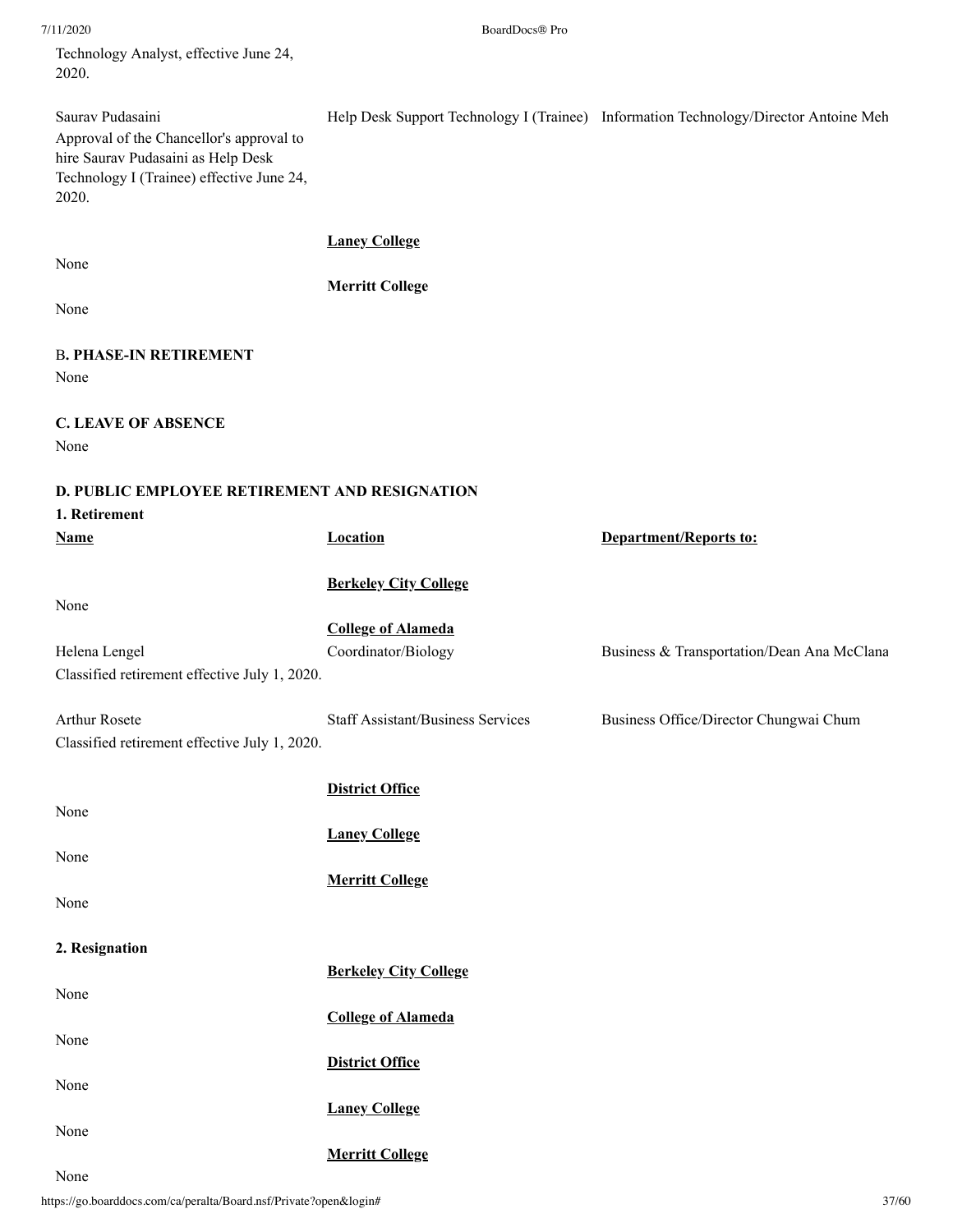### **E. SHORT-TERM NON-CONTINUING POSITIONS**

| <b>Name</b> | <b>Location</b>              | <b>Department/Reports to:</b> |
|-------------|------------------------------|-------------------------------|
|             | <b>Berkeley City College</b> |                               |
| None        |                              |                               |
|             | <b>College of Alameda</b>    |                               |
| None        |                              |                               |
|             | <b>District Office</b>       |                               |
| None        |                              |                               |
|             | <b>Laney College</b>         |                               |
| None        | <b>Merritt College</b>       |                               |
| None        |                              |                               |
|             |                              |                               |

# **DELIVERABLES/SCOPE OF WORK:**

N/A

# **ANTICIPATED COMPLETION DATE:**

 $\rm N/A$ 

### **EVALUATION AND RECOMMENDED ACTION:**

N/A

The Chancellor recommends ratification.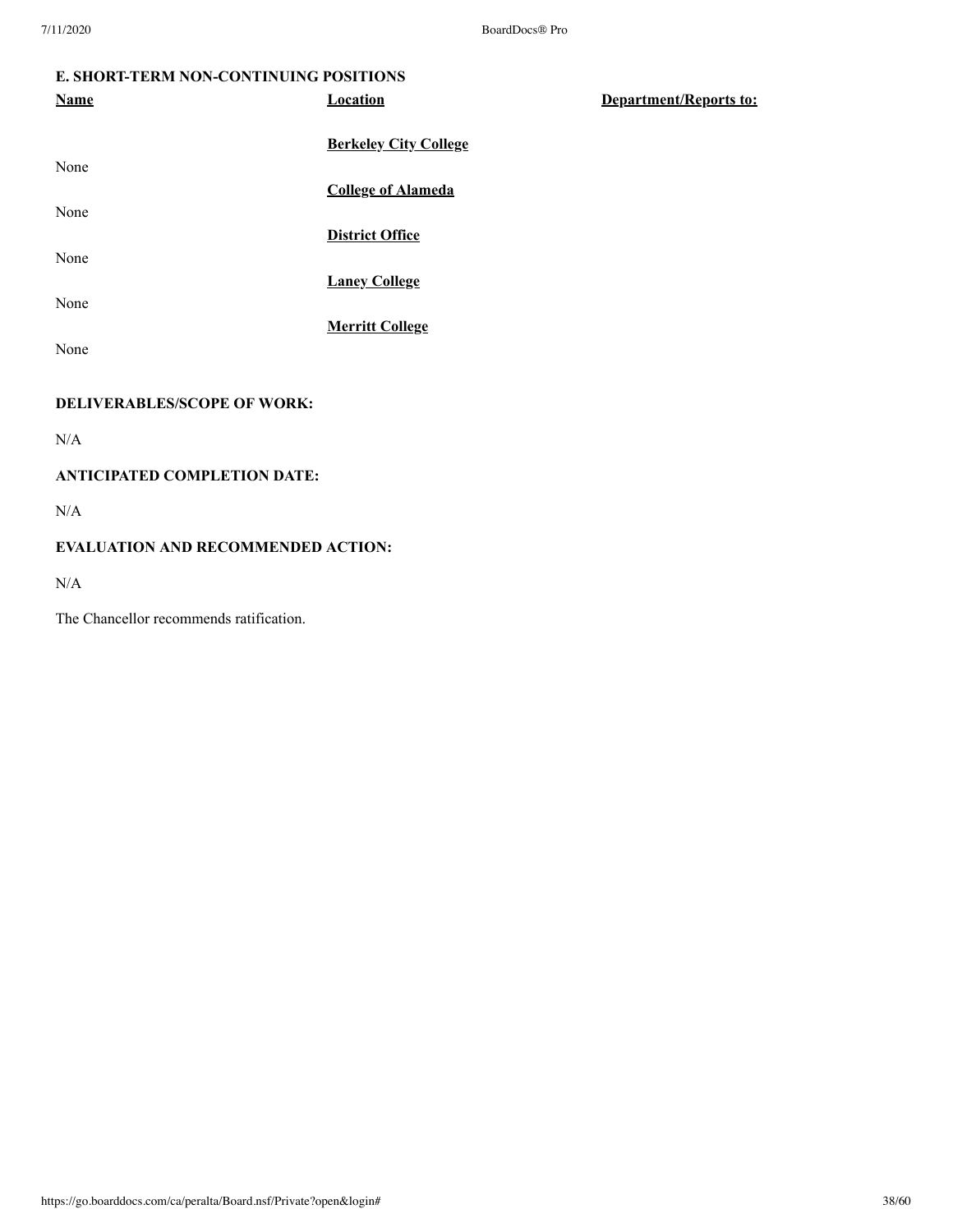| <b>Subject</b>                       | 9.3 Consider Approval of Management Personnel Items. Presenter: Vice Chancellor<br>Whittaker |  |
|--------------------------------------|----------------------------------------------------------------------------------------------|--|
| Meeting                              | Jul 14, 2020 - REGULAR MEETING OF THE BOARD OF TRUSTEES                                      |  |
| Access                               | Public                                                                                       |  |
| Type                                 | Action                                                                                       |  |
| <b>Preferred Date</b>                | Jul 14, 2020                                                                                 |  |
| Absolute Date                        | Jul 14, 2020                                                                                 |  |
| Fiscal Impact                        | Yes                                                                                          |  |
| Budgeted                             | Yes                                                                                          |  |
| <b>Budget Source</b>                 | General Fund                                                                                 |  |
| Recommended Action                   | Approve management personnel items.                                                          |  |
| <b>TO: Peralta Board of Trustees</b> |                                                                                              |  |
| <b>FROM: Chanelle Whittaker</b>      |                                                                                              |  |
| <b>PREPARED BY: Socorro Taylor</b>   |                                                                                              |  |

### **BACKGROUND/ANALYSIS:**

### **APPROVAL OF MANAGEMENT PERSONNEL ITEMS**

New employment; changes in assignment, compensation, and placement; leaves of absence; changes in staff allocation; retire phase-in retirements and resignations.

| A. ADMINISTRATIVE APPOINTMENT, REAPPOINTMENT, ASSIGNMENT AND REASSIGNMENT                                                                                                                                                                                       |                                                                                                         |                                                                                                  |  |
|-----------------------------------------------------------------------------------------------------------------------------------------------------------------------------------------------------------------------------------------------------------------|---------------------------------------------------------------------------------------------------------|--------------------------------------------------------------------------------------------------|--|
| ( $NP = New Position * = New Employee$ )                                                                                                                                                                                                                        |                                                                                                         |                                                                                                  |  |
| <b>Name</b>                                                                                                                                                                                                                                                     | Location                                                                                                | <b>Department/Reports to:</b>                                                                    |  |
| Mark Johnson<br>Approval of the Chancellor's approval to<br>extend the appointment of Mark Johnson<br>as Interim Executive Director of Public<br>Information, Communications & Media,<br>effective July 10, 2020 through July 9,<br>2021 at \$149,874 annually. | <b>District Office</b><br>Interim Executive Director of Public<br>Information, Communications and Media | Marketing/Chancellor Regina Stanback Stro                                                        |  |
| Royl Roberts<br>Approval of the Chancellor's approval to<br>extend the appointment of Royl Roberts<br>as Interim Director of Employee<br>Relations & Diversity Programs, effective<br>July 1, 2020 through December 30, 2020<br>at \$167,167 annually.          | <b>Diversity Programs</b>                                                                               | Interim Director of Employee Relations & Employee Relations/Interim Vice Chancellor<br>Whittaker |  |
| Delisle Warden<br>Approval of the Chancellor's approval to<br>extend the appointment of Delisle<br>Warden as Interim General Counsel &<br>Chief of Staff, effective July 1, 2020                                                                                | Interim General Counsel & Chief of Staff                                                                | Chancellor's Office/Chancellor Regina Stanb<br>Stroud                                            |  |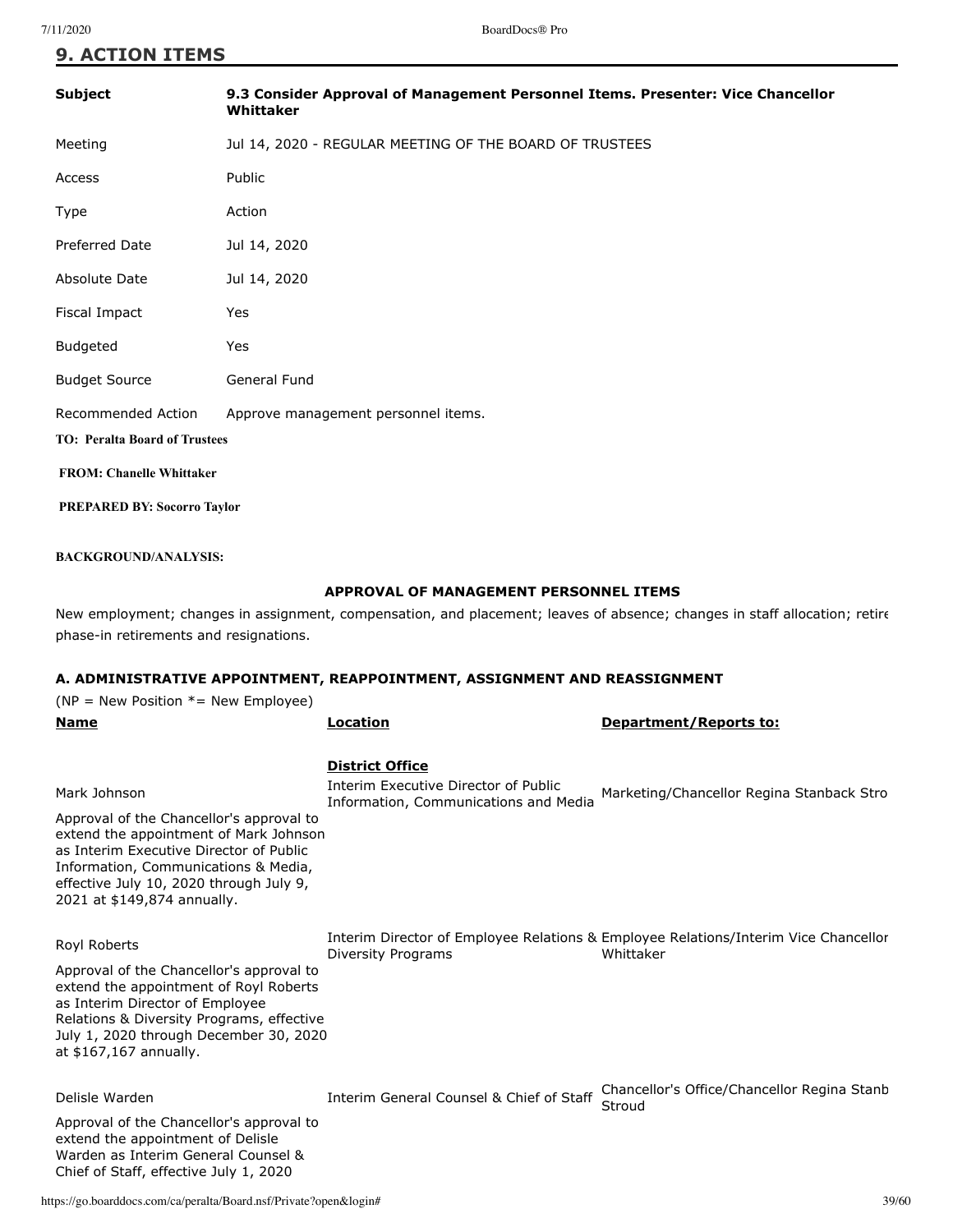through January 16, 2022 at \$195,988 annually.

7/11/2020 BoardDocs® Pro

| Joy Chavarin<br>Approval of the Chancellor's appointment<br>of Joy Chavarin as Interim Dean of Math,<br>Science & Applied Technology, effective<br>June 29, 2020 through December 31,<br>2020, or until the position is filled<br>permanently, at \$126,816 annually.                              | <b>Berkeley City College</b><br>Interim Dean of Math, Science & Applied<br>Technology | Division Dean/Vice President Kuni Hay        |
|----------------------------------------------------------------------------------------------------------------------------------------------------------------------------------------------------------------------------------------------------------------------------------------------------|---------------------------------------------------------------------------------------|----------------------------------------------|
|                                                                                                                                                                                                                                                                                                    | <b>College of Alameda</b>                                                             |                                              |
| None                                                                                                                                                                                                                                                                                               |                                                                                       |                                              |
|                                                                                                                                                                                                                                                                                                    | <b>Laney College</b>                                                                  |                                              |
| Matais Pouncil<br>Approval of the Chancellor's appointment<br>of Matais Pouncil as Acting Dean of<br>Math, Science & Applied Technology,<br>effective July 6, 2020 through<br>September 15, 2020, at \$144,109<br>annually.                                                                        | Acting Dean of Math & Science                                                         | Division Dean/Vice President Rudy Besikof    |
|                                                                                                                                                                                                                                                                                                    | <u>Merritt College</u>                                                                |                                              |
| Denise Richardson<br>Approval of the Chancellor's approval to<br>extend the appointment of Denise<br>Richardson as Acting Vice President of<br>Instruction, effective July 1, 2020<br>through December 30, 2020, or until the<br>regular position is filled permanently, at<br>\$155,638 annually. | Acting Vice President of Instruction                                                  | Instruction/President David Johnson          |
| <b>Chriss Foster</b>                                                                                                                                                                                                                                                                               | Interim Dean of Liberal Arts & Social<br>Sciences                                     | Student Services/Vice President Lilia Chave: |
| Approval of the Chancellor's approval to<br>extend the appointment of Chriss Foster<br>as Interim Dean of Liberal Arts & Social<br>Sciences, effective July 1, 2020 through<br>December 30, 2020 or until the regular<br>position is filled permanently, at<br>\$126,816 annually.                 |                                                                                       |                                              |
| <b>B. PHASE-IN RETIREMENT</b>                                                                                                                                                                                                                                                                      |                                                                                       |                                              |
| None                                                                                                                                                                                                                                                                                               |                                                                                       |                                              |
| <b>C. LEAVE OF ABSENCE</b><br>None                                                                                                                                                                                                                                                                 |                                                                                       |                                              |
| D. PUBLIC EMPLOYEE RETIREMENT AND RESIGNATION<br>1. Retirement                                                                                                                                                                                                                                     |                                                                                       |                                              |
| <u>Name</u>                                                                                                                                                                                                                                                                                        | <b>Location</b>                                                                       | Department/Reports to:                       |
| None                                                                                                                                                                                                                                                                                               | <b>Berkeley City College</b>                                                          |                                              |
| Timothy Karas<br>Administrative retirement effective July<br>12, 2020.                                                                                                                                                                                                                             | <b>College of Alameda</b><br>College President                                        | President's Office/Chancellor Regina Stanba  |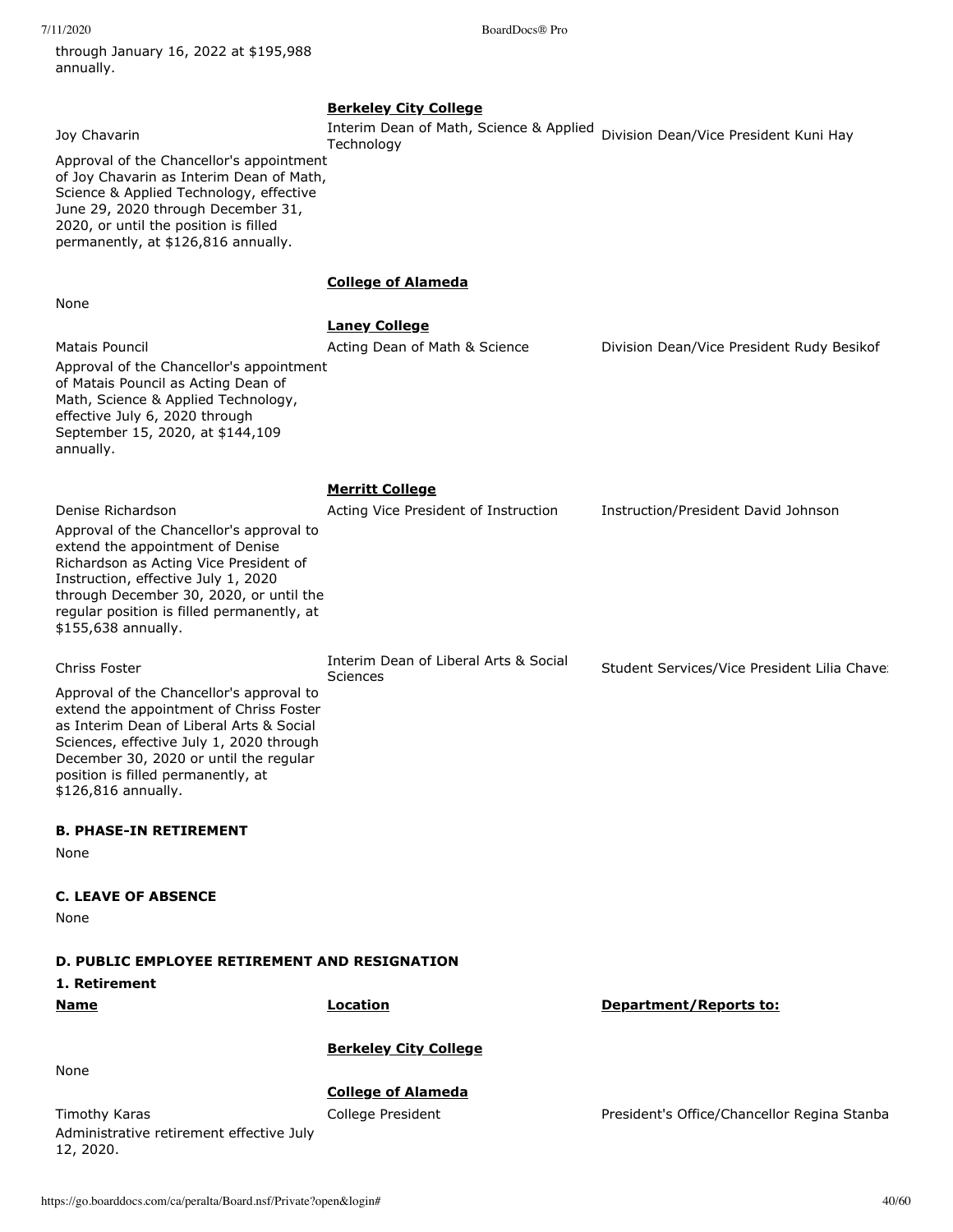None

**District Office**

**Laney College** Tammeil Gilkerson **College President** President President's Office/Chancellor Regina Stanba Administrative retirement effective June 30, 2020.

**Merritt College**

None

### **2. Resignation**

| None                               | <b>Berkeley City College</b> |
|------------------------------------|------------------------------|
|                                    | <b>College of Alameda</b>    |
| None                               | <b>District Office</b>       |
| None                               | <b>Laney College</b>         |
| None                               |                              |
| None                               | <b>Merritt College</b>       |
| <b>DELIVERABLES/SCOPE OF WORK:</b> |                              |
| NI/A                               |                              |

N/A

### **ANTICIPATED COMPLETION DATE:**

N/A

### **EVALUATION AND RECOMMENDED ACTION:**

N/A

The Chancellor recommends approval.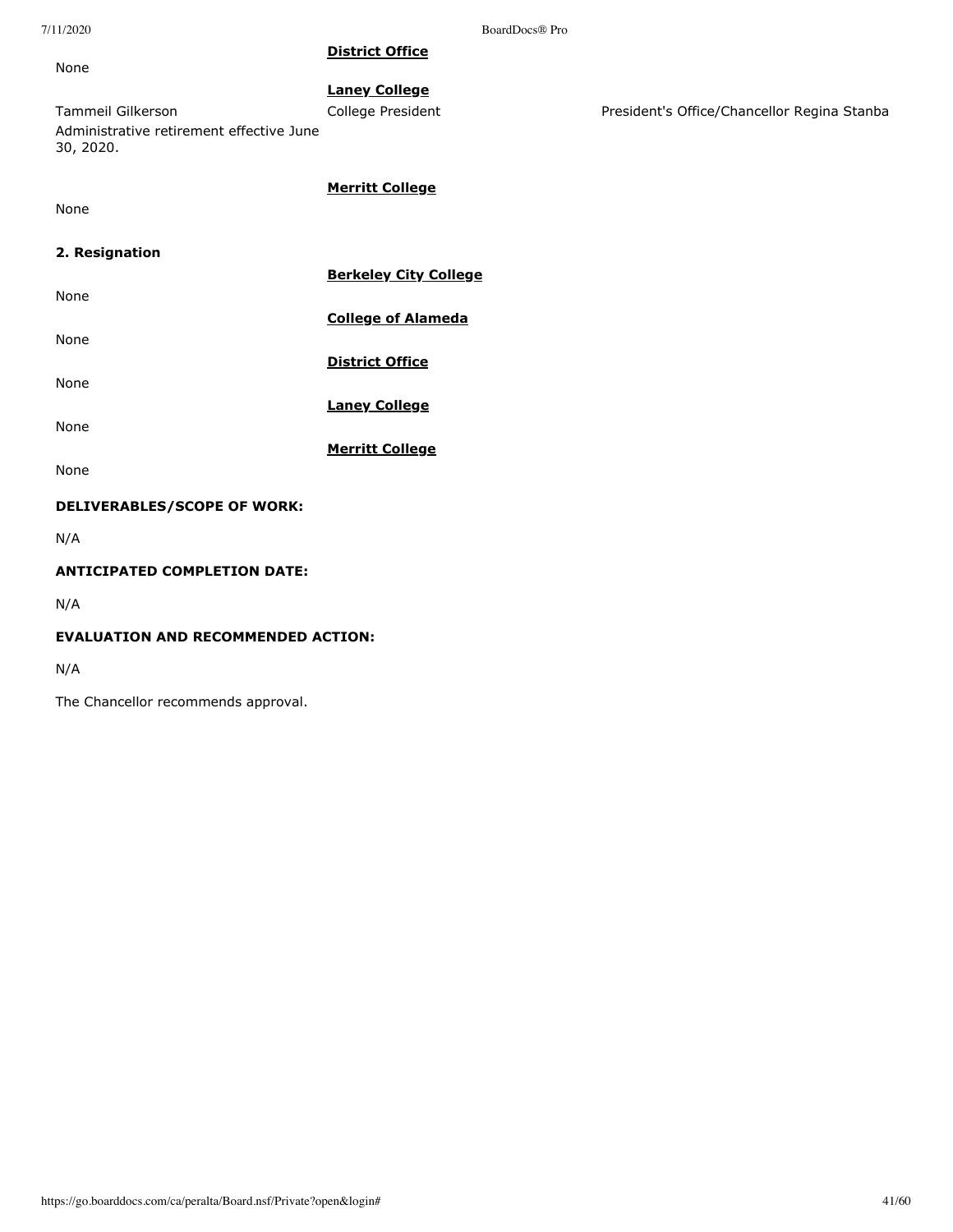| Subject                                                    | 9.4 Ratification of Monthly Contract Report in accordance with Administrative Policy<br>6340. Presenter: Chancellor Stanback Stroud |  |
|------------------------------------------------------------|-------------------------------------------------------------------------------------------------------------------------------------|--|
| Meeting                                                    | Jul 14, 2020 - REGULAR MEETING OF THE BOARD OF TRUSTEES                                                                             |  |
| Access                                                     | Public                                                                                                                              |  |
| Type                                                       | Action                                                                                                                              |  |
| <b>Preferred Date</b>                                      | Apr 21, 2020                                                                                                                        |  |
| Absolute Date                                              | Apr 21, 2020                                                                                                                        |  |
| Fiscal Impact                                              | Yes                                                                                                                                 |  |
| <b>Budgeted</b>                                            | Yes                                                                                                                                 |  |
| <b>Budget Source</b>                                       | General Funds                                                                                                                       |  |
| <b>Recommended Action</b>                                  | Ratify Monthly Contract Report in accordance with Administrative Policy 6340.                                                       |  |
| <b>TO:</b> Peralta Board of Trustees                       |                                                                                                                                     |  |
| FROM: Dr. Regina Stanback Stroud, Chancellor               |                                                                                                                                     |  |
| <b>PREPARED BY:</b> Dr. Regina Stanback Stroud, Chancellor |                                                                                                                                     |  |

### **BACKGROUND/ANALYSIS:**

Consider Ratification of the Monthly Report of Contracts for the months of March 2020 and April 2020. In accordance with Administrative Policy 6340, all contracts and amendments regardless of dollar amount must be ratified by the Board of Trustees within 60 days, if not approved in advance as otherwise required herein.

### **DELIVERABLES/SCOPE OF WORK:**

Scope of Work for each contract can be found in the monthly report.

### **ANTICIPATED COMPLETION DATE:**

N/A

### **EVALUATION AND RECOMMENDED ACTION:**

The Chancellor recommends approval.

File Attachments [BOT Contract Ratification for 7.14.2020\\_DW06262020 \(FINAL\).pdf \(129 KB\)](https://go.boarddocs.com/ca/peralta/Board.nsf/files/BR2ULN7C99DC/$file/BOT%20Contract%20Ratification%20for%20%207.14.2020_DW06262020%20(FINAL).pdf)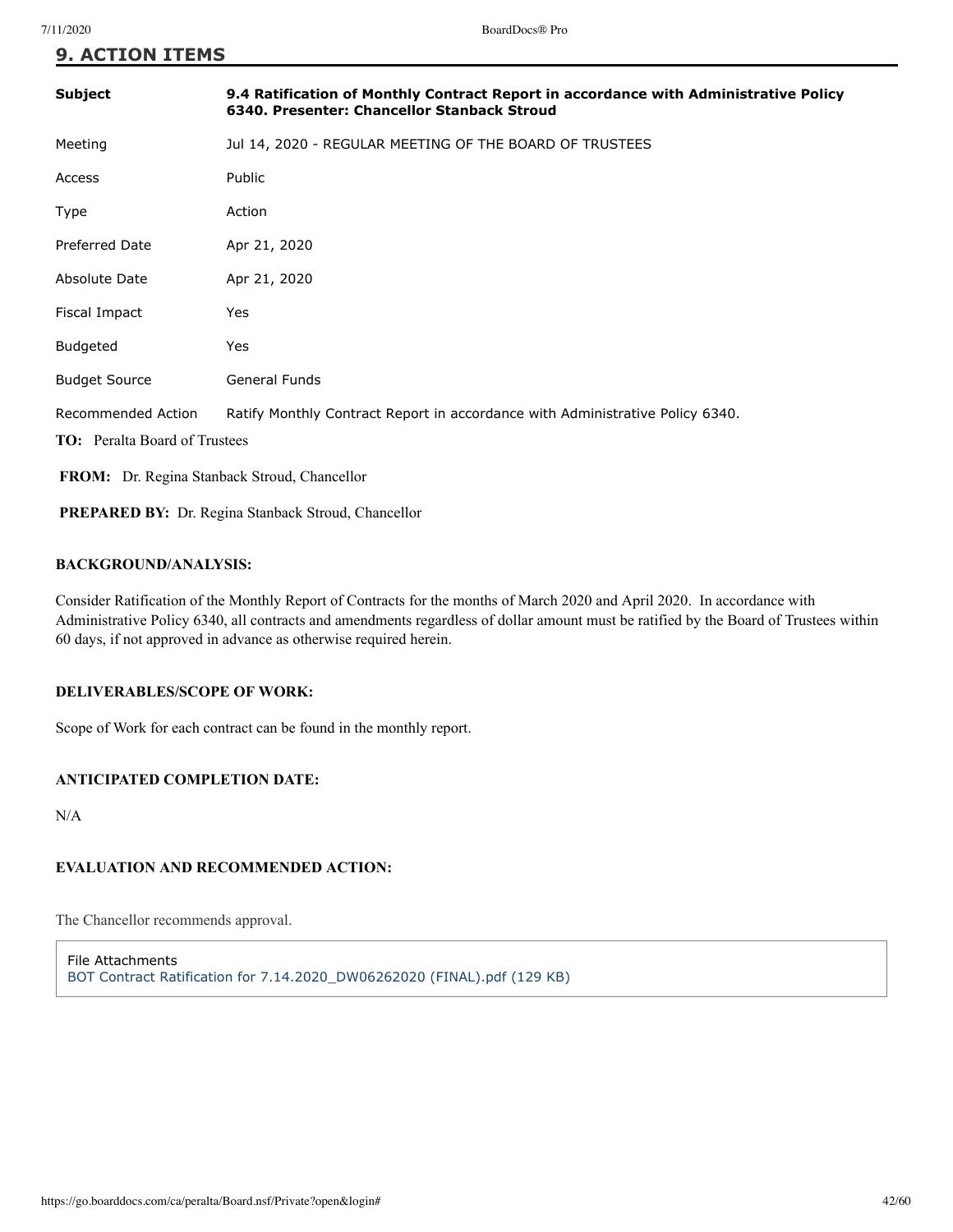| <b>Subject</b>        | 9.5 Ratification of Amendment No. 1 to Independent Consultant Agreement for<br>Architectural Services with Studio T-SQ, Inc. to Increase the Not-to-Exceed Fee for<br>Services Rendered by \$14,520.00 to Compensate for the Defined Scope of Additional<br>Structural Design Work for the Laney College Elevators Modernization Project at Laney<br>College. Presenter: Vice Chancellor Sata. |
|-----------------------|------------------------------------------------------------------------------------------------------------------------------------------------------------------------------------------------------------------------------------------------------------------------------------------------------------------------------------------------------------------------------------------------|
| Meeting               | Jul 14, 2020 - REGULAR MEETING OF THE BOARD OF TRUSTEES                                                                                                                                                                                                                                                                                                                                        |
| Access                | <b>Public</b>                                                                                                                                                                                                                                                                                                                                                                                  |
| Type                  | Action                                                                                                                                                                                                                                                                                                                                                                                         |
| <b>Preferred Date</b> | Jul 14, 2020                                                                                                                                                                                                                                                                                                                                                                                   |
| Absolute Date         | Jul 14, 2020                                                                                                                                                                                                                                                                                                                                                                                   |
| Fiscal Impact         | Yes                                                                                                                                                                                                                                                                                                                                                                                            |
| Dollar Amount         | \$14,520.00                                                                                                                                                                                                                                                                                                                                                                                    |
| <b>Budgeted</b>       | Yes                                                                                                                                                                                                                                                                                                                                                                                            |
| <b>Budget Source</b>  | <b>Bond Funds</b>                                                                                                                                                                                                                                                                                                                                                                              |
| Recommended Action    | Ratify Amendment No. 1 to Independent Consultant Agreement for Architectural Services with<br>Studio T-SQ, Inc. to increase the not-to-exceed fee for services rendered to \$14,520 to<br>compensate for the defined scope of additional structural design work for the Laney College<br>Elevators Modernization Project at Laney College.                                                     |

### **TO: Peralta Board of Trustees**

### **FROM: Department of General Services**

### **PREPARED BY: Kitchell CM**

### **BACKGROUND/ANALYSIS:**

At the Regular Board Meeting on May 12, 2020, the Board of Trustees approved an independent consultant agreement for professional services with Studio T-Square Architects, Inc. for the provision of Architectural services for the provision of Laney College Elevators Modernization Project ("Project"), in the amount of not-to-exceed \$68.300.00.

The Project includes the modernization of three elevators including equipment replacement and upgrades at the Administration Tower and the Building E Classroom Complex on the Laney College campus. The construction contract for the Project was awarded to Thyssen Krupp Elevator. Thereafter, drawings were submitted to DSA for review and approval in order to obtain a building permit for the project. Initial DSA plan check comments included a request for original structural drawings of the administration tower as well as additional structural engineering.

In order to answer the questions posed by DSA and complete the Project, Studio T-SQ, Inc.'s sub-consultant provided the required structural engineering services. Change Order No. 1 compensates Studio T-SQ, Inc.'s sub-consultant for performing these services.

The history of Studio T-SQ, Inc.'s contract with the District is shown below:

| Document                             | Amount      | Board Approval Date |
|--------------------------------------|-------------|---------------------|
| Agreement for Architectural Services | \$68,300.00 | May 12, 2020        |
| Amendment No. 1                      | \$14.520.00 | This Item           |
| <b>Total</b>                         | \$82,820.00 |                     |

Studio T-SQ, Inc. is full-service architecture, urban design, and planning firm based in Oakland, California.

Contact Information Studio T-SQ, Inc.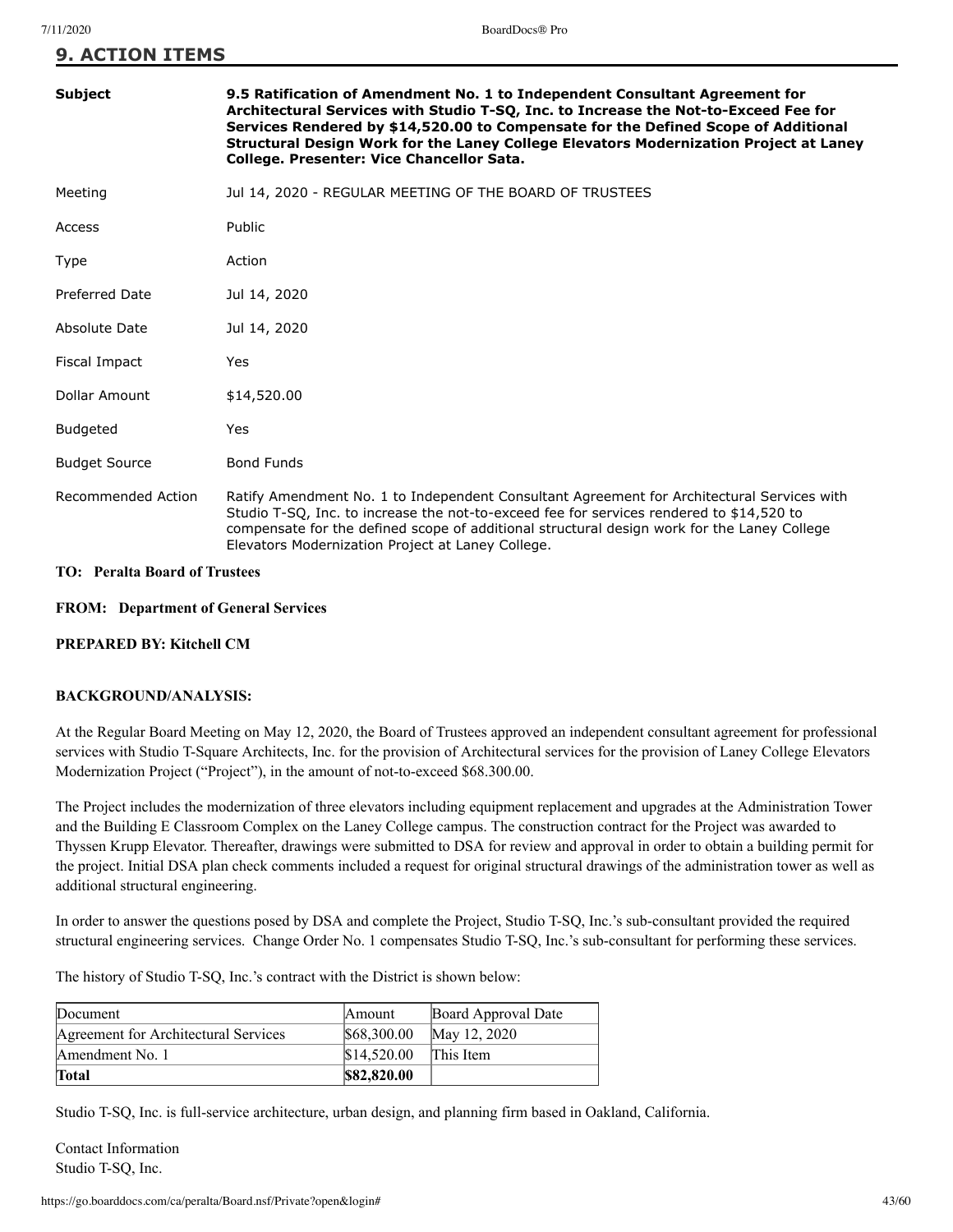1970 Broadway #500 Oakland, CA 94612 Telephone (510) 451-2850

### **DELIVERABLES/SCOPE OF WORK:**

Amendment No.1 covers the following items: (1) Download drawings when received and print relevant sheets for structural review and evaluation use; (2) Review existing drawings and DSA comments; (3) Prepare and attend DSA meeting in Oakland;(4) Coordinate with Architect and Elevator Contractor for development of structural concept for proposed elevator machine upgrade/replacement; (5) Prepare structural sketches and red-marks for Architect, Engineer, and Contractor's review and coordination;(6) Prepare initial drawing setting, layout, and General Notes; and (7) Perform Schematic Design to validate proposed structural concepts.

### **ANTICIPATED COMPLETION DATE:**

The anticipated completion date for the Project is July 16, 2021.

### **EVALUATION AND RECOMMENDED ACTION:**

The Vice Chancellor of General Services and Chancellor recommend ratification of Amendment No. 1 to Independent Consultant Agreement for Architectural Services with Studio T-SQ, Inc. to increase the not-to-exceed fee for services rendered by \$14,520 to compensate for the defined scope of additional structural design work for the Laney College Elevators Modernization Project at Laney College.

File Attachments [Amendment 1 Studio T Sq..pdf \(243 KB\)](https://go.boarddocs.com/ca/peralta/Board.nsf/files/BR2W4Q83A486/$file/Amendment%201%20Studio%20T%20Sq..pdf) [2020.06.15 - STS\\_Authorization for services.pdf \(137 KB\)](https://go.boarddocs.com/ca/peralta/Board.nsf/files/BR2W5683B42E/$file/2020.06.15%20-%20STS_Authorization%20for%20services.pdf) [Studio T-SQ\\_Agreement.pdf \(1,313 KB\)](https://go.boarddocs.com/ca/peralta/Board.nsf/files/BR2W5883B714/$file/Studio%20T-SQ_Agreement.pdf)

Admin Content CTS ticket number 89955.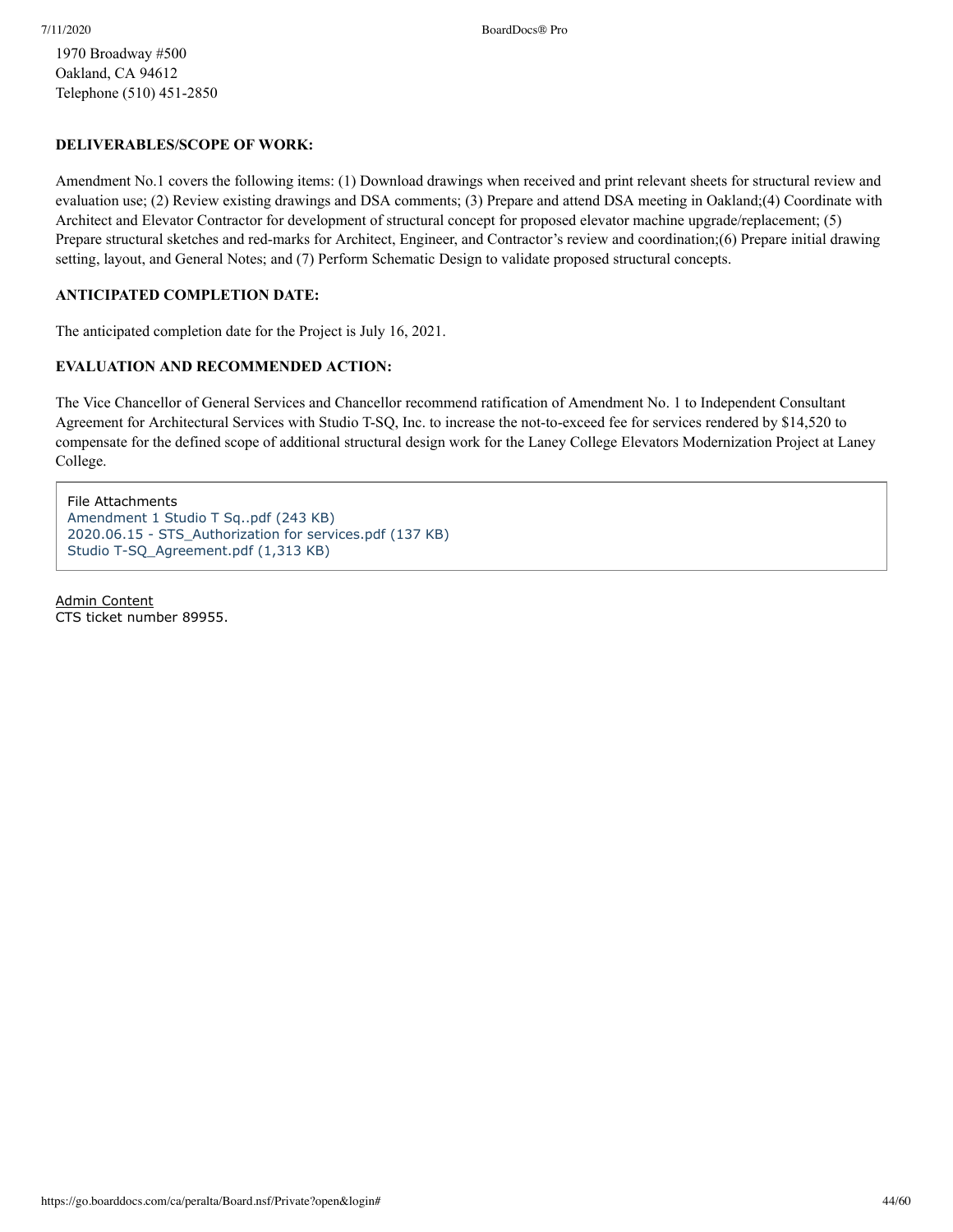| <b>Subject</b>       | 9.6 Consider Approval of Change Order No. 1 to Independent Contractor/Consultant<br>Service Contract for IT Installation Services with Valley Relocation & Storage in a Not-<br>to-Exceed Amount of \$7,717 to Cover an Expanded IT Installation Services Caused by<br>District Change to AV System in the New Center for Liberal Arts Building on the College<br>of Alameda Campus. Presenter: Vice Chancellor Sata. |
|----------------------|-----------------------------------------------------------------------------------------------------------------------------------------------------------------------------------------------------------------------------------------------------------------------------------------------------------------------------------------------------------------------------------------------------------------------|
| Meeting              | Jul 14, 2020 - REGULAR MEETING OF THE BOARD OF TRUSTEES                                                                                                                                                                                                                                                                                                                                                               |
| Access               | Public                                                                                                                                                                                                                                                                                                                                                                                                                |
| Type                 | Action                                                                                                                                                                                                                                                                                                                                                                                                                |
| Preferred Date       | Jul 14, 2020                                                                                                                                                                                                                                                                                                                                                                                                          |
| Absolute Date        | Jul 14, 2020                                                                                                                                                                                                                                                                                                                                                                                                          |
| Fiscal Impact        | Yes                                                                                                                                                                                                                                                                                                                                                                                                                   |
| Dollar Amount        | \$7,717.00                                                                                                                                                                                                                                                                                                                                                                                                            |
| <b>Budgeted</b>      | Yes                                                                                                                                                                                                                                                                                                                                                                                                                   |
| <b>Budget Source</b> | <b>Bond Funds</b>                                                                                                                                                                                                                                                                                                                                                                                                     |
| Recommended Action   | Approve Change Order No. 1 to Independent Contractor/Consultant Service Contract for IT<br>Installation Services with Valley Relocation & Storage in a not-to-exceed amount of \$7,717 to<br>cover expanded IT installation services caused by District change to AV system in the New Center<br>for Liberal Arts Building on the College of Alameda campus.                                                          |

### **TO: Peralta Board of Trustees**

### **FROM: Department of General Services**

### **PREPARED BY: Roebbelen CM**

### **BACKGROUND/ANALYSIS:**

In December of 2019, the District entered into a contract with Valley Relocation & Storage to install the computers and other IT related scope in the New Center for Liberal Arts Building. Due to changes in the AV system during construction of the new building, such as adding second projectors in many of the classrooms and replacing conference room projectors with smart TVs, there was a significant increase of scope of the IT installation needed.

The Board is now asked to approve Change Order No. 1 to cover the additional costs associated with the increased scope of installation services requested by the District. Change Order No. 1 includes the change of picking up equipment from district warehouse rather than the equipment being previously delivered and stored onsite as well as debris removal after installation as the campus isn't prepared to remove that volume of refuse. In addition, the change order covers the costs to install 17 wall mounted computers, 5 flat screen televisions, 2 Owl Lab conferencing kits, and 70 power strips.

The history of Valley Relocation & Storage's contract with the District is shown below:

| Document                                                  | Change                                                                          | Price    | Date               | Completion Board Approval Date   |
|-----------------------------------------------------------|---------------------------------------------------------------------------------|----------|--------------------|----------------------------------|
| Original Agreement for IT<br><b>Installation Services</b> | N/A                                                                             |          | $$14,057$ July 30, | Ratified on February<br>25, 2020 |
| Change Order No. 1                                        | Increased scope of IT installation primarily related to<br>building AV changes. |          | \$7,717 July 30,   | This Item                        |
| Contract Total:                                           |                                                                                 | \$21,774 |                    |                                  |

**Contact Information:** Valley Relocation & Storage 5000 Marsh Drive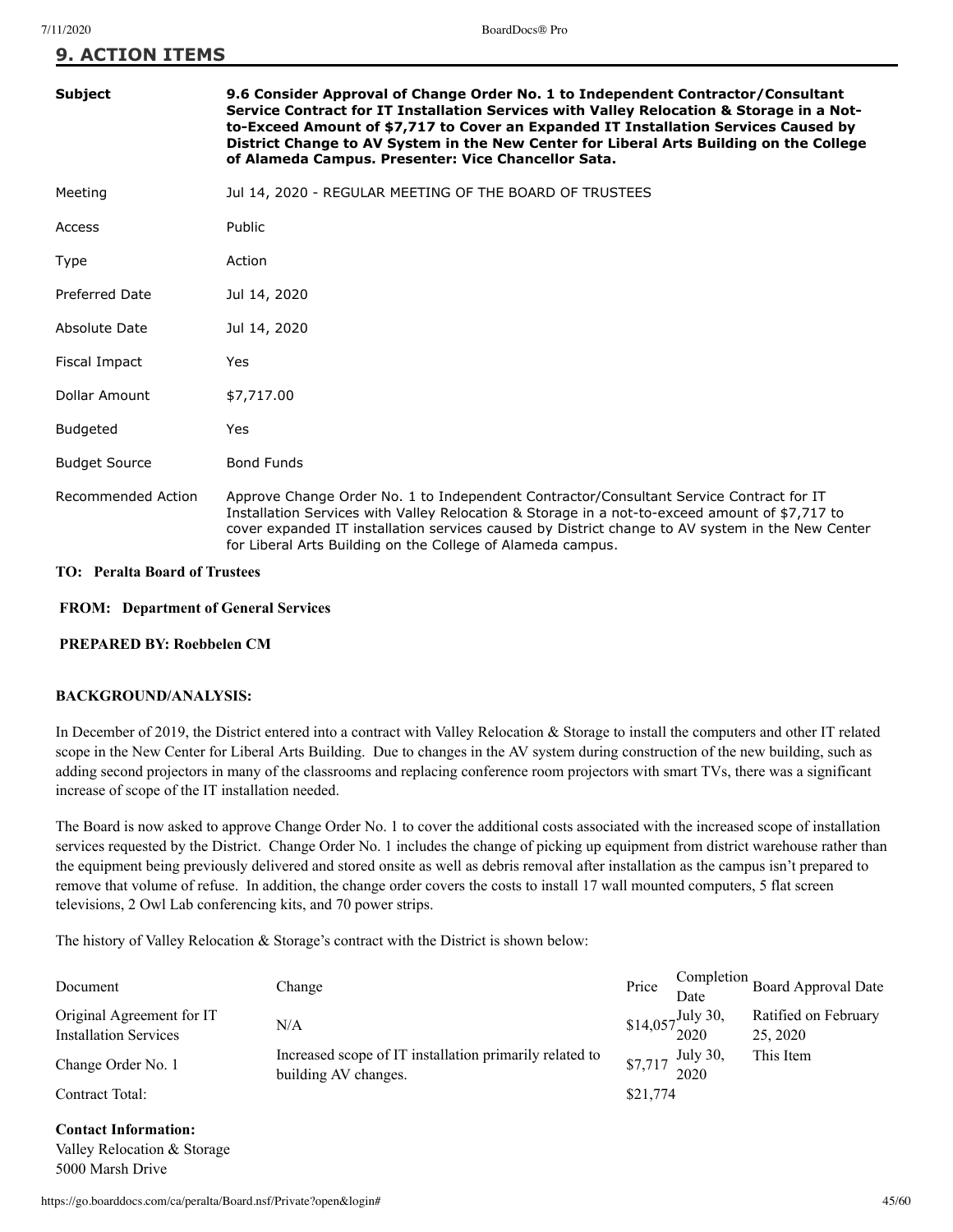Concord, CA, 94520

### **DELIVERABLES/SCOPE OF WORK:**

This change order includes additional costs for Valley Relocation & Storage to install 17 wall mounted computers, 5 flat screen televisions, 2 Owl Lab conferencing kits, and 70 power strips. In addition, it includes costs for Valley Relocation & Storage to pick up the equipment from the District warehouse rather than it being stored onsite.

### **ANTICIPATED COMPLETION DATE:**

The IT equipment installation will be complete by July 30, 2020.

### **EVALUATION AND RECOMMENDED ACTION:**

The College President, Vice Chancellor of General Services and Chancellor recommend approval of Change Order No. 1 to the Independent Contractor/Consultant Services Contract with Valley Relocation & Storage in a not-to-exceed amount of \$7,717 to cover expanded IT installation services caused by District change to AV system in the New Center for Liberal Arts Building at College of Alameda.

File Attachments [Change Order No. 1 \(NCLA Valley Relocation\)\\_\(Clean\)\\_3571818\\_1\(DMS\).pdf \(270 KB\)](https://go.boarddocs.com/ca/peralta/Board.nsf/files/BR2VU2825E0D/$file/Change%20Order%20No.%201%20(NCLA%20Valley%20Relocation)_(Clean)_3571818_1(DMS).pdf) [FY 2019-20 Agreement 2000134898 Valley Relocation & Storage 603944.pdf \(2,021 KB\)](https://go.boarddocs.com/ca/peralta/Board.nsf/files/BR2VU4826107/$file/FY%202019-20%20Agreement%202000134898%20Valley%20Relocation%20%26%20Storage%20603944.pdf) [NCLA Valley Relcoation CO1\\_06-05-20 Proposal.pdf \(218 KB\)](https://go.boarddocs.com/ca/peralta/Board.nsf/files/BR2VU68263A8/$file/NCLA%20Valley%20Relcoation%20CO1_06-05-20%20Proposal.pdf)

Admin Content CTS number 90110.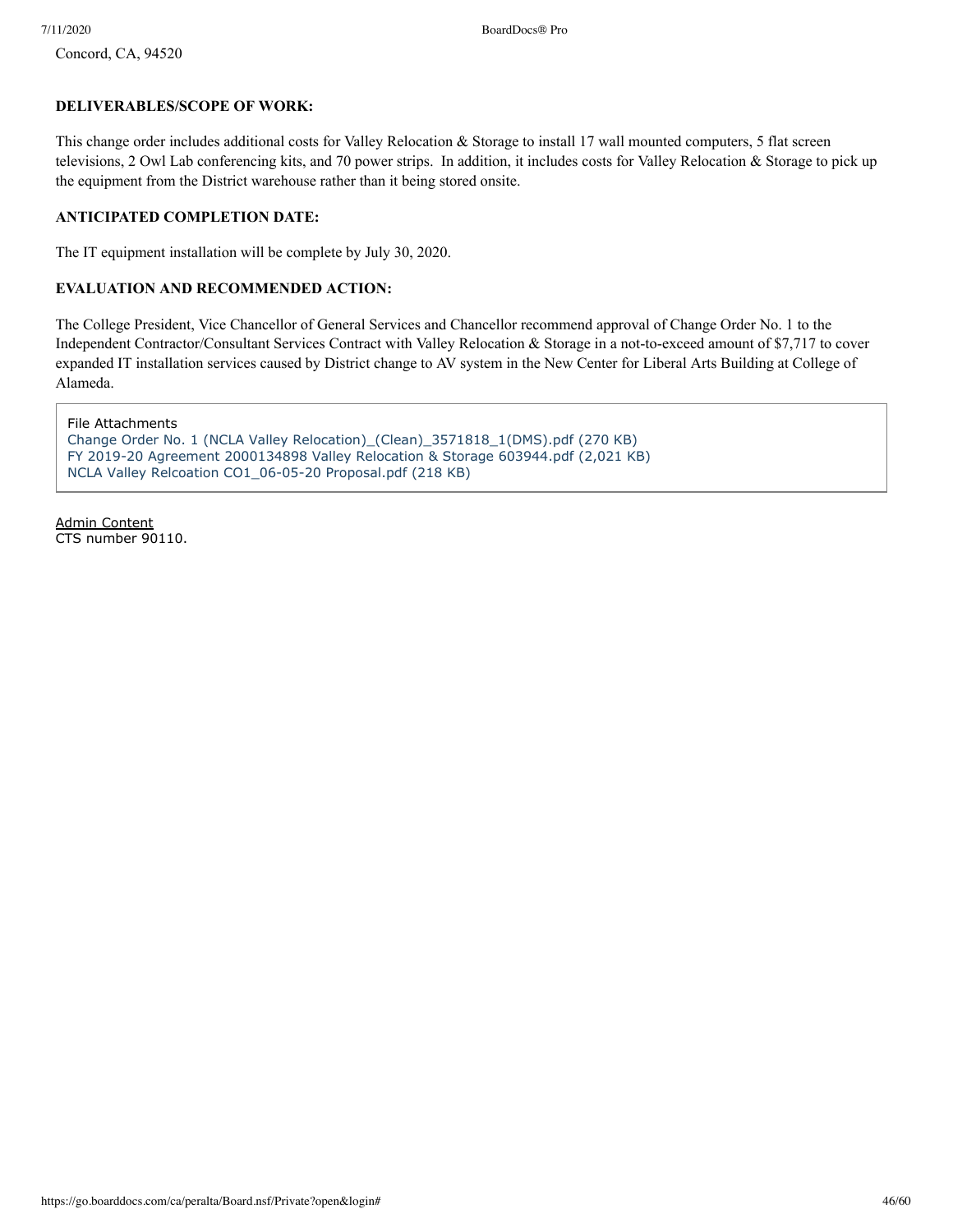| Subject                              | 9.7 Ratification of Change Order No. 2 to Agreement for Construction Services with<br>Environmental Resources Group, Inc. for Emergency Repair Investigation and Concrete<br>Replacement Work Required to Resolve Plumbing Issues at Building D at College of<br>Alameda in an Amount No-to-Exceed \$13,095. Presenter: Vice Chancellor Sata. |
|--------------------------------------|-----------------------------------------------------------------------------------------------------------------------------------------------------------------------------------------------------------------------------------------------------------------------------------------------------------------------------------------------|
| Meeting                              | Jul 14, 2020 - REGULAR MEETING OF THE BOARD OF TRUSTEES                                                                                                                                                                                                                                                                                       |
| Access                               | Public                                                                                                                                                                                                                                                                                                                                        |
| Type                                 | Action                                                                                                                                                                                                                                                                                                                                        |
| <b>Preferred Date</b>                | Jul 14, 2020                                                                                                                                                                                                                                                                                                                                  |
| Absolute Date                        | Jul 14, 2020                                                                                                                                                                                                                                                                                                                                  |
| Fiscal Impact                        | Yes                                                                                                                                                                                                                                                                                                                                           |
| Dollar Amount                        | \$13,095.00                                                                                                                                                                                                                                                                                                                                   |
| <b>Budgeted</b>                      | Yes                                                                                                                                                                                                                                                                                                                                           |
| <b>Budget Source</b>                 | General Fund                                                                                                                                                                                                                                                                                                                                  |
| Recommended Action                   | Ratify Change Order No. 2 to Agreement for Construction Services with Environmental Resources<br>Group, Inc. for emergency repair investigation and concrete replacement work required to resolve<br>plumbing issues at Building D at College of Alameda in an amount not-to-exceed \$13,095.                                                 |
| <b>TO:</b> Peralta Board of Trustees |                                                                                                                                                                                                                                                                                                                                               |

**FROM:** Department of General Services

**PREPARED BY:** Roebbelen CM

### **BACKGROUND/ANALYSIS:**

In February of 2020, the College of Alameda ("Alameda Campus") discovered sudden, unexpected leaks in certain underground pipes that are connected to and support the fire sprinkler system. The District's project manager, Roebbelen Construction Management Services, Inc. ("Roebbelen"), promptly investigated, and at the District's request, contacted Environmental Resource Group, Inc. ("ERG"), an A-license (General Engineer Contractor), B (General Building Contractor), and Hazardous Substance Removal Certification contractor, to evaluate the underground plumbing and recommend repairs, if necessary.

ERG's investigation confirmed the pipes, near the drinking fountain by the mechanical room, as well as Building D, were experiencing plumbing issues and required immediate remedial action. On March 24, 2020, the Governing Board of trustees approved Resolution No 19/20-40 authorizing the Chancellor, or her designee, to take all actions required to repair the existing plumbing issues near the drinking fountain by the mechanical room and Building D at the Alameda Campus.

Thereafter, ERG performed the required plumbing work to address the leaking pipes. During that course of that work, the pressure was reduced in one area of the leaking piping which in turn created pressure in a new area of the pipe which resulted in the outflow of water from the "T" connection underneath the walkway near the Mechanical Room and Building D. ERG investigation of the "T" connection and identification of the source of the outflow of the water resulted in the displacement of concrete above the subject pipes. The additional emergency repairs include the replacement of the eroded "T" connection and the entire run of pipe from the T to the newly installed valve. To complete the repairs and ensure safety for District staff and the public walking on the site, ERG replaced the concrete removed during its investigation. All of the repair work was done to avoid property damage and was authorized pursuant to Section 7 of Resolution 19/20-40.

A summary of the change orders for the project follows:

| Document                                               | <b>Change</b> | Price       | Completion<br>Date | D0aru<br>Approval<br>Date |
|--------------------------------------------------------|---------------|-------------|--------------------|---------------------------|
| Original Agreement for<br><b>Construction Services</b> | N/A           | \$51,028.98 |                    | March 24.<br>2020         |

https://go.boarddocs.com/ca/peralta/Board.nsf/Private?open&login# 47/60

**Board**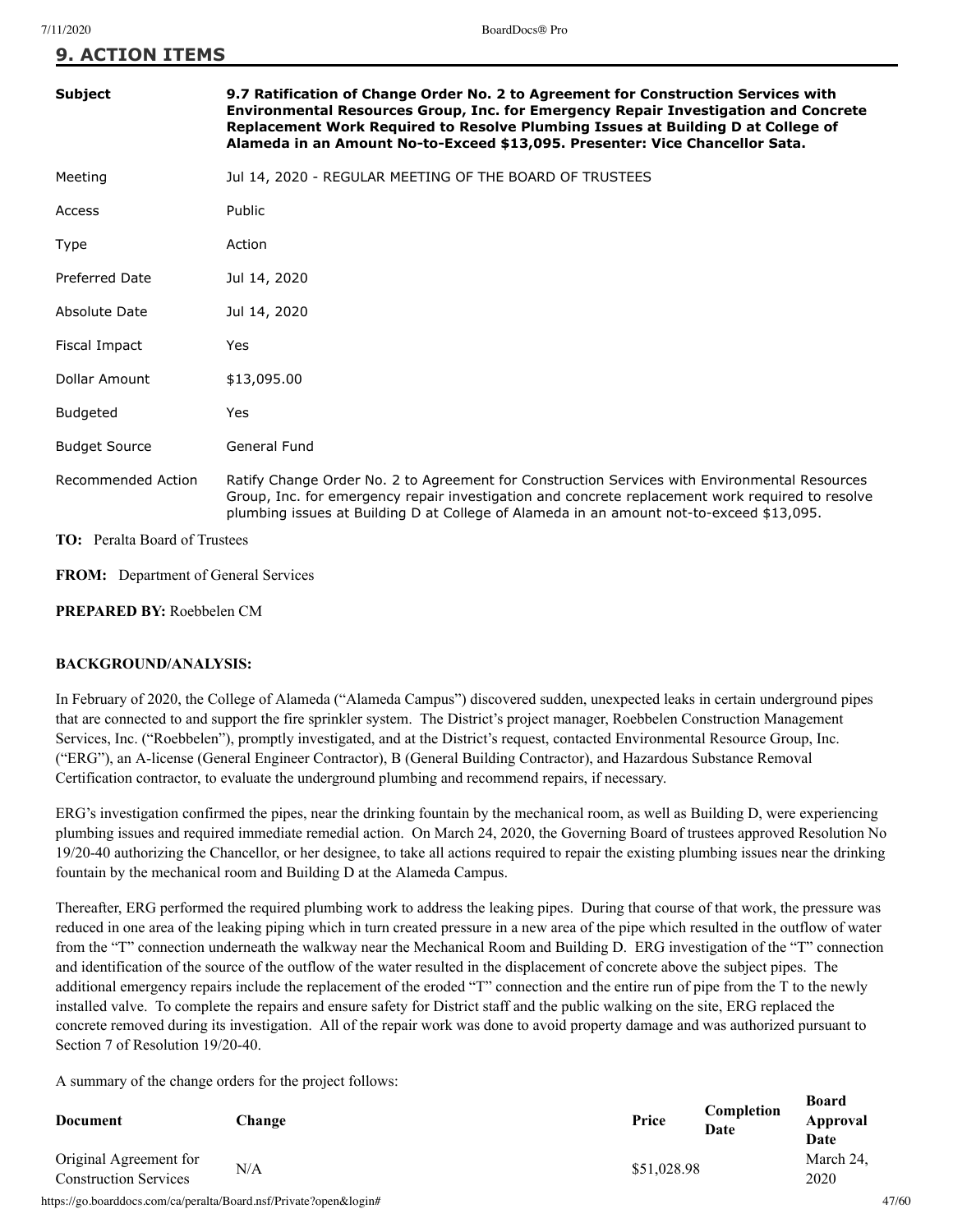| 7/11/2020              | BoardDocs® Pro                                                                                          |                                             |                  |
|------------------------|---------------------------------------------------------------------------------------------------------|---------------------------------------------|------------------|
| Change Order No. 1     | Replacement of eroded "T" connection and entire run of pipe<br>from the T to the newly installed valve. | \$17,294.00 June 11, 2020                   | June 23.<br>2020 |
| Change Order No. 2     | Leak investigation and concrete replacement                                                             | \$13,095.00 June 12, 2020                   | This item        |
| <b>Contract Total:</b> |                                                                                                         | \$81,417.98 $\frac{C}{O}$ Percentage 37.32% |                  |

ERG holds A, B, and Hazmat California contractors licenses and is licensed to provide and manage a full range of environmental liability consulting, construction engineering, and management services for the private and public sector (CSLB # 740879).

Contact Information: 15 Locust Avenue Mill Valley, CA 94941 Website: [http://environmentalrg.com](http://environmentalrg.com/)

### **DELIVERABLES/SCOPE OF WORK:**

Cost to investigate new leak in area and replace removed concrete of walkway.

### **ANTICIPATED COMPLETION DATE:**

The emergency repairs were completed by June 12, 2020.

### **EVALUATION AND RECOMMENDED ACTION:**

The Construction Manager, College President, Vice Chancellor of General Services and Chancellor recommend ratification of Change Order No. 2 to the Agreement for Construction Services with Environmental Resources Group, Inc. for the emergency repair investigation and concrete replacement work required to resolve plumbing issues at College of Alameda in an amount not-to-exceed \$13,095.

File Attachments [Change Order No. 2 \(COA Emergency Leak Repair\)\\_\(Clean\)\\_3571240\\_1\(DMS\).pdf \(180 KB\)](https://go.boarddocs.com/ca/peralta/Board.nsf/files/BR2UVL7DE8C2/$file/Change%20Order%20No.%202%20(COA%20Emergency%20Leak%20Repair)_(Clean)_3571240_1(DMS).pdf) [2020-03-10 Resolution - Alameda College Emergency \(Water Leak\) + Contract\\_3523748\\_2\(DMS\).pdf \(18 KB\)](https://go.boarddocs.com/ca/peralta/Board.nsf/files/BR2UVN7DEB78/$file/2020-03-10%20Resolution%20-%20Alameda%20College%20Emergency%20(Water%20Leak)%20%2B%20Contract_3523748_2(DMS).pdf) [Contract and CO1.pdf \(2,857 KB\)](https://go.boarddocs.com/ca/peralta/Board.nsf/files/BR2UVR7DEEDD/$file/Contract%20and%20CO1.pdf)

Admin Content CTS number 90137.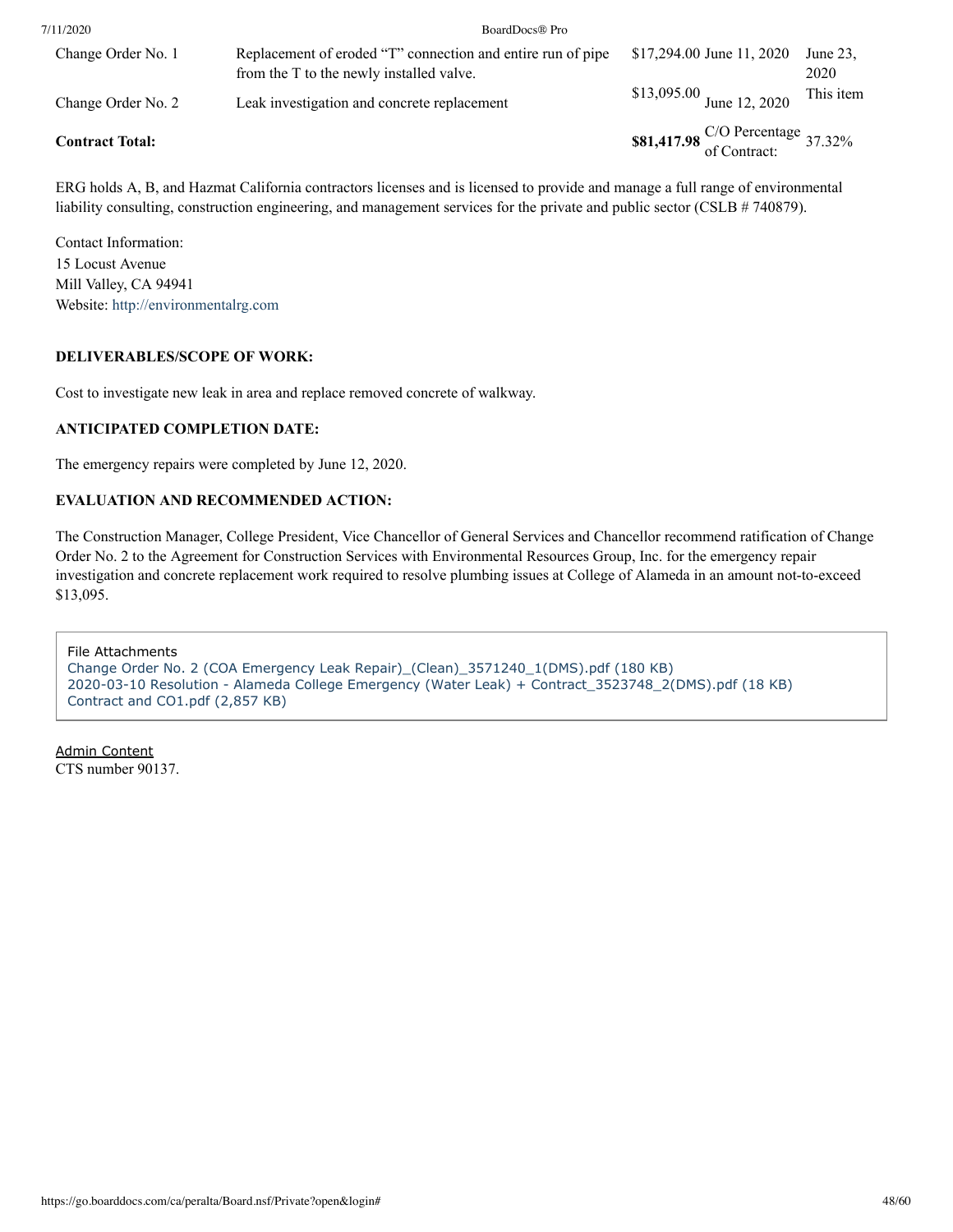| <b>Subject</b>                       | 9.8 Consider Approval of Resolution No. 19/20-65 approving a form of Reoffering<br>Circular in connection with the District's Remarketing of its Series B-3 OPEB Bonds.<br><b>Presenter: Chancellor Stanback Stroud</b> |
|--------------------------------------|-------------------------------------------------------------------------------------------------------------------------------------------------------------------------------------------------------------------------|
| Meeting                              | Jul 14, 2020 - REGULAR MEETING OF THE BOARD OF TRUSTEES                                                                                                                                                                 |
| Access                               | <b>Public</b>                                                                                                                                                                                                           |
| Type                                 | Action                                                                                                                                                                                                                  |
| Preferred Date                       | Jul 14, 2020                                                                                                                                                                                                            |
| Absolute Date                        | Jul 14, 2020                                                                                                                                                                                                            |
| Recommended Action                   | Approve Resolution #19/20-65 approving a form of Reoffering Circular in connection with the<br>District's Remarketing of its Series B-3 OPEB Bonds.                                                                     |
| <b>TO: Peralta Board of Trustees</b> |                                                                                                                                                                                                                         |

### **FROM: Chancellor Stanback Stroud**

### **PREPARED BY: Vice Chancellor Walter**

### **Background/Analysis:**

### **This Resolution was presented to this meeting as a first reading of the Board on May 26th and is being presented at this meeting for approval.**

In 2005, the District issued \$153.7 million of OPEB bonds, with \$133.7 million issued as convertible auction rate securities. In 2015, the District converted the Series B-2 OPEB Bonds to weekly variable rate bonds with a letter of credit. On May 26, 2020, the Board authorized the District to proceed with the same plan of finance as in 2015 for the Series B-3 Bonds, and specified a Reoffering Circular relating to such bonds would be presented for approval at a later meeting.

The Resolution approves the form of Reoffering Circular of the District, used to market the Series B-3 Bonds, and authorizes the Chancellor, the Vice Chancellor of Finance and Administration, and any other designated officer of the District to finalize, execute and deliver the Reoffering Circular, and any other requisite agreements and documents related to the Series B-3 Bonds.

### **Deliverables and Scope of Work:**

N/A

### **Anticipated Completion Date:**

The District currently anticipates closing the transaction in August 2020.

### **Evaluation and Recommended Action:**

This is the second reading of this Resolution. The Chancellor recommends approval.

File Attachments

[District Resolution Authorizing Documents - Peralta CCD OPEB Remarketing 2020.pdf \(50 KB\)](https://go.boarddocs.com/ca/peralta/Board.nsf/files/BRC2ZS04A608/$file/District%20Resolution%20Authorizing%20Documents%20-%20Peralta%20CCD%20OPEB%20Remarketing%202020.pdf) [Second Supplemental Indenture - Peralta CCD OPEB 2020 4165-7322-0387 2 \(2\).pdf \(380 KB\)](https://go.boarddocs.com/ca/peralta/Board.nsf/files/BRC3660549E0/$file/Second%20Supplemental%20Indenture%20-%20Peralta%20CCD%20OPEB%202020%204165-7322-0387%202%20(2).pdf) [BB - Peralta Commuity College District Fee Letter \(Series B-3\) \(1\).pdf \(34 KB\)](https://go.boarddocs.com/ca/peralta/Board.nsf/files/BRC354052244/$file/BB%20-%20Peralta%20Commuity%20College%20District%20Fee%20Letter%20(Series%20B-3)%20(1).pdf) [BB Custody Agreement - Peralta Community College District \(2020\) \(1\).pdf \(30 KB\)](https://go.boarddocs.com/ca/peralta/Board.nsf/files/BRC35B0529A3/$file/BB%20Custody%20Agreement%20-%20Peralta%20Community%20College%20District%20(2020)%20(1).pdf) [2020 Remarketing Agreement Peralta CCD OPEB \(1\).pdf \(139 KB\)](https://go.boarddocs.com/ca/peralta/Board.nsf/files/BRC359052867/$file/2020%20Remarketing%20Agreement%20Peralta%20CCD%20OPEB%20(1).pdf) [Peralta Community College District Letter of Credit \(Series B-3 Bonds\) \(1\).pdf \(89 KB\)](https://go.boarddocs.com/ca/peralta/Board.nsf/files/BRC3570525C2/$file/Peralta%20Community%20College%20District%20Letter%20of%20Credit%20(Series%20B-3%20Bonds)%20(1).pdf) [BB - Peralta Community College District Reimbursement Agreement \(Series B-3\) \(1\).pdf \(290 KB\)](https://go.boarddocs.com/ca/peralta/Board.nsf/files/BRC35D052AA2/$file/BB%20-%20Peralta%20Community%20College%20District%20Reimbursement%20Agreement%20(Series%20B-3)%20(1).pdf)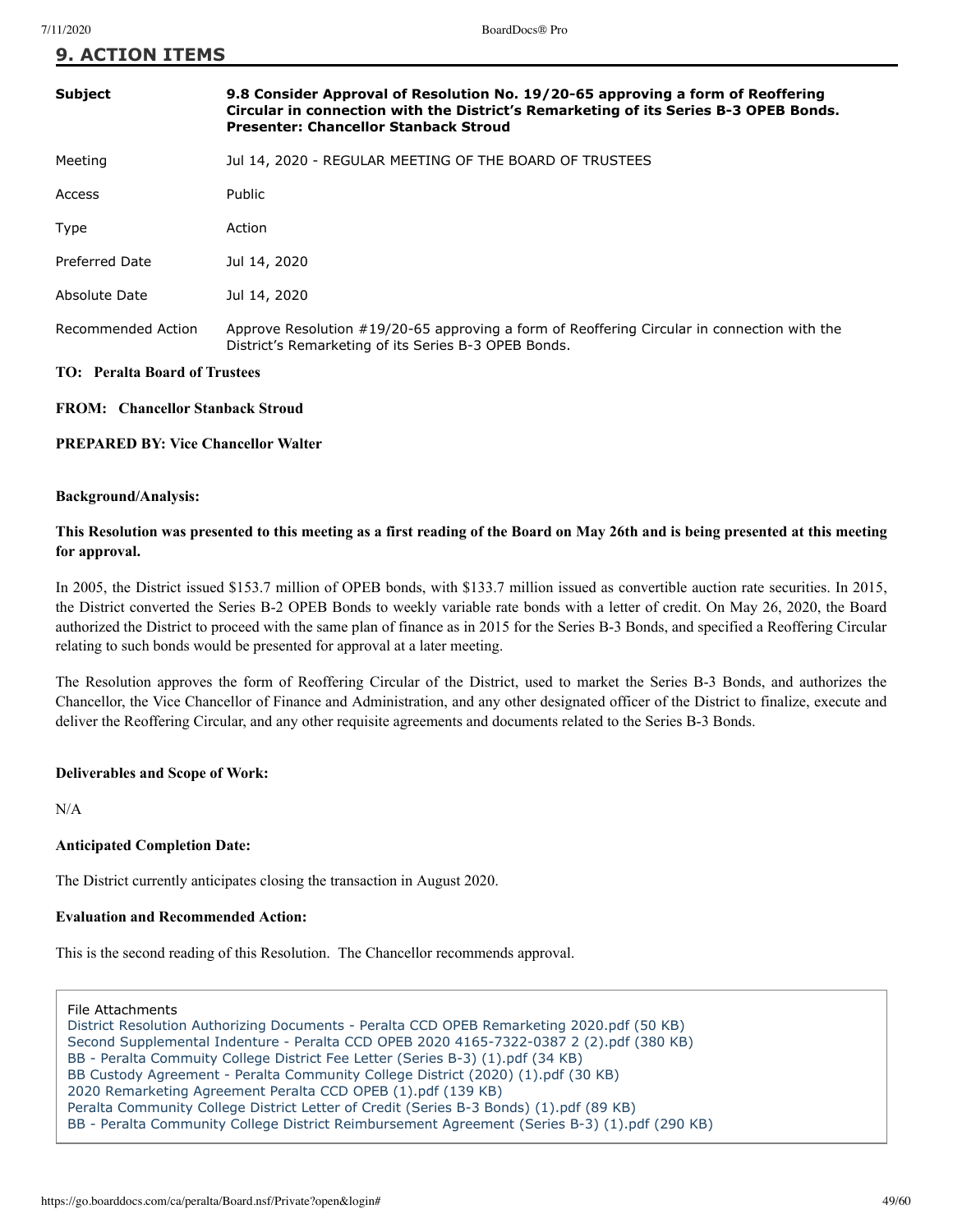| <b>Subject</b>     | 9.9 Consider Approval of Resolution No. 20/21-01 Authorizing Use of Design-Build<br>Delivery for Six Major Capital Projects at College of Alameda, Berkeley City College,<br>Laney College and Merritt College under the Measure G Bond Program. Presenter: Vice<br><b>Chancellor Sata.</b> |
|--------------------|---------------------------------------------------------------------------------------------------------------------------------------------------------------------------------------------------------------------------------------------------------------------------------------------|
| Meeting            | Jul 14, 2020 - REGULAR MEETING OF THE BOARD OF TRUSTEES                                                                                                                                                                                                                                     |
| Access             | <b>Public</b>                                                                                                                                                                                                                                                                               |
| Type               | Action                                                                                                                                                                                                                                                                                      |
| Preferred Date     | Jul 14, 2020                                                                                                                                                                                                                                                                                |
| Absolute Date      | Jul 14, 2020                                                                                                                                                                                                                                                                                |
| Fiscal Impact      | No.                                                                                                                                                                                                                                                                                         |
| <b>Budgeted</b>    | No                                                                                                                                                                                                                                                                                          |
| Recommended Action | Approve Resolution No. 20/21-01 authorizing use of design-build delivery for six major capital<br>projects at College of Alameda, Berkeley City College, Laney College and Merritt College under the<br>Measure G Bond Program.                                                             |

### **TO: Peralta Board of Trustees**

### **FROM: Department of Genreal Services**

### **PREPARED BY: Vice Chancellor Sata**

### **BACKGROUND/ANALYSIS:**

The Department of General Services seeks Board approval to use the design-build project delivery method for the following major capital projects at College of Alameda, Berkeley City College, Laney College and Merritt College:

### **College of Alameda**

New Science & Administration Building (Replace C&D), located at 555 Ralph Appezzato Memorial Parkway, Alameda, CA 94501 for the construction of a new Science and Administration Building.

### **Berkeley City College**

2118 Milvia Street (New Building), located at 2118 Milvia Street, Berkeley, CA 94704 for the construction of a new six story building on a district-owned site at the corner of Milvia and Center Streets.

2050 Center Reconfiguration, located at 2050 Center Street, Berkeley, CA 94704 for the renovation of the existing Berkeley College Building at 2050 Center Street.

### **Laney College**

Locker Room Modernization, located at 900 Fallon Street, Oakland, CA 94607 for the modernization of the existing Theater building.

Central Plant/Cooling Tower Upgrade, located at 900 Fallon Street, Oakland, CA 94607 for the modernization of the Central Utility Plant and relocation/replacement of Cooling Towers which are in the footprint of the new Learning Resource Center.

### **Merritt College**

Science/Allied Health – TI Buildout, located at 12500 Campus Drive, Oakland, CA 94619 for the interior build-out of unfinished spaces in the Science/Allied Health Building.

Education Code section 81702 requires the District's Board to evaluate the traditional design, bid, and build process and the designbuild process for each project in a public meeting. After consideration at a public hearing, the Board must determine that use of the design-build process will accomplish one of the statutory objectives: (1) reduce comparable project costs; (2) expedite the project's completion; or (3) provide features not achievable through the traditional design-bid-build method, for each project.

The Board's evaluation and determination is that utilizing the design-build method for each of the six listed projects will reduce comparable project costs and expedite each project's completion, as set forth in the attached Resolution.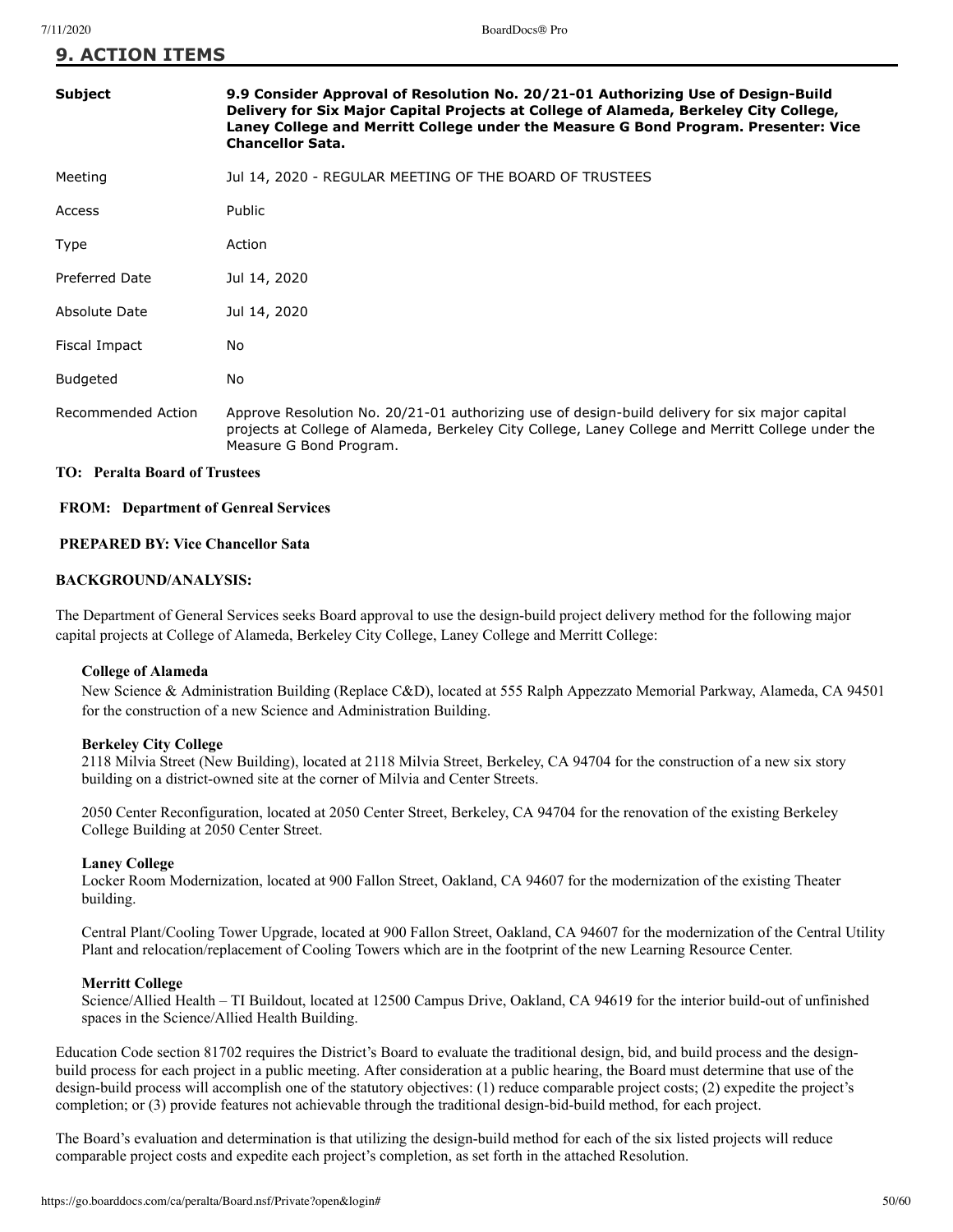### 7/11/2020 BoardDocs® Pro

For each of the six identified design-build projects, a two-phase procurement process will be utilized. An initial request for qualification (RFQ) to qualify teams from which a shortlist of firms will be sent a request for proposal (RFP) for a best value selection on multiple factors including design, quality, creativity meeting desired elements, cost and the proposed project team.

### **EVALUATION AND RECOMMENDED ACTION:**

The Vice Chancellor of General Services and Chancellor recommend adoption of Resolution No. 20/21-01 to authorize use of the design-build project delivery method for the six major capital projects identified herein under the Measure G Bond Program.

File Attachments [Resolution Authorizing Design-Build \(Clean\)\\_3571940\\_1\(DMS\).pdf \(35 KB\)](https://go.boarddocs.com/ca/peralta/Board.nsf/files/BR335P0537FF/$file/Resolution%20Authorizing%20Design-Build%20(Clean)_3571940_1(DMS).pdf)

Admin Content CTS number 89978.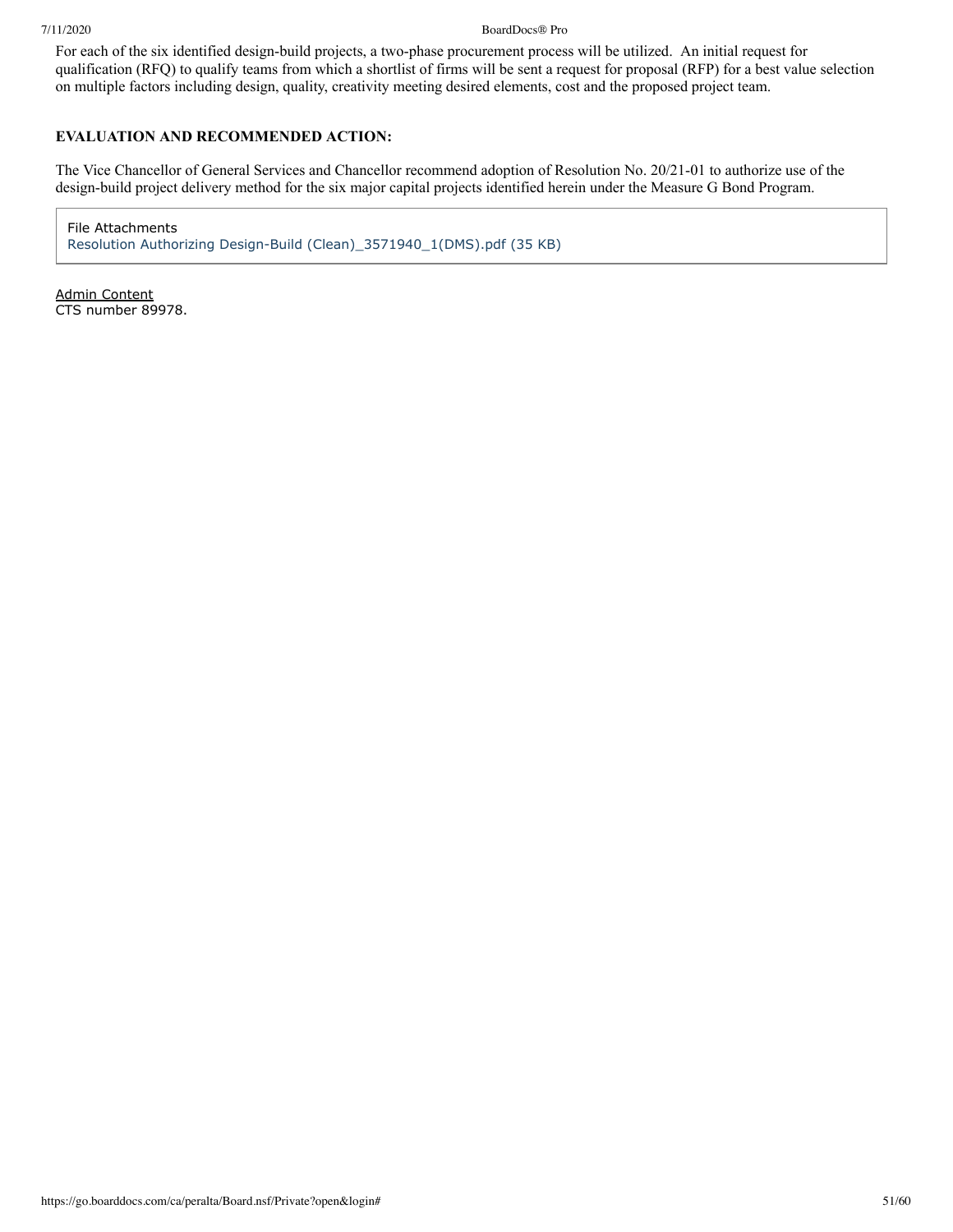| <b>Subject</b>                       | 9.10 Consider Approval of Sole Source Resolution No. 20/21-02, Designating a Specific<br>"Material, Product, Thing or Service on Construction Projects" in order to maintain a<br>uniformity of specific systems throughout the District. Presenter: Vice Chancellor Sata. |
|--------------------------------------|----------------------------------------------------------------------------------------------------------------------------------------------------------------------------------------------------------------------------------------------------------------------------|
| Meeting                              | Jul 14, 2020 - REGULAR MEETING OF THE BOARD OF TRUSTEES                                                                                                                                                                                                                    |
| Access                               | <b>Public</b>                                                                                                                                                                                                                                                              |
| Type                                 | Action                                                                                                                                                                                                                                                                     |
| <b>Preferred Date</b>                | Jul 14, 2020                                                                                                                                                                                                                                                               |
| Absolute Date                        | Jul 14, 2020                                                                                                                                                                                                                                                               |
| Fiscal Impact                        | No                                                                                                                                                                                                                                                                         |
| <b>Budgeted</b>                      | No.                                                                                                                                                                                                                                                                        |
| Recommended Action                   | Consider Approval of Sole Source Resolution 20/21-02, Designating a Specific "Material, Product,<br>Thing or Service on Construction Projects" in order to maintain a uniformity of specific systems<br>throughout the District.                                           |
| <b>TO:</b> Peralta Board of Trustees |                                                                                                                                                                                                                                                                            |

### **FROM: Department of General Services**

### **PREPARED BY: Program Manager**

### **BACKGROUND/ANALYSIS:**

Resolution 20/21-02 provides the District with the ability to designate items as "sole source" products, in order to provide consistency and efficiency over the long term cost of ownership of a facility. Over the years various manufactured materials, products, and services have been incorporated into the District's facilities. Cost savings and efficiencies are realized by minimizing the quantity of parts inventoried by the District Maintenance Department and contracts with service companies, as well as, training or tools needed to maintain multiple brands of products.

The California Public Contract Code acknowledges these savings and efficiencies in Section 3400 (c), by allowing the designation of materials, products, things or services by specific brand or trade name in Invitations for Bids, Requests for Proposals or construction documents for certain purposes. These include:

- 1. In order that a field test or experiment may be made to determine the product's suitability for future use." (PCC § 3400 (c)(1))
- 2. In order to match other products in use on a particular public improvement either completed or in the course of completion." (PCC § 3400 (c)(2))
- 3. In order to obtain a necessary item that is only available from one source." (PCC § 3400 (c)(3))
- 4. To respond to certain emergency situations. (PCC § 3400 (c)(4));.

The Board is asked to approve resolution 19/20-02, in order to maintain a uniform fire alarm and keying system throughout the District, specifically in order to match other products in use on a particular public improvement either completed or in the course of completion. The Fire Alarm System is a manufactured by Johnson Controls Fire Protection, LP and the desired lock sets are manufactured by Schlage.

The current development of the District Design Standards may result in future recommendations to the Board to add materials, products, things or services that meet the criteria established in Public Contract Code Section 3400.

### **ANTICIPATED COMPLETION DATE:**

Ongoing.

### **EVALUATION AND RECOMMENDED ACTION:**

The Program Manager, Vice Chancellor of General Services and Chancellor recommend Approval of Sole Source Resolution 20/21-02, Designating a specific "Material, Product, Thing or Service on Construction Projects" in order to maintain a uniformity of specific systems throughout the District.

File Attachments [Sole Source PCCD Resolution - PCC 3400 - CCD\\_\(Clean\)\\_3572300\\_1\(DMS\).pdf \(25 KB\)](https://go.boarddocs.com/ca/peralta/Board.nsf/files/BR339X05D7C6/$file/Sole%20Source%20PCCD%20Resolution%20-%20PCC%203400%20-%20CCD_(Clean)_3572300_1(DMS).pdf)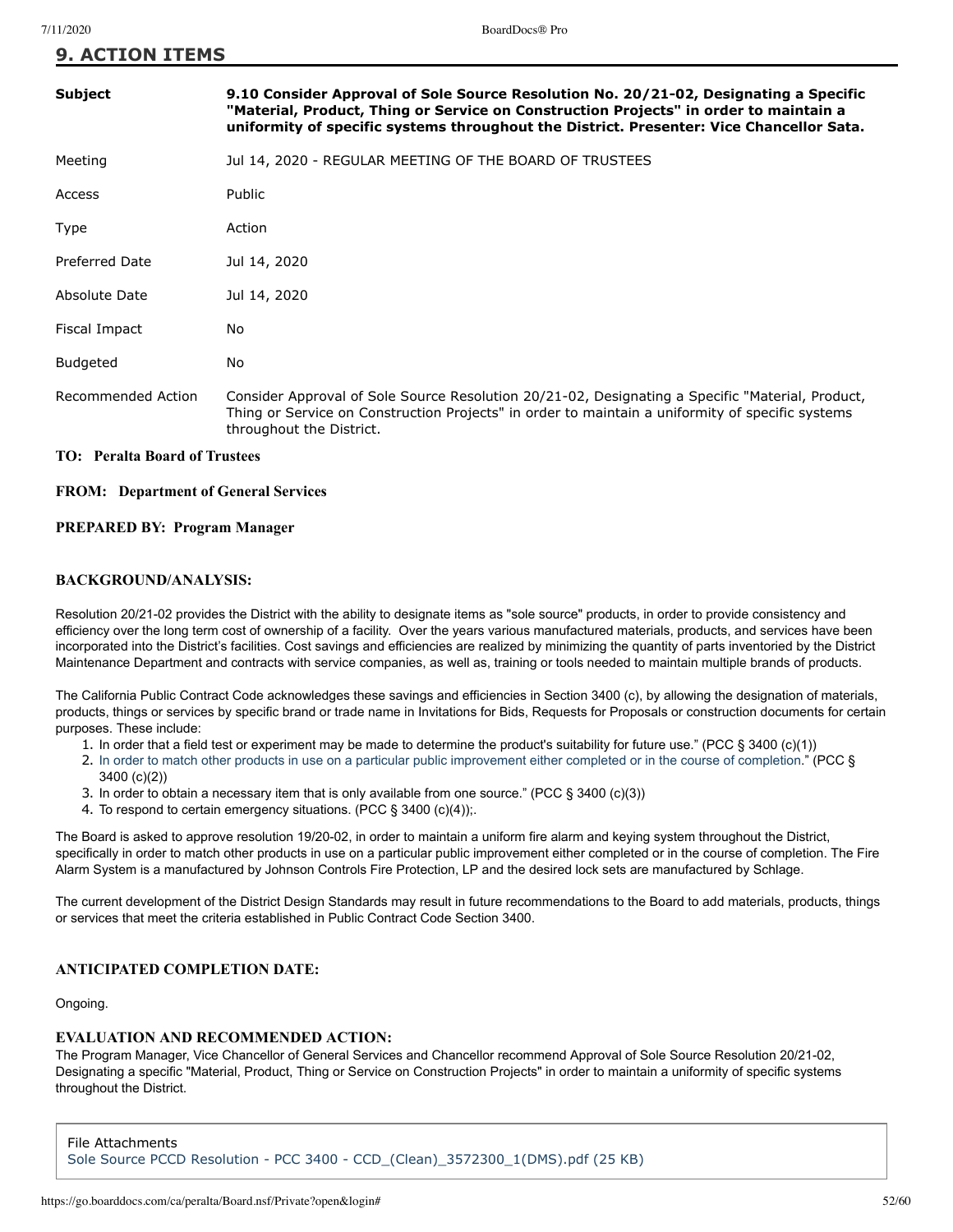Admin Content CTS number 89979.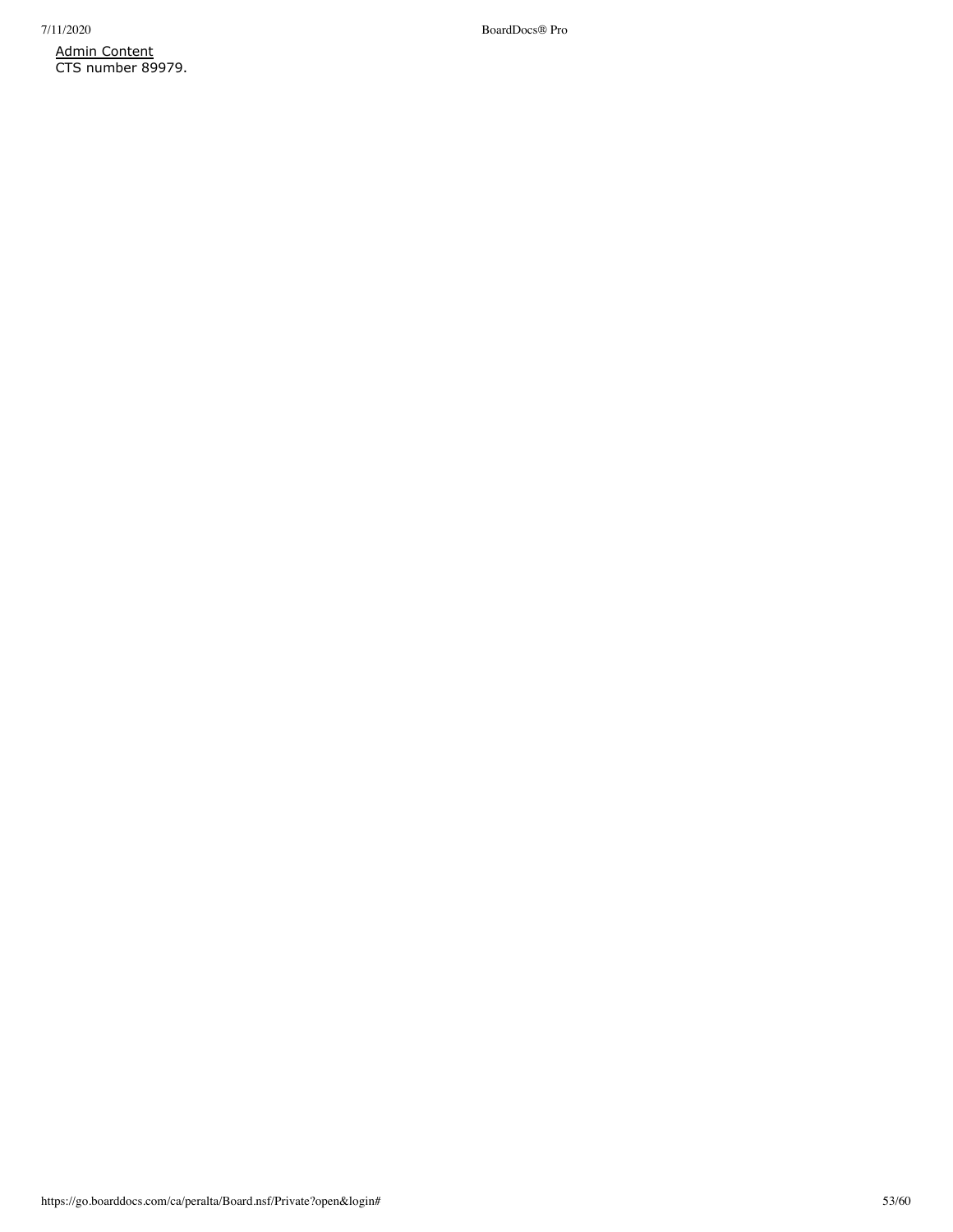| <b>Subject</b>        | 9.11 Consider Approval of Resolution No. 20/21-03 Authorizing Submission of the<br>Annual (2020) "Facilities Five-Year Capital Outlay Construction Plan for FY 2022-2026"<br>for Submission to the State Chancellor's Office before August 1, 2020. Presenter: Vice<br><b>Chancellor Sata.</b> |
|-----------------------|------------------------------------------------------------------------------------------------------------------------------------------------------------------------------------------------------------------------------------------------------------------------------------------------|
| Meeting               | Jul 14, 2020 - REGULAR MEETING OF THE BOARD OF TRUSTEES                                                                                                                                                                                                                                        |
| Access                | Public                                                                                                                                                                                                                                                                                         |
| Type                  | Action                                                                                                                                                                                                                                                                                         |
| <b>Preferred Date</b> | Jul 14, 2020                                                                                                                                                                                                                                                                                   |
| Absolute Date         | Jul 14, 2020                                                                                                                                                                                                                                                                                   |
| Fiscal Impact         | No.                                                                                                                                                                                                                                                                                            |
| <b>Budgeted</b>       | No.                                                                                                                                                                                                                                                                                            |
| Recommended Action    | Approve of Resolution 20/21-03 Authorizing Submission of the Annual (2020) "Facilities Five-Year<br>Capital Outlay Construction Plan for FY 2022-2026" for submission to the State Chancellor's Office<br>before August 1, 2020.                                                               |

### **TO: Peralta Board of Trustees**

### **FROM: Department of General Services**

### **PREPARED BY: DGS**

### **BACKGROUND/ANALYSIS:**

On an annual basis, the California Education Code (Section 81820) requires all Community College Districts to submit a "Five-Year Capital Outlay Plan" (5YCOP) to the State Chancellor's Office. The 5YCOP communicates anticipated capital outlay needs of a District and lists projects eligible for state matching funds. The 5YCOP includes data on current and projected enrollment, space utilization figures for each campus, and an efficiency ratio demonstrating whether space is used efficiently.

A project priority list for the five-year period is also included in the 5YCOP. The priority list is coordinated with the Educational Master Plan, the Facilities and Technology Master Plan, and the Bond Spending Plan. The resulting set of prioritized projects are analyzed and scored, based on the use and growth of programs, age of buildings and other factors. Projects are identified for State funding, and are submitted as an "Initial Project Plan" (IPP), or as a "Final Project Plan" (FPP). The project list changes over time, depending on the State's scoring factors, changes to building usage, and college and specific program enrollment.

The annual report is due to the State Chancellor's Office before August 1, 2020. Timely approval of the resolution and submission of the document is necessary, as the total State contribution to the projects submitted as IPPs and FPPs is **\$105,926,607**, excluding escalation, which will increase the value of the work over time.

### **DELIVERABLES/SCOPE OF WORK:**

This year, the District will submit two (2) Final Project Proposals (FPPs) and six (6) Initial Project Proposals (IPPs). The IPPs and FPPs are included in this year's 5YCOP submittal.

The Final Project Proposals include:

- College of Alameda Modernize Library Building 17
- Merritt College Replace Buildings E and F Kinesiology and Physical Training

The Initial Project Proposals include:

- Merritt College Renovate Building D
- District Office Replace District Administrative Office
- Laney College STEM Replacement
- Laney College Modernize old Library for Student Services
- Laney College Modernize Student Center for Culinary Arts
- College of Alameda New Science & Administration Building Phase 1

### **ANTICIPATED COMPLETION DATE:**

Submission to the State Chancellor's Office before August 1, 2020.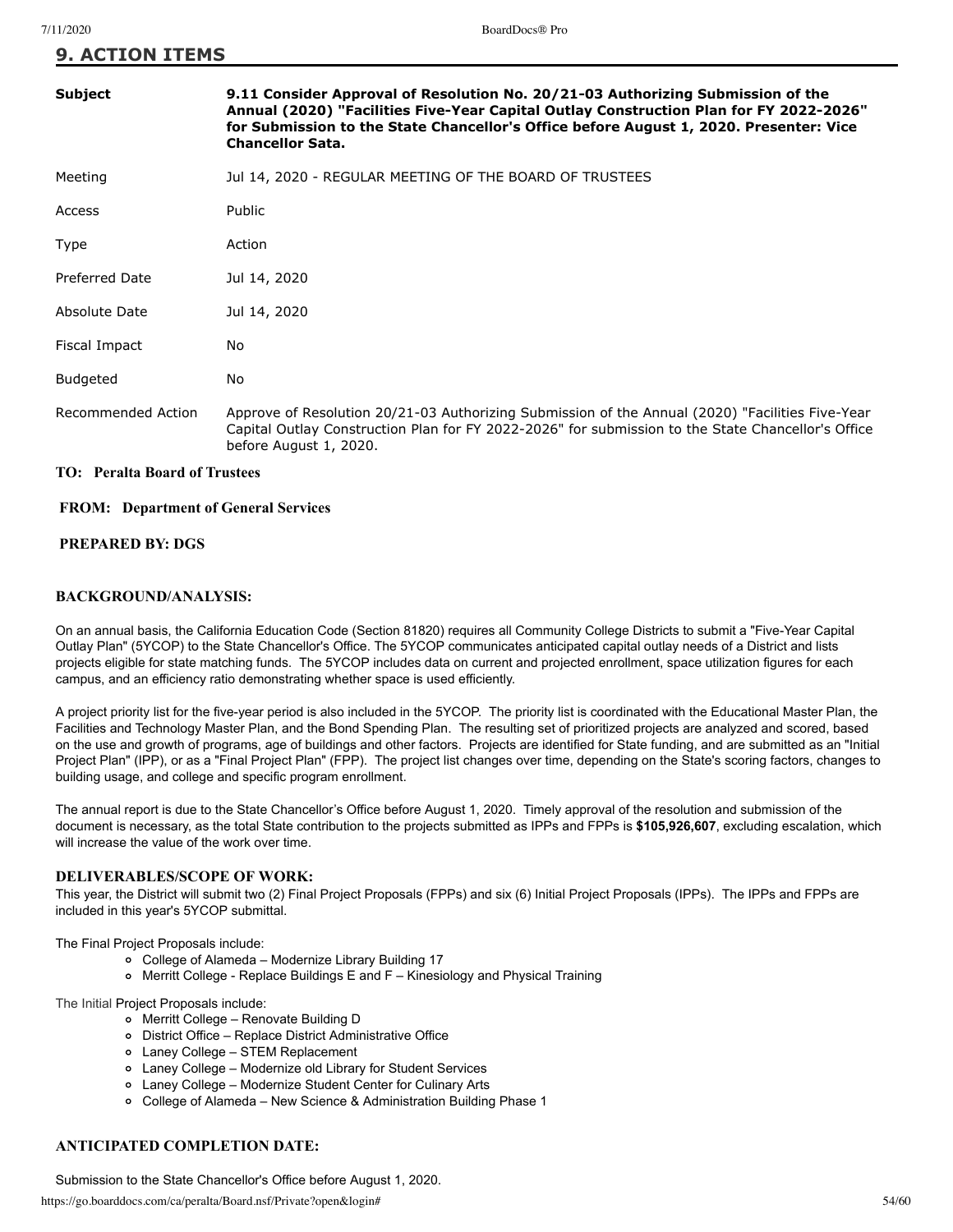## **EVALUATION AND RECOMMENDED ACTION:**

The DGS Director of Planning and Development, Vice Chancellor of DGS, and Chancellor recommend approval of Governing Board Resolution 20/21-03 authorizing submittal of the annual (2020) "Five-Year Capital Outlay Plan," including two (2) Final Project Proposals and six (6) Initial Project Proposals), to the California Community College Chancellor's Office before August 1, 2020.

File Attachments

[Resolution Authorizing Submittal of Five Year Construction Plan \(Clean\)\\_3572619\\_1\(DMS\).pdf \(20 KB\)](https://go.boarddocs.com/ca/peralta/Board.nsf/files/BR33DP0664A7/$file/Resolution%20Authorizing%20Submittal%20of%20Five%20Year%20Construction%20Plan%20(Clean)_3572619_1(DMS).pdf) [200714 BoardApproval\\_PCCD 2022-26 5YCP.pdf \(667 KB\)](https://go.boarddocs.com/ca/peralta/Board.nsf/files/BR6QEZ6905F4/$file/200714%20BoardApproval_PCCD%202022-26%205YCP.pdf) [200714 2020\\_IPPs\(6\)andFPPs\(2\)\\_COMBINED.pdf \(17,220 KB\)](https://go.boarddocs.com/ca/peralta/Board.nsf/files/BR8TUC79097A/$file/200714%202020_IPPs(6)andFPPs(2)_COMBINED.pdf)

Admin Content CTS number 89980.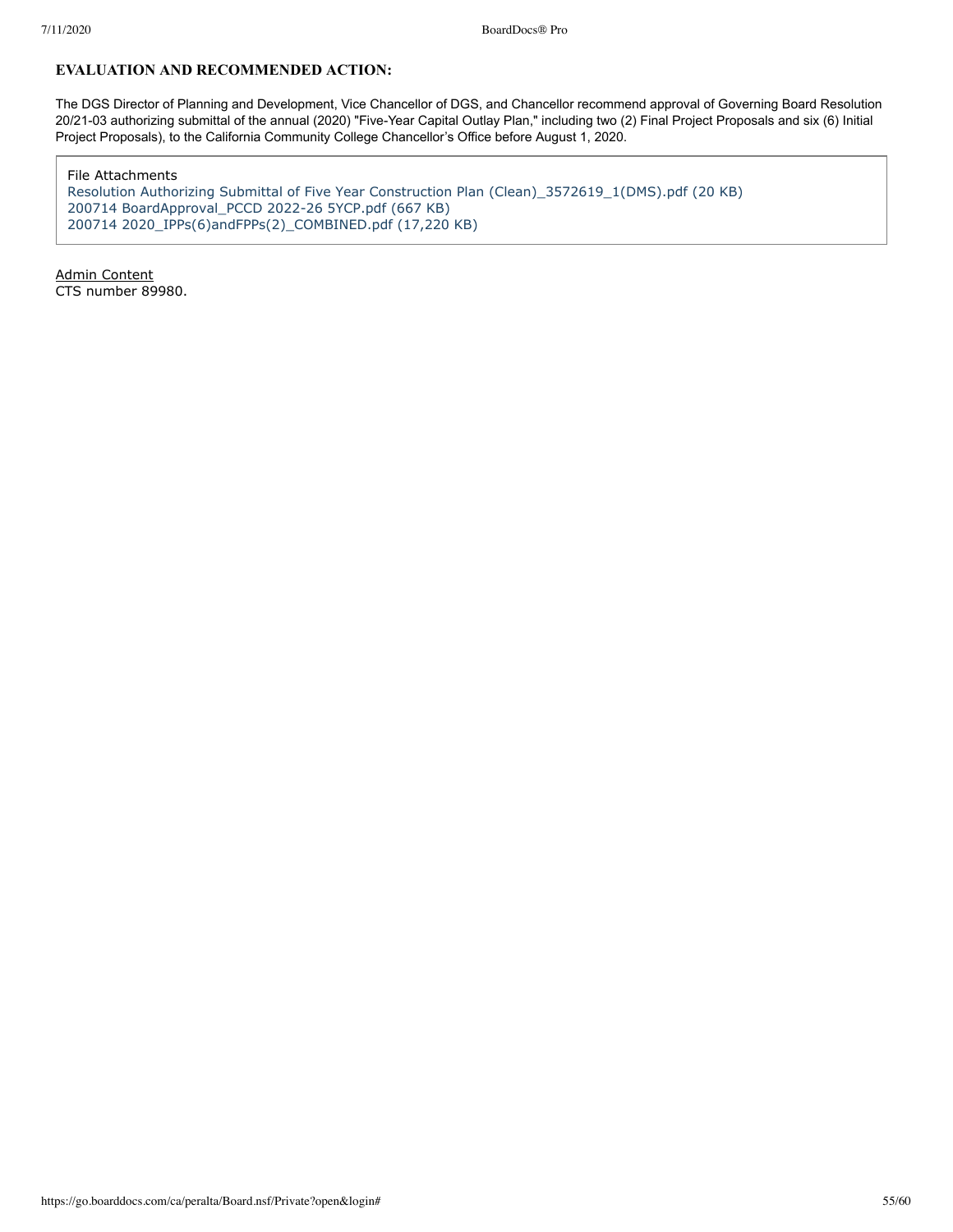| Subject                              | 9.12 Consider Approval of Resolution No. 20/21-04 to authorize local agreement<br>number CSPP-0022 and to renew the contract for the 2020-21 fiscal year with the<br>California Department of Education (CDE) to Provide Child Care and Development<br>Services. Presenter: Vice Chancellor Brown |  |  |
|--------------------------------------|---------------------------------------------------------------------------------------------------------------------------------------------------------------------------------------------------------------------------------------------------------------------------------------------------|--|--|
| Meeting                              | Jul 14, 2020 - REGULAR MEETING OF THE BOARD OF TRUSTEES                                                                                                                                                                                                                                           |  |  |
| Access                               | Public                                                                                                                                                                                                                                                                                            |  |  |
| Type                                 | Action                                                                                                                                                                                                                                                                                            |  |  |
| <b>Preferred Date</b>                | Jul 14, 2020                                                                                                                                                                                                                                                                                      |  |  |
| Absolute Date                        | Jul 14, 2020                                                                                                                                                                                                                                                                                      |  |  |
| Fiscal Impact                        | Yes                                                                                                                                                                                                                                                                                               |  |  |
| Dollar Amount                        | \$1,037,801.00                                                                                                                                                                                                                                                                                    |  |  |
| <b>Budgeted</b>                      | Yes                                                                                                                                                                                                                                                                                               |  |  |
| <b>Budget Source</b>                 | Fund 1 - General Funds                                                                                                                                                                                                                                                                            |  |  |
| Recommended Action                   | Approve Resolution 20/21-04 to authorize local agreement number CSPP-0022 and to renew the<br>contract for the 2020-21 fiscal year with the California Department of Education (CDE) to Provide<br>Child Care and Development Services.                                                           |  |  |
| <b>TO: Peralta Board of Trustees</b> |                                                                                                                                                                                                                                                                                                   |  |  |

**FROM: Office of Academic Affairs**

**PREPARED BY: Dr. Siri Brown, Vice Chancellor, Academic Affairs**

### **BACKGROUND/ANALYSIS:**

Consider Approval of Resolution 20/21-04 to authorize local agreement number CSPP-0022 and to renew the contract for the 2020-21 fiscal year with the California Department of Education (CDE) to provide child care and development services at Laney College and Merritt College. The resolution is adopted in order to certify the approval of the Governing Board to enter into this transaction with the CDE for the purpose of providing child care and development services and to authorize the designated personnel to sign contract documents for Fiscal Year 2020-2021.

### **DELIVERABLES/SCOPE OF WORK:**

The Children's Centers are licensed to serve 110 children, ages 1-5 years. Currently each Children Center serves children 3-5 years old. Most parents of the children served are themselves students within the district. Less than 20% of the parents are non-PCCD students. Priority is given to children from low-income families consistent with State requirements. Continued funding through this contract will allow the PCCD Children's Centers to continue to provide comprehensive child development services during periods when classes are in session.

Funding of this Agreement is contingent upon appropriation and availability of sufficient funds. This Agreement may be terminated immediately by the State if funds are not appropriated or available in amounts sufficient to fund the State's obligations under this Agreement. The period of performance for this Agreement is July 01, 2020 through June 30, 2021. For satisfactory performance of the required services, the Contractor shall be reimbursed in accordance with the Determination of Reimbursable Amount section of the FT&C, at a rate not to exceed \$53.41 per child day of full time enrollment and a Maximum Reimbursable Amount (MRA) of \$1,037,801.00.

### **ANTICIPATED COMPLETION DATE:**

Services funded through the State Department of Education, Child Development Division for the period of July 1, 2020 through June 30, 2021.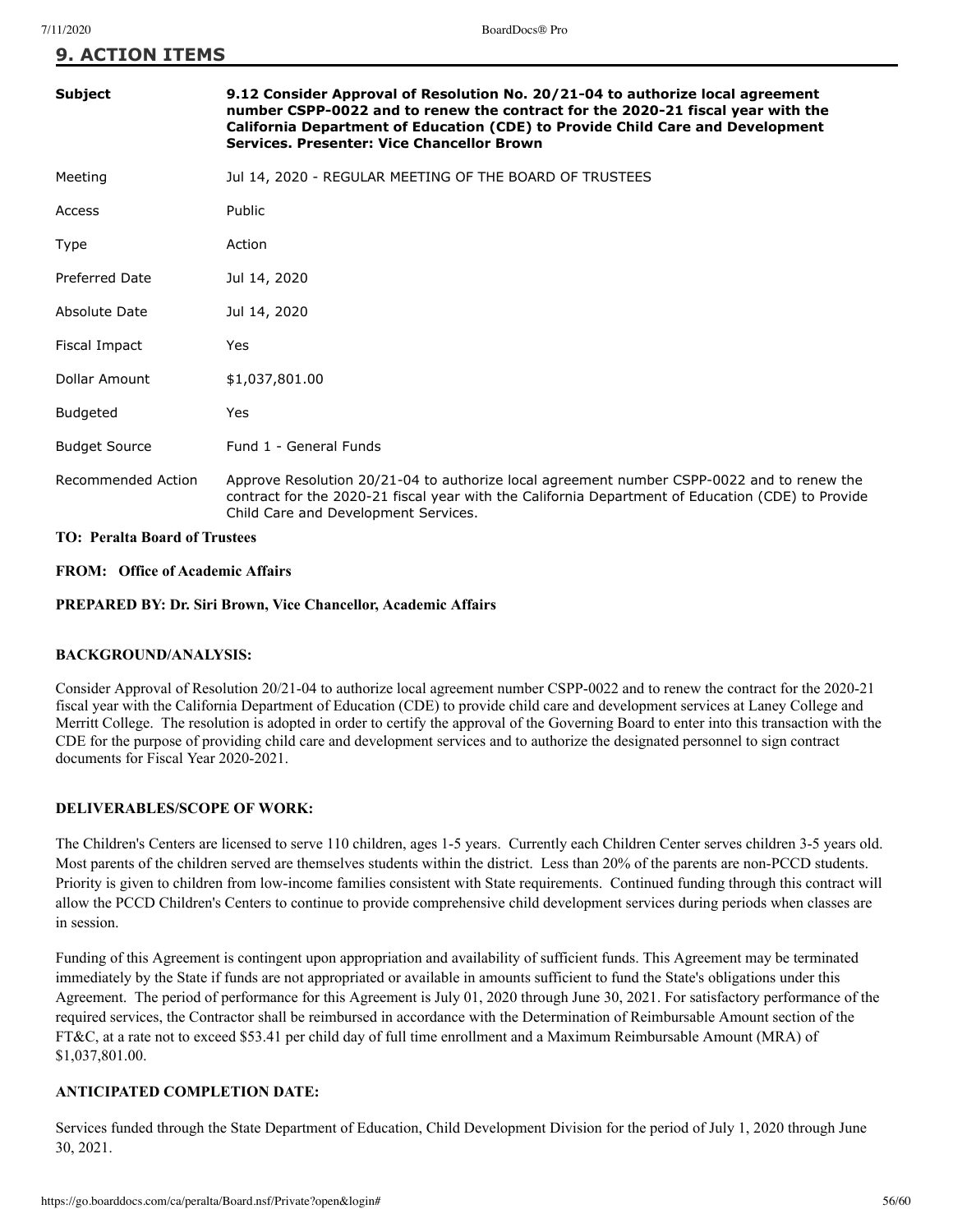# **EVALUATION AND RECOMMENDED ACTION:**

The District's Department of Academic Affairs has evaluated the deliverables to date for California Department of Education and found them to be satisfactory.

The Chancellor recommends approval.

File Attachments [6126-CSPP-0022-00 Contract \(1\).pdf \(1,011 KB\)](https://go.boarddocs.com/ca/peralta/Board.nsf/files/BRAP345EB01E/$file/6126-CSPP-0022-00%20Contract%20(1).pdf)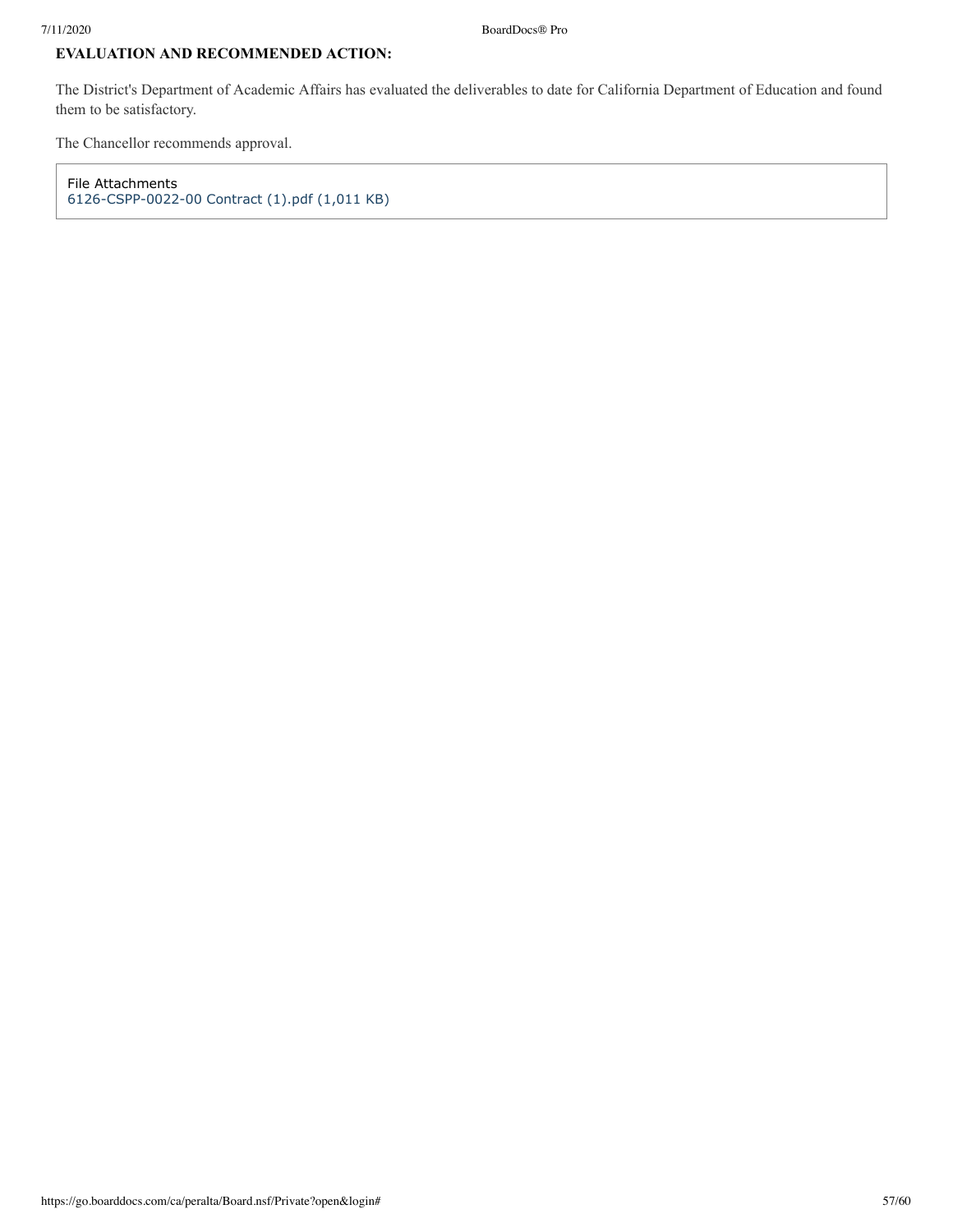| <b>Subject</b>                                             | 9.13 Consider Adoption of Resolution No. 20/21-05 In Support Of Schools and Local<br><b>Communities Funding Act of 2020. Presenter: Chancellor Stanback Stroud</b> |
|------------------------------------------------------------|--------------------------------------------------------------------------------------------------------------------------------------------------------------------|
| Meeting                                                    | Jul 14, 2020 - REGULAR MEETING OF THE BOARD OF TRUSTEES                                                                                                            |
| Access                                                     | Public                                                                                                                                                             |
| Type                                                       | Action                                                                                                                                                             |
| Preferred Date                                             | Jul 14, 2020                                                                                                                                                       |
| Absolute Date                                              | Jul 14, 2020                                                                                                                                                       |
| Fiscal Impact                                              | No.                                                                                                                                                                |
| Recommended Action<br><b>TO:</b> Peralta Board of Trustees | Adopt Resolution 20/21-05 In Support Of Schools and Local Communities Funding Act of 2020.                                                                         |

# **FROM: Dr. Regina Stanback Stroud, Chancellor**

# **PREPARED BY: Dr. Regina Stanback Stroud, Chancellor**

### **BACKGROUND/ANALYSIS:**

For four decades, school districts in California have experienced underinvestment and devastating cuts causing California's school funding to fall behind and resulting in fewer services and resources for students and teachers.

This resolution is in support of the California Schools and Local Communities Funding Act of 2020 which is expected to be on the November 2020 ballot.

### **DELIVERABLES/SCOPE OF WORK:**

N/A

### **ANTICIPATED COMPLETION DATE:**

N/A

### **EVALUATION AND RECOMMENDED ACTION:**

The Chancellor recommends adoption.

File Attachments [SCF School Board resolution 2021-05.pdf \(1,403 KB\)](https://go.boarddocs.com/ca/peralta/Board.nsf/files/BRC3EZ06945B/$file/SCF%20School%20Board%20resolution%202021-05.pdf)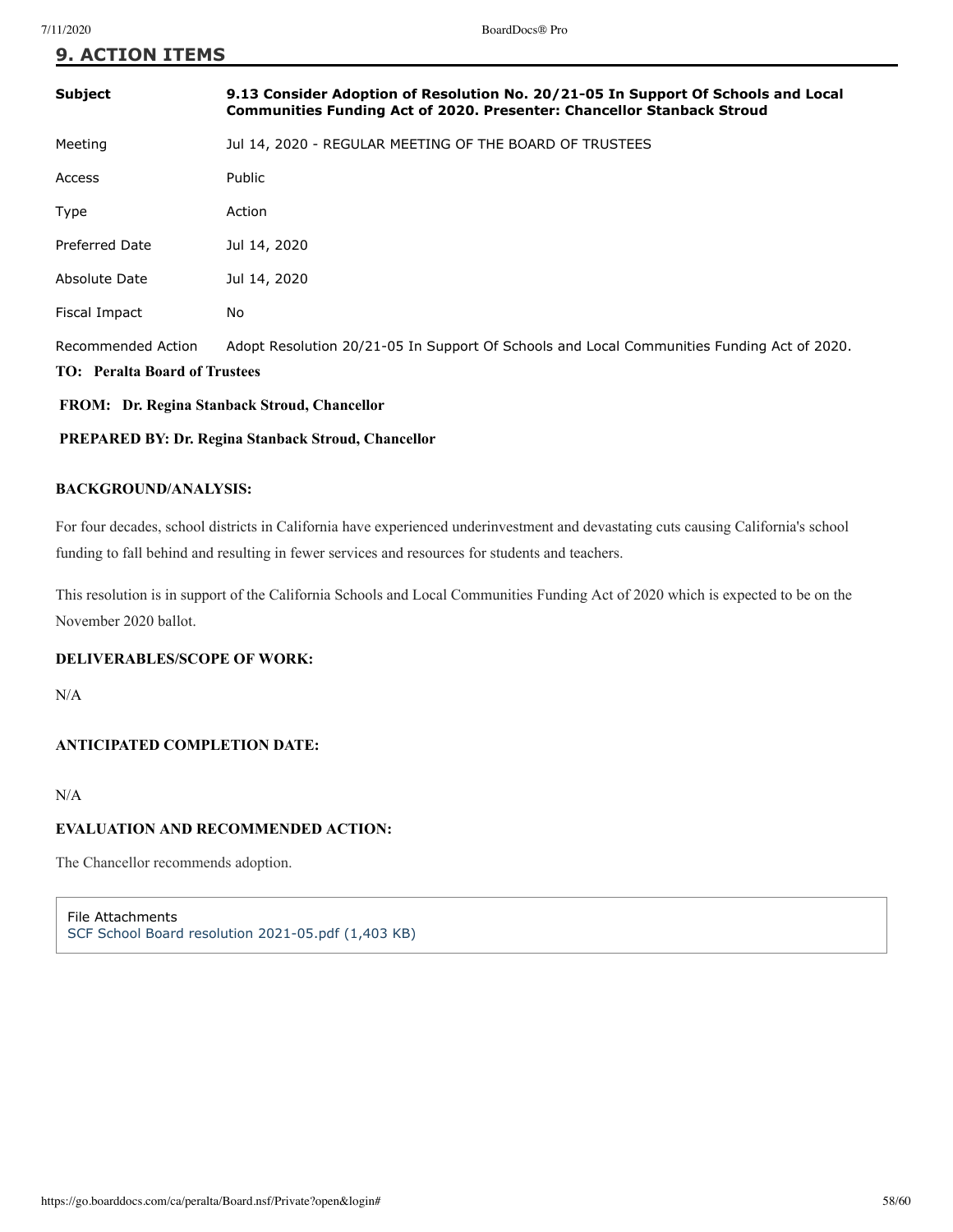| <b>10. REPORTS</b> |                                                         |  |
|--------------------|---------------------------------------------------------|--|
| <b>Subject</b>     | 10.1 Board of Trustees' Reports                         |  |
| Meeting            | Jul 14, 2020 - REGULAR MEETING OF THE BOARD OF TRUSTEES |  |
| Access             | Public                                                  |  |
| Type               | Information                                             |  |